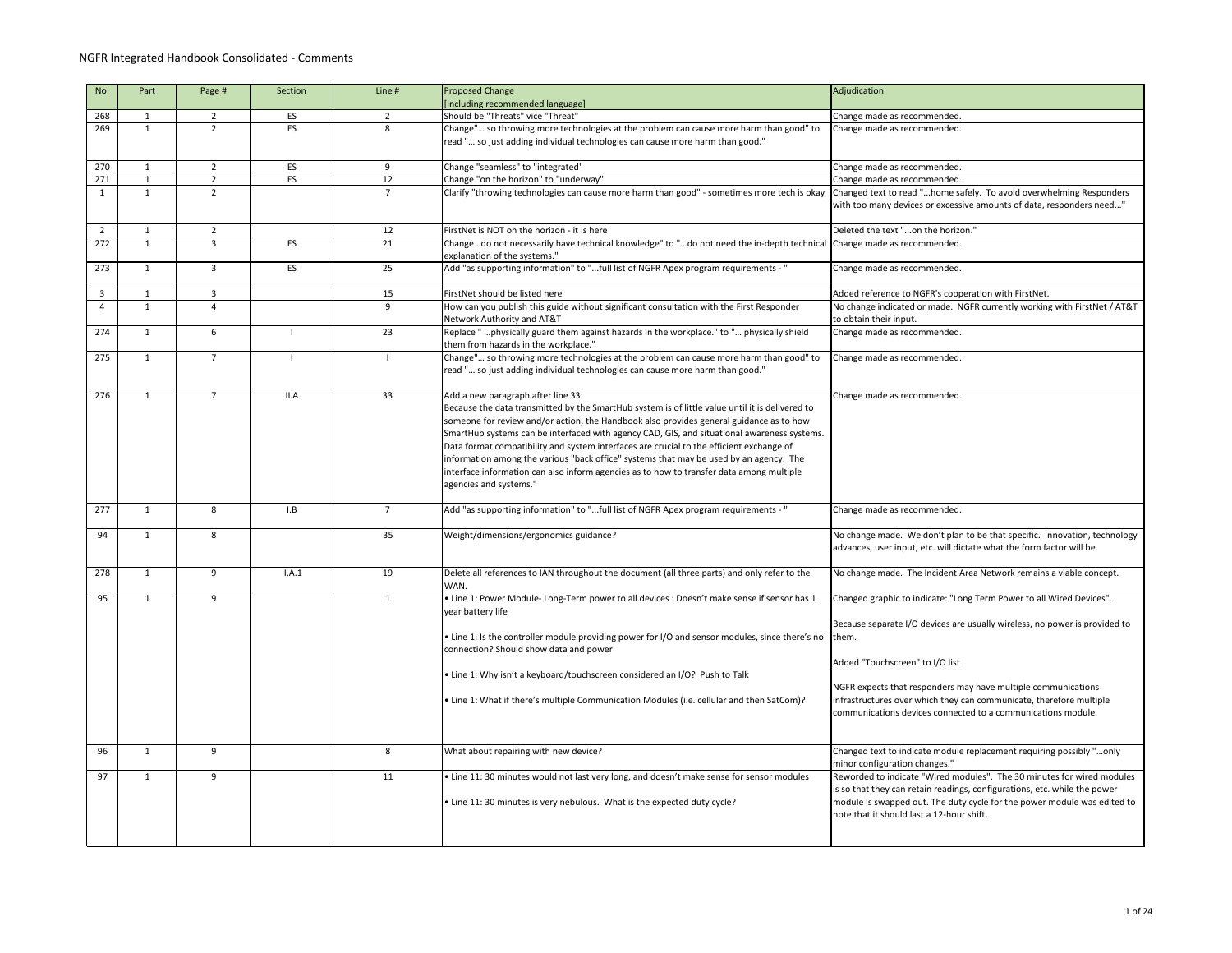|                                                          | Adjudication                                                                                                                                                                                                                                                                                                                                                              |
|----------------------------------------------------------|---------------------------------------------------------------------------------------------------------------------------------------------------------------------------------------------------------------------------------------------------------------------------------------------------------------------------------------------------------------------------|
|                                                          | No change made. The Incident Area Network remains a viable concept.                                                                                                                                                                                                                                                                                                       |
|                                                          | No change made. Most comms modules do not have location capability,<br>almost all modern smartphones (acting as controllers) have location sensors.<br>Location can also be provided by an external sensor.                                                                                                                                                               |
| tion,<br>ty<br>on/                                       | Change made as recommended.                                                                                                                                                                                                                                                                                                                                               |
| r<br>ers                                                 | No change made. Currently not dealing with non-visual, non-textual and non-<br>aural information flows.                                                                                                                                                                                                                                                                   |
|                                                          | No change made. Pairing is part of managing Bluetooth connections. We did<br>not note the need for utilities to manage any of the communications<br>connections, they are inherent in the devices.                                                                                                                                                                        |
|                                                          | No change made. MCPTT = "Mission Critical Push-to-Talk" is addressed in<br>general as part of the Comms Hub interface. We do not plan to address<br>MCPTT any further in this version.                                                                                                                                                                                    |
| d<br>าer<br>iding<br>eeds<br>; to<br>ım<br>ers<br>t will | No change made. This type of interface (e.g., Doppler) will be addressed in a<br>future release, we are still trying to develop the basic standards for now.<br>The first step is to deal with the alerting functionality, then we can progress<br>to more complex user feedback mechanisms.<br>No change made. The security section addresses these types of issues, but |
|                                                          | VPN may require too many resources to be efficient for the mobile system.                                                                                                                                                                                                                                                                                                 |
| าat<br>٩?                                                | No change made. See "hybrid" description later in the Handbook. The<br>functionality delivered by the Comms Hub and Controller will be an<br>engineering decision.                                                                                                                                                                                                        |
|                                                          | No change made. Location is considered to be a sensor output, design<br>determines which device(s) provides location information. There may be<br>multiple location sensors on-body, the system will then have to perform de-<br>confliction or filter out the less-accurate location data.                                                                               |
|                                                          | No change made. See Line 39.                                                                                                                                                                                                                                                                                                                                              |
|                                                          | Explanatory text added under "Power Module"<br>No change made. See Section 3. on following page                                                                                                                                                                                                                                                                           |

| No. | Part         | Page # | Section | Line # | <b>Proposed Change</b>                                                                                                                                                                                                                                                                                                                                                                                                                                                                                                                                                                                                                                                                                                                                                                                                                                                                                                                                                                                                                                                                                                                                                                                                                                                                                                                                                                     | Adjudication                                                                                                                                                                                                                                                                                |
|-----|--------------|--------|---------|--------|--------------------------------------------------------------------------------------------------------------------------------------------------------------------------------------------------------------------------------------------------------------------------------------------------------------------------------------------------------------------------------------------------------------------------------------------------------------------------------------------------------------------------------------------------------------------------------------------------------------------------------------------------------------------------------------------------------------------------------------------------------------------------------------------------------------------------------------------------------------------------------------------------------------------------------------------------------------------------------------------------------------------------------------------------------------------------------------------------------------------------------------------------------------------------------------------------------------------------------------------------------------------------------------------------------------------------------------------------------------------------------------------|---------------------------------------------------------------------------------------------------------------------------------------------------------------------------------------------------------------------------------------------------------------------------------------------|
|     |              |        |         |        | [including recommended language]                                                                                                                                                                                                                                                                                                                                                                                                                                                                                                                                                                                                                                                                                                                                                                                                                                                                                                                                                                                                                                                                                                                                                                                                                                                                                                                                                           |                                                                                                                                                                                                                                                                                             |
| 98  | 1            | 9      |         | 19     | What about WAN LTE? That makes more sense than an optional local IAN communications                                                                                                                                                                                                                                                                                                                                                                                                                                                                                                                                                                                                                                                                                                                                                                                                                                                                                                                                                                                                                                                                                                                                                                                                                                                                                                        | No change made. The Incident Area Network remains a viable concept.                                                                                                                                                                                                                         |
| 99  | $\mathbf{1}$ | 9      |         | 22     | Location would be part of Comms Module more than controller                                                                                                                                                                                                                                                                                                                                                                                                                                                                                                                                                                                                                                                                                                                                                                                                                                                                                                                                                                                                                                                                                                                                                                                                                                                                                                                                | No change made. Most comms modules do not have location capability,<br>almost all modern smartphones (acting as controllers) have location sensors.<br>Location can also be provided by an external sensor.                                                                                 |
| 279 | $\mathbf{1}$ | 10     | II.A.1  | 26     | Add another paragraph after Line 26 to read: "A 'lightweight' controller could also be<br>implemented using a single-board computer (e.g., Raspberry Pi), a voice recognition application,<br>and a location module with LMR as the wireless connection - to provide minimal functionality<br>for agencies with limited funds, no LTE coverage, and/or a desire to conduct operations only on<br>their own communications networks."                                                                                                                                                                                                                                                                                                                                                                                                                                                                                                                                                                                                                                                                                                                                                                                                                                                                                                                                                       | Change made as recommended.                                                                                                                                                                                                                                                                 |
| 15  | $\mathbf 1$  | 10     |         | 3      | add a requirement: the need to transform data received from nonvisual, non-textual,<br>non-aural information into forms that are usable by the incident management team or other<br>responders in making judgements about next actions.<br>Change: add major bullet: • transform data received from nonvisual, non-textual, non-aural<br>information into forms that are usable by the incident management team or other responders<br>in making judgments about next actions.                                                                                                                                                                                                                                                                                                                                                                                                                                                                                                                                                                                                                                                                                                                                                                                                                                                                                                             | No change made. Currently not dealing with non-visual, non-textual and non-<br>aural information flows.                                                                                                                                                                                     |
| 100 |              | 10     |         |        | Mechanisms for pairing devices?                                                                                                                                                                                                                                                                                                                                                                                                                                                                                                                                                                                                                                                                                                                                                                                                                                                                                                                                                                                                                                                                                                                                                                                                                                                                                                                                                            | No change made. Pairing is part of managing Bluetooth connections. We did<br>not note the need for utilities to manage any of the communications<br>connections, they are inherent in the devices.                                                                                          |
| 101 | 1            | 10     |         | 10     | What about MCPTT? Very important                                                                                                                                                                                                                                                                                                                                                                                                                                                                                                                                                                                                                                                                                                                                                                                                                                                                                                                                                                                                                                                                                                                                                                                                                                                                                                                                                           | No change made. MCPTT = "Mission Critical Push-to-Talk" is addressed in<br>general as part of the Comms Hub interface. We do not plan to address<br>MCPTT any further in this version.                                                                                                      |
| 16  | 1            | 10     |         | 13     | map display: depending on the situation, map displays can be cumbersome to mentally<br>process or even encumber visual senses when those need to be focused on the situation and<br>task at hand. An analysis of types of situations is needed to identify where and when a map<br>display needs to be replaced with or augmented by displays of directional information in other $\,$ to more complex user feedback mechanisms.<br>ways that help the person maintain situational awareness. For example, when a person gets<br>closer to the area where action is needed, using Doppler to orient the responder or by providing<br>kinesthetic feedback and intensity to the side of the body closest to where the responder needs<br>to change direction or to take an action. Where other team members need information<br>regarding the location of the team member in question, for example, to coordinate meeting to<br>take actions, the information may need to be transmitted to and processed by the other team<br>members in non-visual, non-aural ways that update in ways that help the other team members<br>keep SA and to do so in close-to-real-time so as to not providing inaccurate information that will<br>result in miscoordination.<br>Change: presentation of maps so the details enhance rather than interfere with situational<br>awareness and task execution | No change made. This type of interface (e.g., Doppler) will be addressed in a<br>future release, we are still trying to develop the basic standards for now.<br>The first step is to deal with the alerting functionality, then we can progress                                             |
| 102 | $\mathbf{1}$ | 10     |         | 18     | would add VPN capabilities                                                                                                                                                                                                                                                                                                                                                                                                                                                                                                                                                                                                                                                                                                                                                                                                                                                                                                                                                                                                                                                                                                                                                                                                                                                                                                                                                                 | No change made. The security section addresses these types of issues, but<br>VPN may require too many resources to be efficient for the mobile system.                                                                                                                                      |
| 103 | 1            | 10     |         | 23     | Where is the delineation between a Controller Module and a Communications module? What<br>happens if they're integrated together, as I would assume almost all implementations would?                                                                                                                                                                                                                                                                                                                                                                                                                                                                                                                                                                                                                                                                                                                                                                                                                                                                                                                                                                                                                                                                                                                                                                                                      | No change made. See "hybrid" description later in the Handbook. The<br>functionality delivered by the Comms Hub and Controller will be an<br>engineering decision.                                                                                                                          |
| 104 | $\mathbf{1}$ | 10     |         | 35     | Location, accuracy, elevation, for capable devices (i.e. cellular, SATCOM)                                                                                                                                                                                                                                                                                                                                                                                                                                                                                                                                                                                                                                                                                                                                                                                                                                                                                                                                                                                                                                                                                                                                                                                                                                                                                                                 | No change made. Location is considered to be a sensor output, design<br>determines which device(s) provides location information. There may be<br>multiple location sensors on-body, the system will then have to perform de-<br>confliction or filter out the less-accurate location data. |
| 105 | $\mathbf{1}$ | 10     |         | 36     | Definition of connected systems? What mechanism is defined to determine?                                                                                                                                                                                                                                                                                                                                                                                                                                                                                                                                                                                                                                                                                                                                                                                                                                                                                                                                                                                                                                                                                                                                                                                                                                                                                                                   | No change made. See Line 39.                                                                                                                                                                                                                                                                |
| 106 |              | 10     |         | 39     | Duty cycle for 30 minutes?                                                                                                                                                                                                                                                                                                                                                                                                                                                                                                                                                                                                                                                                                                                                                                                                                                                                                                                                                                                                                                                                                                                                                                                                                                                                                                                                                                 | Explanatory text added under "Power Module"                                                                                                                                                                                                                                                 |
| 107 | 1            | 10     |         | 40     | What if the power module isn't defined?                                                                                                                                                                                                                                                                                                                                                                                                                                                                                                                                                                                                                                                                                                                                                                                                                                                                                                                                                                                                                                                                                                                                                                                                                                                                                                                                                    | No change made. See Section 3. on following page                                                                                                                                                                                                                                            |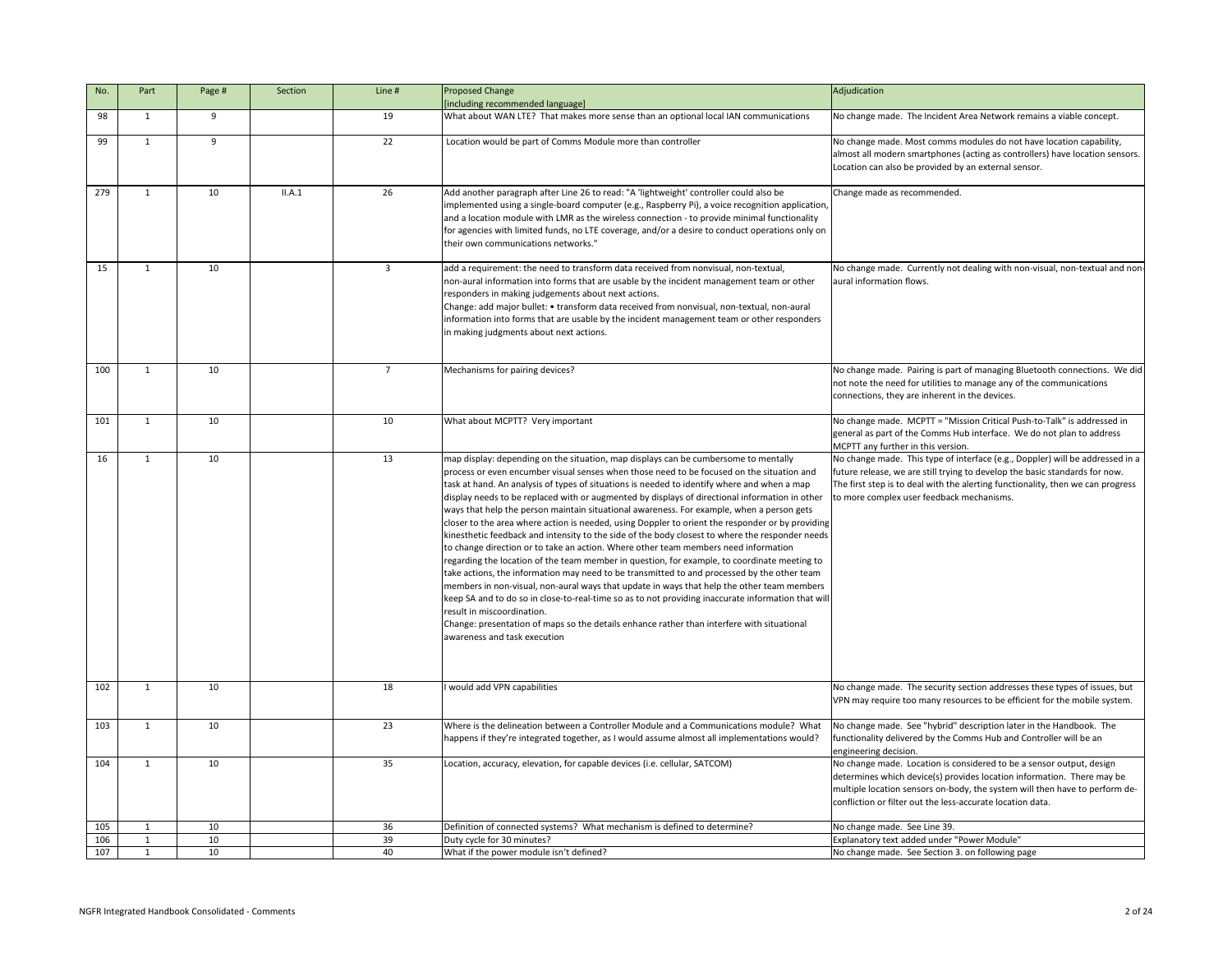| No. | Part         | Page #  | Section          | Line #         | <b>Proposed Change</b><br>[including recommended language]                                            | Adjudication                                                                                             |
|-----|--------------|---------|------------------|----------------|-------------------------------------------------------------------------------------------------------|----------------------------------------------------------------------------------------------------------|
|     | $\mathbf 1$  | 10      |                  | $36 - 37$      |                                                                                                       |                                                                                                          |
| 17  |              |         |                  |                | physiological sensors should also include kinesthetic, vestibular, haptic so that the                 | Added bullets for " kinesthetic", "vestibular" and "haptic" to Controller                                |
|     |              |         |                  |                | disposition of the responder or victim(s) can be gauged. In the case of vestibular, it should         | Module capabilities list, did not add to sensor list.                                                    |
|     |              |         |                  |                | transmit information about the orientation of the person relative to the ground and velocity          |                                                                                                          |
|     |              |         |                  |                | information that will indicate if the person has taken a fall as opposed to having kneeled or sat,    |                                                                                                          |
|     |              |         |                  |                | which would be normally expected actions.                                                             |                                                                                                          |
|     |              |         |                  |                | Change: add to the list of physiological sensors these: kinesthetic, vestibular, haptic               |                                                                                                          |
| 280 |              | 11      | II.A.3           | 17             | Change "110 volts" to "110 VAC" and "12 volts" to "12 VDC"                                            | Change made as recommended.                                                                              |
| 108 | $\mathbf{1}$ | 11      |                  | $\mathbf{3}$   | Definition of business rules?                                                                         | No change made. "Business rules" are the rules governing the behavior of                                 |
|     |              |         |                  |                |                                                                                                       | the comms module - i.e., how it makes decisions on routing data. Lines 4 - 9                             |
|     |              |         |                  |                |                                                                                                       |                                                                                                          |
|     |              |         |                  |                |                                                                                                       | are some of the criteria used to make routing decisions.                                                 |
| 18  | $\mathbf{1}$ | 11      |                  | 15             | the discussion of input/output devices seems to posit an action taken by the responder.               | No change made. We are still developing the alerting mechanisms. What                                    |
|     |              |         |                  |                | In many cases that can increase task- and sensory-loading. Options for I/O that are sensitive to      | alerts are received by Responders and how they are presented will be                                     |
|     |              |         |                  |                |                                                                                                       |                                                                                                          |
|     |              |         |                  |                | high-task load situations are needed so that data is transmitted in circumstances in which the        | configurable by agency.                                                                                  |
|     |              |         |                  |                | responder's task and sensory processing are likely to be too great for the responder to engage        |                                                                                                          |
|     |              |         |                  |                | in device I/O tasks. The list also needs to include vestibular and kinesthetic in addition to I/O for |                                                                                                          |
|     |              |         |                  |                | other senses.                                                                                         |                                                                                                          |
|     |              |         |                  |                | Change: add to the list of internal capabilities these bullets: • vestibular • kinesthetic            |                                                                                                          |
|     |              |         |                  |                |                                                                                                       |                                                                                                          |
|     |              |         |                  |                |                                                                                                       |                                                                                                          |
| 109 |              | 11      |                  | 17             | Charger shall have the capability of 120VAC or 12VDC                                                  | Change made as recommended.                                                                              |
| 110 | $\mathbf{1}$ | 11      |                  | 18             | Add battery condition/health (different than charge)                                                  | No change made. Battery monitoring functionality is based upon                                           |
|     |              |         |                  |                | Add capability of reconditioning batteries (self and connected)                                       | international standards used for laptops, etc., the Smart Battery Data                                   |
|     |              |         |                  |                | Add statistics for consumption per device?                                                            | Specification. We do not plan to create our own specification.                                           |
|     |              |         |                  |                | Voltage provided, minimum current, number of connected devices supported?                             |                                                                                                          |
|     |              |         |                  |                |                                                                                                       |                                                                                                          |
| 111 | $\mathbf{1}$ | 11      |                  | 21             | Add IP/MILSPEC rating and short-circuit detection and mitigation                                      | No change made. Battery monitoring functionality is based upon                                           |
|     |              |         |                  |                |                                                                                                       | international standards used for laptops, etc., the Smart Battery Data                                   |
|     |              |         |                  |                |                                                                                                       | Specification. We do not plan to create our own specification.                                           |
| 112 |              | 11      |                  | 27             | Batteries must be user replaceable.                                                                   | Change made as recommended.                                                                              |
| 281 |              | 12      | II.A.5           | 15             | Here the term used is "I/O Devices", recommend be changed to "I/O Modules"                            | No change made. I/O Devices are within the I/O Module -- will stay as is.                                |
|     |              |         |                  |                |                                                                                                       |                                                                                                          |
| 282 | 1            | 12      | II.B             | 37             | Delete all references to IAN throughout the document (all three parts) and only refer to the          | No change made. The Incident Area Network remains a viable concept.                                      |
|     |              |         |                  |                | WAN.                                                                                                  |                                                                                                          |
| 113 | $\mathbf{1}$ | 12      |                  | $\overline{7}$ | What if it's just a simple contact switch, such as for firearm/non-lethal holster?                    | No change made. We expect all sensors to have some "intelligence" to be                                  |
|     |              |         |                  |                |                                                                                                       | able to provide status, determine if the sensor has failed, etc. Simple contact                          |
|     |              |         |                  |                |                                                                                                       | switches would need some sort of management device to provide an                                         |
|     |              |         |                  |                |                                                                                                       | interface to comply with sensor requirements.                                                            |
|     |              |         |                  |                |                                                                                                       |                                                                                                          |
| 114 | -1           | 12      |                  | 9              | Shortsighted, vest sensor as an example can go about a year. Overall recommendation is if             | No change made. The 30 minutes is a minimum. Perhaps, but it is a hard                                   |
|     |              |         |                  |                | battery life >6 months, not necessary to use power module                                             | minimum.                                                                                                 |
|     |              | 12      |                  |                |                                                                                                       |                                                                                                          |
| 115 | $\mathbf{1}$ |         |                  | 27             | No requirements for battery duration?                                                                 | Added text where applicable in Handbook to indicate that any non-                                        |
|     |              |         |                  |                |                                                                                                       | hardwired module needs to have battery life of 12 hrs.                                                   |
| 116 | -1           | 12      |                  | 37             | Should not be dependent upon the creation of an IAN, this is a rare occurrence                        | No change made. The Incident Area Network remains a viable concept.                                      |
|     |              |         |                  |                |                                                                                                       |                                                                                                          |
| 283 | 1            | 13      | FIG <sub>2</sub> |                | Revise Figure 2 to remove IAN components                                                              | No change made. The Incident Area Network remains a viable concept.                                      |
|     |              |         |                  |                |                                                                                                       |                                                                                                          |
| 117 | $\mathbf{1}$ | 13      |                  | 3              | What about the WANs of multiple agencies?                                                             | No change made. Our understanding is that most jurisdictions use the same<br>WAN for all their agencies. |
| 118 | 1            | 13      |                  | 14             | In most cases, information would come directly from the responder. Need to focus on the               | No change made. Law enforcement primarily communicates Responder                                         |
|     |              |         |                  |                |                                                                                                       |                                                                                                          |
|     |              |         |                  |                | everyday use case instead of special circumstances                                                    | directly to CC, Fire service primarily communicates Responder to IC to CC.                               |
|     |              |         |                  |                |                                                                                                       | Text covers both.                                                                                        |
| 19  |              | 8 and 9 |                  | $23-6$         | Concentrates on visual and audio when there is opportunity to incorporate                             | Added bullets for " kinesthetic", "vestibular" and "haptic" to Controller                                |
|     |              |         |                  |                | haptic, vestibular, kinesthetic channels to sense, receive, and send information.                     | Module capabilities list                                                                                 |
|     |              |         |                  |                | Change: add bullets for these capabilities: • Haptic displays/sensors • Kinesthetic                   |                                                                                                          |
|     |              |         |                  |                | displays/sensors • Vestibular data collection capability                                              |                                                                                                          |
|     |              |         |                  |                |                                                                                                       |                                                                                                          |

|                            | Adjudication                                                                                                                                                                                                                                                                    |
|----------------------------|---------------------------------------------------------------------------------------------------------------------------------------------------------------------------------------------------------------------------------------------------------------------------------|
| y<br>sat,                  | Added bullets for " kinesthetic", "vestibular" and "haptic" to Controller<br>Module capabilities list, did not add to sensor list.                                                                                                                                              |
|                            | Change made as recommended.                                                                                                                                                                                                                                                     |
|                            | No change made. "Business rules" are the rules governing the behavior of<br>the comms module - i.e., how it makes decisions on routing data. Lines 4 - 9<br>are some of the criteria used to make routing decisions.                                                            |
| e to<br>٦e<br>ige<br>) for | No change made. We are still developing the alerting mechanisms. What<br>alerts are received by Responders and how they are presented will be<br>configurable by agency.                                                                                                        |
|                            | Change made as recommended.                                                                                                                                                                                                                                                     |
|                            | No change made. Battery monitoring functionality is based upon<br>international standards used for laptops, etc., the Smart Battery Data<br>Specification. We do not plan to create our own specification.                                                                      |
|                            | No change made. Battery monitoring functionality is based upon<br>international standards used for laptops, etc., the Smart Battery Data<br>Specification. We do not plan to create our own specification.                                                                      |
|                            | Change made as recommended.                                                                                                                                                                                                                                                     |
|                            | No change made. I/O Devices are within the I/O Module -- will stay as is.                                                                                                                                                                                                       |
|                            | No change made. The Incident Area Network remains a viable concept.                                                                                                                                                                                                             |
|                            | No change made. We expect all sensors to have some "intelligence" to be<br>able to provide status, determine if the sensor has failed, etc. Simple contact<br>switches would need some sort of management device to provide an<br>interface to comply with sensor requirements. |
|                            | No change made. The 30 minutes is a minimum. Perhaps, but it is a hard<br>minimum.                                                                                                                                                                                              |
|                            | Added text where applicable in Handbook to indicate that any non-<br>hardwired module needs to have battery life of 12 hrs.                                                                                                                                                     |
|                            | No change made. The Incident Area Network remains a viable concept.                                                                                                                                                                                                             |
|                            | No change made. The Incident Area Network remains a viable concept.                                                                                                                                                                                                             |
|                            | No change made. Our understanding is that most jurisdictions use the same<br>WAN for all their agencies.                                                                                                                                                                        |
|                            | No change made. Law enforcement primarily communicates Responder<br>directly to CC, Fire service primarily communicates Responder to IC to CC.<br>Text covers both.                                                                                                             |
|                            | Added bullets for " kinesthetic", "vestibular" and "haptic" to Controller<br>Module capabilities list                                                                                                                                                                           |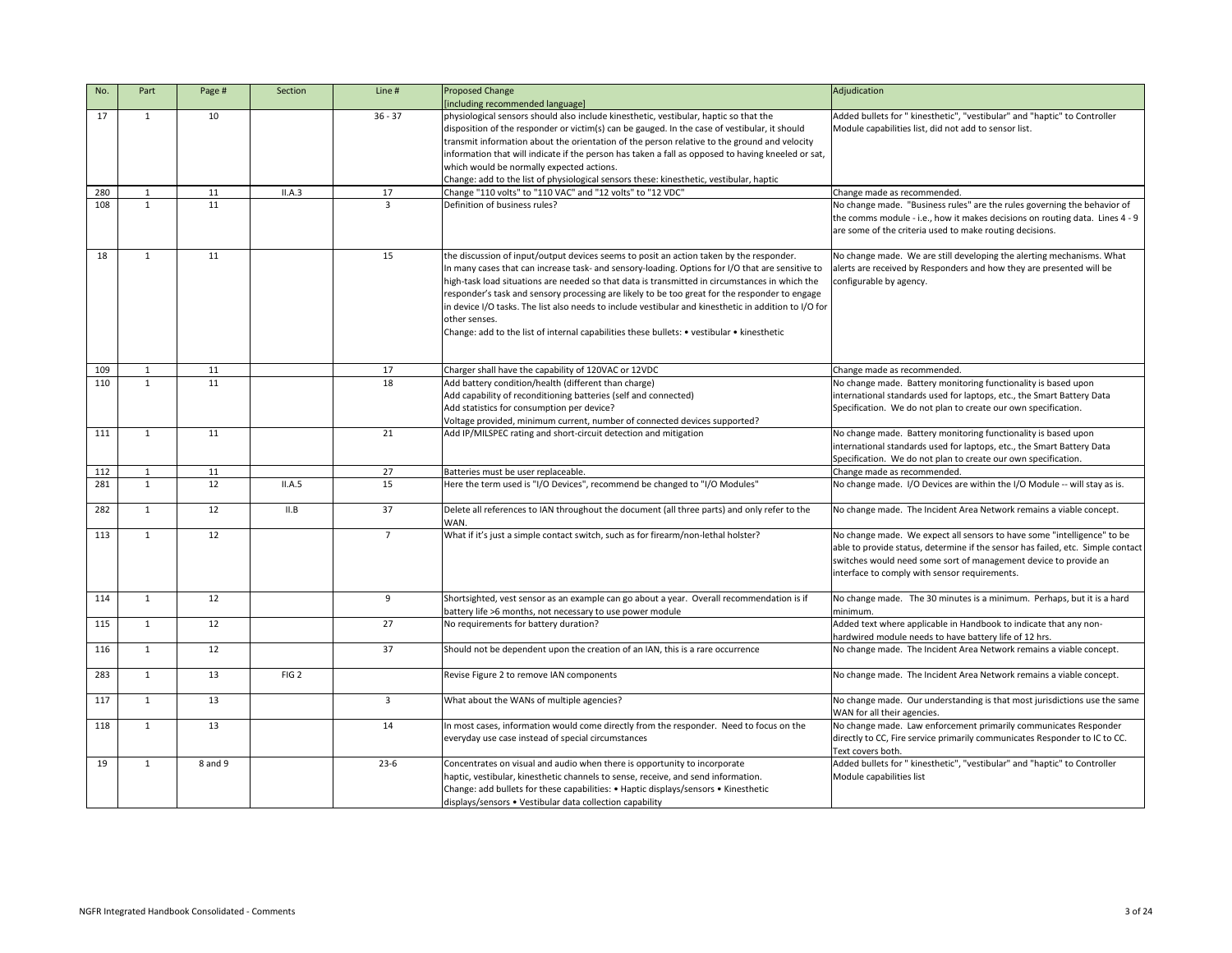| No. | Part           | Page #         | Section        | Line #       | <b>Proposed Change</b>                                                                                                                                            | Adjudication                                                                  |
|-----|----------------|----------------|----------------|--------------|-------------------------------------------------------------------------------------------------------------------------------------------------------------------|-------------------------------------------------------------------------------|
|     |                |                |                |              | [including recommended language]                                                                                                                                  |                                                                               |
| 36  | $\mathbf{1}$   |                | $\mathbf{III}$ |              | Add:                                                                                                                                                              | No change made. We will consider these for inclusion in a future edition      |
|     |                |                |                |              | Figure 3 - Sensor Module References Architectures                                                                                                                 | after further discussions with the commenters.                                |
|     |                |                |                |              | Figure 5 - Open System Interconnection Layer Model                                                                                                                |                                                                               |
|     |                |                |                |              | Figure 6 - Jurisdiction Architecture                                                                                                                              |                                                                               |
|     |                |                |                |              | Figure 7 - Nationwide View                                                                                                                                        |                                                                               |
|     |                |                |                |              | from the Geocent section of: HSHQDC-17-F-00078_SAFE_Base Year_NGFR February 2018                                                                                  |                                                                               |
|     |                |                |                |              | Integration Event Engineering Report FINAL 20180331.docx                                                                                                          |                                                                               |
| -5  | 1              |                |                |              | How is the task of community based consistent identification, adoption and implementation of                                                                      | No change made. Will be done on a jurisdictional basis based on needs and     |
|     |                |                |                |              | new NGFR related feature sets and capabilities coordinated?                                                                                                       | resource availability. Goal is to attempt to facilitate the availability of   |
|     |                |                |                |              |                                                                                                                                                                   | technologies.                                                                 |
| 6   | $\mathbf{1}$   |                |                |              | How are these capabilities coordinated at the community level cross agencies to ensure                                                                            | No change made. This is a jurisdictional issue, they will have to handle cros |
|     |                |                |                |              | consistent response?                                                                                                                                              | agency technology implementation.                                             |
|     | $\mathbf{1}$   |                |                |              | Where the responsibility lie for coordination of improved capabilities between multiple                                                                           | No change made. Coordination will be the responsibility of local, regional    |
|     |                |                |                |              | agencies?                                                                                                                                                         | and state planning bodies.                                                    |
| 8   | $\mathbf{1}$   |                |                |              | Can users override Wearable Smart Hub/Comm's Hub functionality when necessary or in times                                                                         | No change made. This will depend upon how the Agency has configured th        |
|     |                |                |                |              | of need?                                                                                                                                                          | devices, they will select what functionality can be overridden and what       |
|     |                |                |                |              |                                                                                                                                                                   |                                                                               |
| 9   |                |                |                |              | How can agencies utilize analytics and conclusions resulting from past Smart Hub/Comms Hub                                                                        | functionality is fixed.                                                       |
|     | $\mathbf{1}$   |                |                |              |                                                                                                                                                                   | No change made. This will be between users and providers, not part of the     |
|     |                |                |                |              | performance and incorporate those heuristics into work for improved NGFR User I/O Module                                                                          | Handbook guidance.                                                            |
|     |                |                |                |              | capabilities?                                                                                                                                                     |                                                                               |
| 10  | 1              |                |                |              | What examples of processes and protocol can be put into place to educate First Responder                                                                          | No change made. This is out of scope for the Handbook, although it may b      |
|     |                |                |                |              | agencies as to the benefits of modular and scalable solutions and how they best suit their                                                                        | part of a future Concept of Operations document.                              |
|     |                |                |                |              | agencies?                                                                                                                                                         |                                                                               |
| 11  | $\mathbf{1}$   |                |                |              | What Best Practices can be introduced to agencies for their internal use to promote "Protected,                                                                   | No change made. FRG plans to associate handbook compliance by                 |
|     |                |                |                |              | Connected, Fully Aware" capabilities as outlined in the NGFR handbook?                                                                                            | manufacturers with use of grant funding to encourage procurement of           |
|     |                |                |                |              |                                                                                                                                                                   | handbook-compliant technologies by Agencies.                                  |
| 12  | 1              |                |                |              | What examples of sensor integration can assist agencies in developing the best connections                                                                        | No change made. This is not being currently considered for inclusion in the   |
|     |                |                |                |              | and solutions for their users? Can examples of Smart Hub configurations be developed as                                                                           | Handbook, although it may be part of a future Concept of Operations           |
|     |                |                |                |              | examples by discipline so agencies can understand the integration possibilities and assist them                                                                   | document.                                                                     |
|     |                |                |                |              | in developing solution that best fit their agency?                                                                                                                |                                                                               |
|     |                |                |                |              |                                                                                                                                                                   |                                                                               |
| 14  | 1              |                |                |              | How can Communications Hub modules be interfaced with existing LMR systems for seamless                                                                           | No change made. Comms module would control responder's LMR via                |
|     |                |                |                |              | PTT functionality between systems?                                                                                                                                | "business rules" and manage the integration of the Comms Module with th       |
|     |                |                |                |              |                                                                                                                                                                   | existing LMR system. Control of Responder's LMR already described.            |
|     |                |                |                |              |                                                                                                                                                                   |                                                                               |
| 284 | $\overline{2}$ | $\overline{7}$ |                | 16           | Replace " Specific requirements, as identified through the Project Responder 4 initiative, are                                                                    | Text edited as recommended                                                    |
|     |                |                |                |              | provided" with "The requirements from which the Handbook was developed are provided                                                                               |                                                                               |
|     |                |                |                |              |                                                                                                                                                                   |                                                                               |
| 285 | $\overline{2}$ | $\overline{7}$ | II.A           | 20           | Delete the words "and other rescue teams,"                                                                                                                        | Text edited as recommended                                                    |
| 286 | $\overline{2}$ | $\overline{7}$ | II.B           | 33           | Change "shall secure all communications." to "shall secure all data communications."                                                                              | Text edited as recommended                                                    |
|     |                |                |                |              |                                                                                                                                                                   |                                                                               |
| 120 | $\overline{2}$ | $\overline{7}$ |                | 28           | This presents a risk. What is considered lower priority data, and what determines it? What if                                                                     | No change made. Agree, it represents a risk, but priority is expected to be   |
|     |                |                |                |              | the device decides the information is a lower priority than what the user, Incident Command, or configurable and set by agency policy, see later in the document. |                                                                               |
|     |                |                |                |              | Command Center thinks it should be?                                                                                                                               |                                                                               |
| 121 | $\overline{2}$ |                |                | 33           | Shall secure all communications - specify FIPS 140-2 compliance                                                                                                   | Revised handbook to indicate all data communications to be encrypted for      |
|     |                |                |                |              |                                                                                                                                                                   | transmission, see Line 34 (above). We will research the standards to identi   |
|     |                |                |                |              |                                                                                                                                                                   | the applicable one(s).                                                        |
| 122 | $\overline{2}$ | $\overline{7}$ |                | 34           | Is the configuration done remotely and/or locally?                                                                                                                | No change made. Some configuration will be by a System                        |
|     |                |                |                |              |                                                                                                                                                                   | Manager/Administrator, some configuration may be by the Responder/use         |
|     |                |                |                |              |                                                                                                                                                                   |                                                                               |
| 287 | $\overline{2}$ | 8              |                |              | add yellow line to "Single Band Radio"                                                                                                                            | all based upon Agency policies.<br>Graphic edited as recommended.             |
| 123 | $\overline{2}$ | 8              | Figure 2       | $\mathbf{1}$ | What if multiple communications hubs?                                                                                                                             | No change made. We envision only one comms hub with connections to            |
|     |                |                |                |              |                                                                                                                                                                   |                                                                               |
|     |                |                |                |              | What is the protocol defined for the communications, and are the arrows between the comms                                                                         | multiple communication devices. What data is passed by which device is        |
|     |                |                |                |              | hub and various sources arbitrary (e.g. SatCom can't pass Equipment sensors, single band radio                                                                    | based upon "business rules" established in comms hub. Vehicle issues out      |
|     |                |                |                |              | can't pass equipment sensors)? That wouldn't make sense                                                                                                           | scope for Handbook.                                                           |
|     |                |                |                |              | Defines on-body, what about those mounted in vehicles?                                                                                                            |                                                                               |
|     |                |                |                |              |                                                                                                                                                                   |                                                                               |
| 124 | $\overline{2}$ | 8              |                | 8            | Sensor data format?                                                                                                                                               | No change made. We have a task force working on recommendations for           |
|     |                |                |                |              |                                                                                                                                                                   | data formats.                                                                 |

|       | Adjudication                                                                    |
|-------|---------------------------------------------------------------------------------|
|       | No change made. We will consider these for inclusion in a future edition        |
|       | after further discussions with the commenters.                                  |
|       |                                                                                 |
|       |                                                                                 |
|       |                                                                                 |
|       |                                                                                 |
|       |                                                                                 |
|       |                                                                                 |
| n of  | No change made. Will be done on a jurisdictional basis based on needs and       |
|       | resource availability. Goal is to attempt to facilitate the availability of     |
|       | technologies.                                                                   |
|       | No change made. This is a jurisdictional issue, they will have to handle cross- |
|       | agency technology implementation.                                               |
|       | No change made. Coordination will be the responsibility of local, regional      |
|       | and state planning bodies.                                                      |
| าes   | No change made. This will depend upon how the Agency has configured the         |
|       | devices, they will select what functionality can be overridden and what         |
|       | functionality is fixed.                                                         |
| ub    | No change made. This will be between users and providers, not part of the       |
| e     | Handbook guidance.                                                              |
|       |                                                                                 |
|       | No change made. This is out of scope for the Handbook, although it may be       |
|       | part of a future Concept of Operations document.                                |
|       |                                                                                 |
| ted,  | No change made. FRG plans to associate handbook compliance by                   |
|       | manufacturers with use of grant funding to encourage procurement of             |
|       | handbook-compliant technologies by Agencies.                                    |
| s     | No change made. This is not being currently considered for inclusion in the     |
|       | Handbook, although it may be part of a future Concept of Operations             |
| em    | document.                                                                       |
|       |                                                                                 |
|       |                                                                                 |
| SS    | No change made. Comms module would control responder's LMR via                  |
|       | "business rules" and manage the integration of the Comms Module with the        |
|       | existing LMR system. Control of Responder's LMR already described.              |
|       |                                                                                 |
|       | Text edited as recommended                                                      |
| re    |                                                                                 |
| ed    |                                                                                 |
|       |                                                                                 |
|       | Text edited as recommended                                                      |
|       | Text edited as recommended                                                      |
|       |                                                                                 |
| if    | No change made. Agree, it represents a risk, but priority is expected to be     |
| d, or | configurable and set by agency policy, see later in the document.               |
|       |                                                                                 |
|       | Revised handbook to indicate all data communications to be encrypted for        |
|       | transmission, see Line 34 (above). We will research the standards to identify   |
|       | the applicable one(s).                                                          |
|       | No change made. Some configuration will be by a System                          |
|       | Manager/Administrator, some configuration may be by the Responder/user,         |
|       | all based upon Agency policies.                                                 |
|       | Graphic edited as recommended.                                                  |
|       | No change made. We envision only one comms hub with connections to              |
| ms    | multiple communication devices. What data is passed by which device is          |
| ıdio  | based upon "business rules" established in comms hub. Vehicle issues out of     |
|       | scope for Handbook.                                                             |
|       |                                                                                 |
|       |                                                                                 |
|       | No change made. We have a task force working on recommendations for             |
|       | data formats.                                                                   |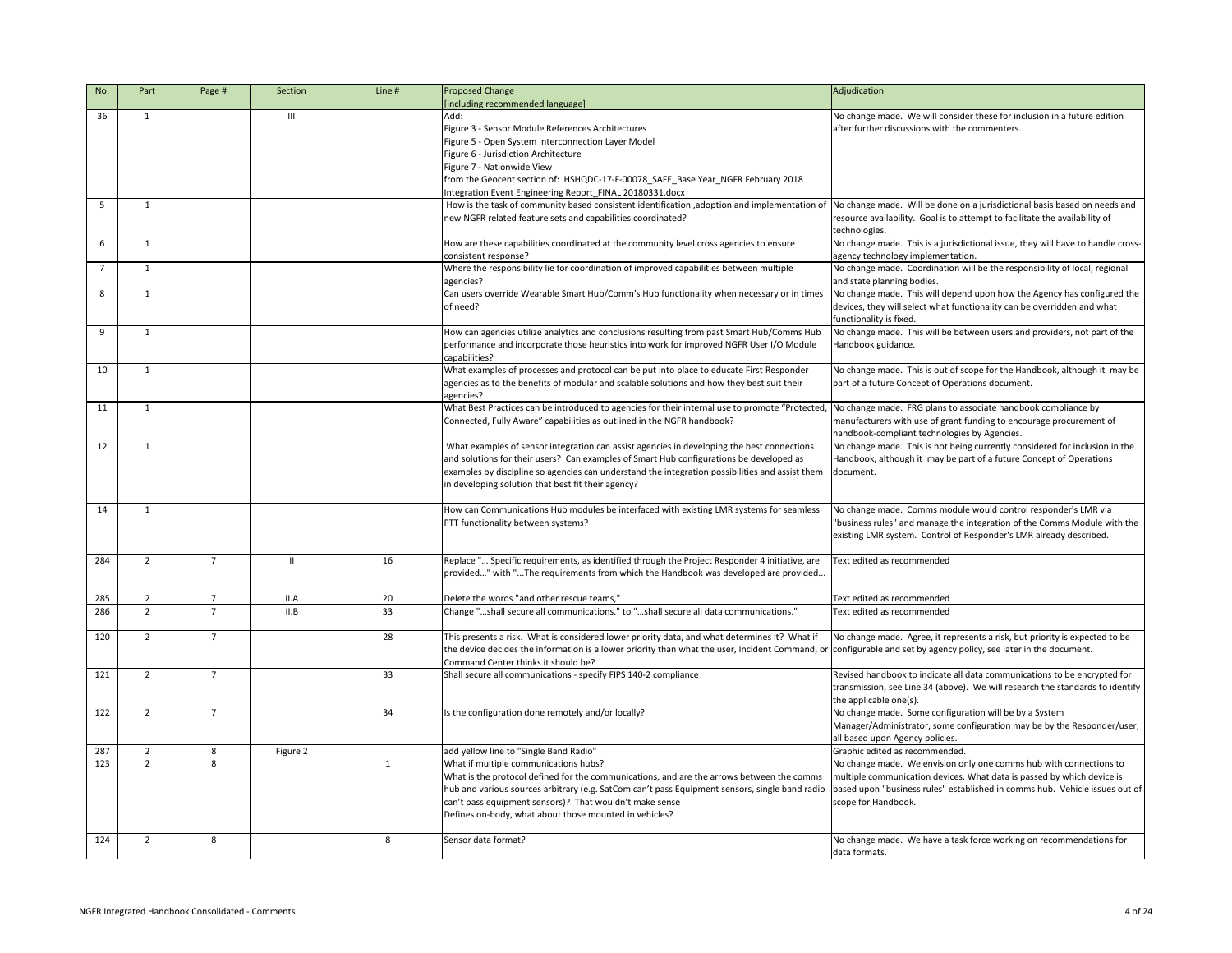| No. | Part           | Page # | Section | Line #     | Proposed Change                                                                                                                                                                                                                                                                                                                                                                                                                                                                                                                                                                                                                                                                                                                                                                                                                                                                                                                                                                                                                                                                                                                                                                                                                                                                      | Adjudication                                                                                                                                                                                                                                                                                                    |
|-----|----------------|--------|---------|------------|--------------------------------------------------------------------------------------------------------------------------------------------------------------------------------------------------------------------------------------------------------------------------------------------------------------------------------------------------------------------------------------------------------------------------------------------------------------------------------------------------------------------------------------------------------------------------------------------------------------------------------------------------------------------------------------------------------------------------------------------------------------------------------------------------------------------------------------------------------------------------------------------------------------------------------------------------------------------------------------------------------------------------------------------------------------------------------------------------------------------------------------------------------------------------------------------------------------------------------------------------------------------------------------|-----------------------------------------------------------------------------------------------------------------------------------------------------------------------------------------------------------------------------------------------------------------------------------------------------------------|
|     |                |        |         |            | [including recommended language]                                                                                                                                                                                                                                                                                                                                                                                                                                                                                                                                                                                                                                                                                                                                                                                                                                                                                                                                                                                                                                                                                                                                                                                                                                                     |                                                                                                                                                                                                                                                                                                                 |
| 125 | $\overline{2}$ | 8      |         | 20         | Why will a separate power source be required? What if the comm/controller has a power                                                                                                                                                                                                                                                                                                                                                                                                                                                                                                                                                                                                                                                                                                                                                                                                                                                                                                                                                                                                                                                                                                                                                                                                | Separate power source identified to ensure adequate battery life for an                                                                                                                                                                                                                                         |
|     |                |        |         |            | source, is that acceptable?                                                                                                                                                                                                                                                                                                                                                                                                                                                                                                                                                                                                                                                                                                                                                                                                                                                                                                                                                                                                                                                                                                                                                                                                                                                          | operational shift. Noted elsewhere in handbook.                                                                                                                                                                                                                                                                 |
| 126 | $\overline{2}$ | 8      |         | 23         | Shall be capable of operations for full twelve hour shift                                                                                                                                                                                                                                                                                                                                                                                                                                                                                                                                                                                                                                                                                                                                                                                                                                                                                                                                                                                                                                                                                                                                                                                                                            | Text edited as recommended                                                                                                                                                                                                                                                                                      |
| 20  | $\overline{2}$ | 8      |         | 12 thru 15 | This section appears to focus on interactions the responder will make with the device. There are No change made. This will be addressed as we address the composition an<br>cases in which interaction with the device leads to task- or sensory-overload or either interferes functionality of alerts. Our work with the HAZMAT Team in Harris County<br>with or distracts the responder from the situation. The interface should include options for<br>interactions to occur between the device and other team embers/devices/databases that do<br>not require the responder to interact. Identification of situations in which automated response<br>interfaces are needed in lieu of responder I/O is needed so that requirements for automated<br>I/O interfaces can be identified and realized in the solutions.<br>Change: Replace second sentence with this one: The interface should include options for<br>interactions to occur between the device and other team members/devices/databases that do<br>not require the responder to interact. Identification of situations in which automated response<br>interfaces are needed in lieu of responder I/O is needed so that requirements for automated<br>I/O interfaces can be identified and realized in the solutions. | will assist us in developing the appropriate handbook language.                                                                                                                                                                                                                                                 |
| 21  | $\overline{2}$ | 8      |         | 8 thru 10  | on body sensors should provide more functionality that measures and reports more activity<br>than are listed here. As indicated in the Part 1 notes, Information about orientation of the<br>person relative to the ground and velocity information that will indicate if the person has taken are selected will determine what data is transmitted.<br>a fall as opposed to having kneeled or sat, which would be normally expected actions.<br>Vestibular and kinesthetic information the attitude of the responder (in this case attitude<br>meaning a position of the body proper) is paired with velocity information to report if the<br>responder has fallen as opposed to purposefully repositioning to be closer to the surface.<br>Change: add to the on-body sensor list on line 10 Vestibular and kinesthetic information is<br>paired with velocity information to report if the responder has fallen as opposed to<br>purposefully repositioning to be closer to the surface.                                                                                                                                                                                                                                                                                          | No change made. Measurement of orientation, etc. will depend upon the<br>sensors. We are prescribing how the sensors transmit data, what sensors                                                                                                                                                                |
| 288 | $\overline{2}$ | q      | ILC     | 8          | Change "On-body sensors include physiological" to "On-body sensors also include<br>physiological "                                                                                                                                                                                                                                                                                                                                                                                                                                                                                                                                                                                                                                                                                                                                                                                                                                                                                                                                                                                                                                                                                                                                                                                   | Text edited as recommended                                                                                                                                                                                                                                                                                      |
| 289 | $\overline{2}$ | 9      | II.D    | 13         | Change "such as touchscreen, " to read "such as touch screen or voice command, "                                                                                                                                                                                                                                                                                                                                                                                                                                                                                                                                                                                                                                                                                                                                                                                                                                                                                                                                                                                                                                                                                                                                                                                                     | Text edited as recommended                                                                                                                                                                                                                                                                                      |
| 290 | $\overline{2}$ | 9      | II.E    | 21         | Change "be able to interface to an" to " be able to recharge from an"                                                                                                                                                                                                                                                                                                                                                                                                                                                                                                                                                                                                                                                                                                                                                                                                                                                                                                                                                                                                                                                                                                                                                                                                                | Text edited as recommended                                                                                                                                                                                                                                                                                      |
| 291 | $\overline{2}$ | 9      | II.E    | 23         | Add "and recharging any wireless modules.""" to the end of the sentence                                                                                                                                                                                                                                                                                                                                                                                                                                                                                                                                                                                                                                                                                                                                                                                                                                                                                                                                                                                                                                                                                                                                                                                                              | Text edited as recommended                                                                                                                                                                                                                                                                                      |
| 292 | $\overline{2}$ | 9      | II.F    |            | May want to revise this section for clarity and accuracy                                                                                                                                                                                                                                                                                                                                                                                                                                                                                                                                                                                                                                                                                                                                                                                                                                                                                                                                                                                                                                                                                                                                                                                                                             | Text edited as recommended                                                                                                                                                                                                                                                                                      |
| 127 | $\overline{2}$ | q      |         | 6          | Capable of being regrouped into another voice group                                                                                                                                                                                                                                                                                                                                                                                                                                                                                                                                                                                                                                                                                                                                                                                                                                                                                                                                                                                                                                                                                                                                                                                                                                  | No change made. Regrouping of radio channels is a function of the LMR<br>"code plug", not the controller. However, depending upon the controller-<br>LMR interface, the controller should be able to control what call group the<br>radio is using.                                                             |
| 128 | $\overline{2}$ | 9      |         | 13         | Clarify what "the location" is, assume incident                                                                                                                                                                                                                                                                                                                                                                                                                                                                                                                                                                                                                                                                                                                                                                                                                                                                                                                                                                                                                                                                                                                                                                                                                                      | Text changed to indicate "incident location"                                                                                                                                                                                                                                                                    |
| 129 | $\overline{2}$ | 9      |         | 14         | GIS or CAD? There's a difference.<br>Whose GIS/CAD? Who has the responsibility for compatibility?                                                                                                                                                                                                                                                                                                                                                                                                                                                                                                                                                                                                                                                                                                                                                                                                                                                                                                                                                                                                                                                                                                                                                                                    | No change made. The assumption is that the SmartHub has a GIS for map<br>display. We cannot assume that the Responder also has a CAD client,<br>although if they do, that would function as their GIS.                                                                                                          |
| 22  | $\overline{2}$ | 9      |         | 15         | Communication of location/geospatial information on the responder's GIS display may result in<br>interference with the task and with senses that need to be otherwise engaged in the situation.<br>There should be the ability to identify the situation, tasks, senses that are occupied, and how<br>the GIS information is to be used. If a visual display will increase task or sensory loading, a<br>means for providing the information to the responder in a more usable way via the modules is<br>needed. It may be that the situation and task require kinesthetic communication on the part of<br>the responder's body so that the responder is guided by touch to the space where actions are<br>needed.<br>Change: replace the words "in responder's GIS display" with the follow: "in responder's field of<br>perception in ways that enhance performance and do not increase sensory of task loading."                                                                                                                                                                                                                                                                                                                                                                  | No change made. The assumption is that the SmartHub has a GIS for map<br>display. We cannot assume that the Responder also has a CAD client,<br>although if they do, that would function as their GIS.  May want to add<br>verbiage to reflect HIS testing to ensure minimal impact on reponder<br>performance. |
| 130 | $\overline{2}$ | 9      |         | 19         | Call out page for standard                                                                                                                                                                                                                                                                                                                                                                                                                                                                                                                                                                                                                                                                                                                                                                                                                                                                                                                                                                                                                                                                                                                                                                                                                                                           | No change made. We may add an appendix to a future version with all the<br>standards.                                                                                                                                                                                                                           |

|                                 | Adjudication                                                                                                                                                                                                                                        |
|---------------------------------|-----------------------------------------------------------------------------------------------------------------------------------------------------------------------------------------------------------------------------------------------------|
|                                 | Separate power source identified to ensure adequate battery life for an<br>operational shift. Noted elsewhere in handbook.                                                                                                                          |
|                                 | Text edited as recommended                                                                                                                                                                                                                          |
| C<br>nse<br>Ŀ<br>do<br>nse<br>Ŀ | e are No change made. This will be addressed as we address the composition and<br>eres  functionality of alerts. Our work with the HAZMAT Team in Harris County<br>will assist us in developing the appropriate handbook language.                  |
|                                 | No change made. Measurement of orientation, etc. will depend upon the                                                                                                                                                                               |
| ken                             | sensors. We are prescribing how the sensors transmit data, what sensors<br>are selected will determine what data is transmitted.                                                                                                                    |
|                                 |                                                                                                                                                                                                                                                     |
|                                 |                                                                                                                                                                                                                                                     |
|                                 | Text edited as recommended                                                                                                                                                                                                                          |
|                                 | Text edited as recommended                                                                                                                                                                                                                          |
|                                 | Text edited as recommended                                                                                                                                                                                                                          |
|                                 | Text edited as recommended                                                                                                                                                                                                                          |
|                                 | Text edited as recommended                                                                                                                                                                                                                          |
|                                 | No change made. Regrouping of radio channels is a function of the LMR<br>"code plug", not the controller. However, depending upon the controller-<br>LMR interface, the controller should be able to control what call group the<br>radio is using. |
|                                 | Text changed to indicate "incident location"                                                                                                                                                                                                        |
|                                 | No change made. The assumption is that the SmartHub has a GIS for map<br>display. We cannot assume that the Responder also has a CAD client,<br>although if they do, that would function as their GIS.                                              |
| t in                            | No change made. The assumption is that the SmartHub has a GIS for map                                                                                                                                                                               |
| on.                             | display. We cannot assume that the Responder also has a CAD client,                                                                                                                                                                                 |
| N                               | although if they do, that would function as their GIS.  May want to add<br>verbiage to reflect HIS testing to ensure minimal impact on reponder                                                                                                     |
| ; is                            | performance.                                                                                                                                                                                                                                        |
| t of                            |                                                                                                                                                                                                                                                     |
| re                              |                                                                                                                                                                                                                                                     |
| l of                            |                                                                                                                                                                                                                                                     |
|                                 |                                                                                                                                                                                                                                                     |
|                                 | No change made. We may add an appendix to a future version with all the<br>standards.                                                                                                                                                               |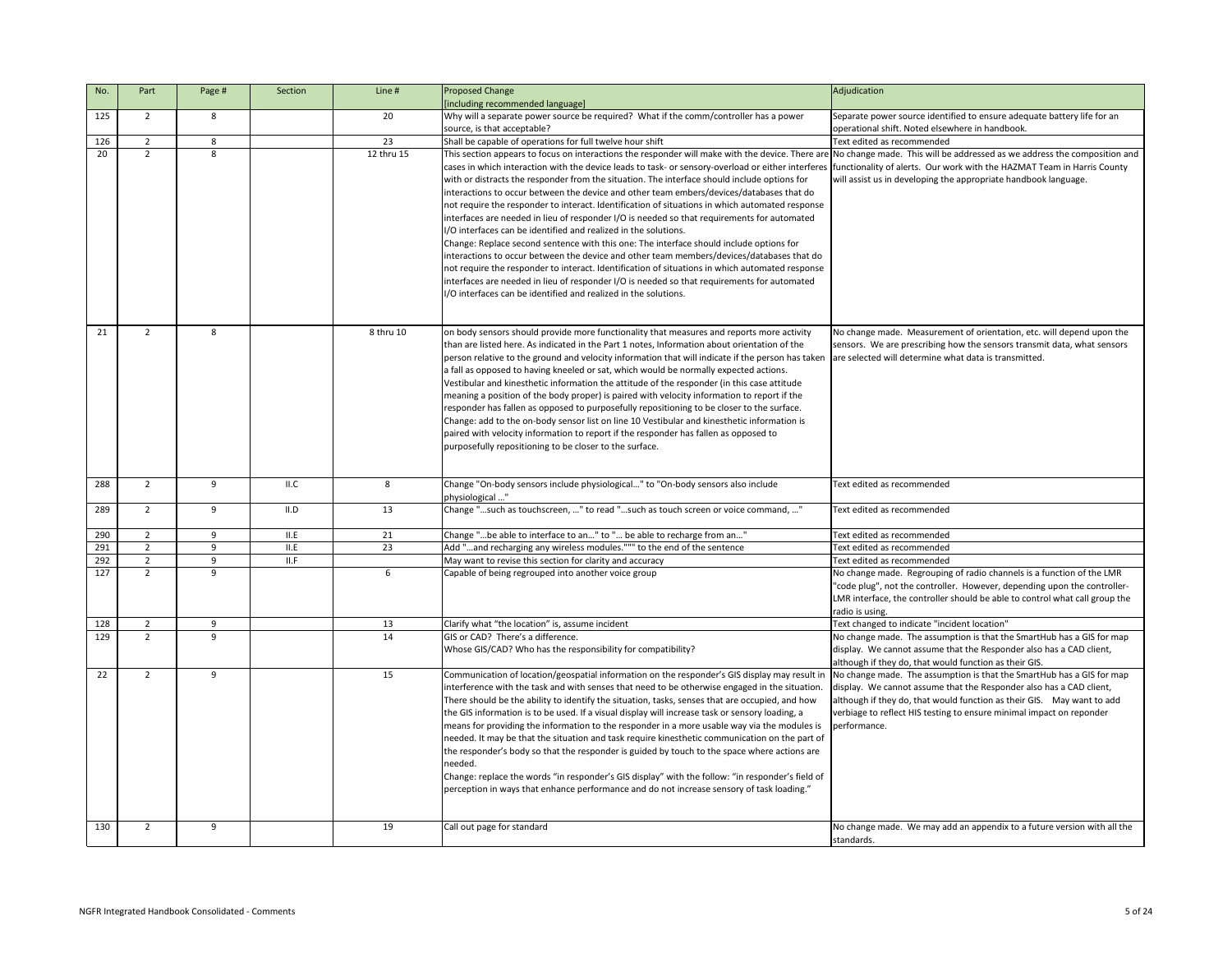| No. | Part           | Page #          | Section     | Line #         | <b>Proposed Change</b>                                                                                                                                                                                                                                                                                                                                                                                                                                                                                                                                    | Adjudication                                                                                                                                                                                                           |
|-----|----------------|-----------------|-------------|----------------|-----------------------------------------------------------------------------------------------------------------------------------------------------------------------------------------------------------------------------------------------------------------------------------------------------------------------------------------------------------------------------------------------------------------------------------------------------------------------------------------------------------------------------------------------------------|------------------------------------------------------------------------------------------------------------------------------------------------------------------------------------------------------------------------|
|     |                |                 |             |                | [including recommended language]                                                                                                                                                                                                                                                                                                                                                                                                                                                                                                                          |                                                                                                                                                                                                                        |
| 131 | $\overline{2}$ | 9               |             | 21             | Define Alert format?                                                                                                                                                                                                                                                                                                                                                                                                                                                                                                                                      | No change made. We are still working on developing the data format for<br>alerts.                                                                                                                                      |
| 132 | $\overline{2}$ | 9               |             | 22             | Generated by who/what?                                                                                                                                                                                                                                                                                                                                                                                                                                                                                                                                    | No change made. This will be addressed as we address the composition and<br>functionality of alerts. Our work with the HAZMAT Team in Harris County<br>will assist us in developing the appropriate handbook language. |
| 23  | $\overline{2}$ | 9               |             | 25             | The examples should be expanded to include kinesthetic, which is different from haptic.<br>The provision of alerts via appropriate kinesthetic sensory information may be more<br>appropriate that to assume that touch is needed to acquire the information.<br>Change: in the parentheses at the end include kinesthetic                                                                                                                                                                                                                                | No change made. This will be addressed as we address the composition and<br>functionality of alerts. Our work with the HAZMAT Team in Harris County<br>will assist us in developing the appropriate handbook language. |
| 133 | $\overline{2}$ | 9               |             | 30             | Cable material?                                                                                                                                                                                                                                                                                                                                                                                                                                                                                                                                           | No change made. We plan to refer to hardware specifications, not develop<br>them. This may be covered by one of the numerous NFPA specifications.                                                                      |
| 134 | $\overline{2}$ | 9               |             | 32             | Replace mini-usb with USB-C. Micro-USB isn't a good choice as it's fragile                                                                                                                                                                                                                                                                                                                                                                                                                                                                                | Text edited as recommended                                                                                                                                                                                             |
| 24  | $\overline{2}$ | 9               |             | 26 thru 29     | Identify where information that needs to persist to immediately provide information to the<br>responder, ICC, other responders. Does it need to be immediately available to the responder, to functionality of alerts. Our work with the HAZMAT Team in Harris County<br>the ICC, and/or to other responders regardless of connectivity changes?<br>Change: add a sentence: The capability shall include identification of which information needs<br>to persist and where to immediately provide information to the responder, ICC, other<br>responders. | No change made. This will be addressed as we address the composition and<br>will assist us in developing the appropriate handbook language.                                                                            |
| 293 | $\overline{2}$ | 10              | II.H        | $\overline{2}$ | Change  allow users to create " to read " allow users or system administrators (based upon<br>roles and permissions) to create'                                                                                                                                                                                                                                                                                                                                                                                                                           | Text edited as recommended                                                                                                                                                                                             |
| 294 | $\overline{2}$ | 10              | $\parallel$ | $\overline{7}$ | Document states "shall conform to a number of standard physical form factors" but never<br>states them. Need to reword.                                                                                                                                                                                                                                                                                                                                                                                                                                   | Text edited as recommended                                                                                                                                                                                             |
| 295 | $2^{\circ}$    | 10              | II.J        | 12             | Revise entire section to provide standards or requirements. Delete references to commercial<br>firms and their product names.                                                                                                                                                                                                                                                                                                                                                                                                                             | Text edited as recommended                                                                                                                                                                                             |
| 296 | $\overline{2}$ | 10 <sup>°</sup> | II.K        | 27             | Revise entire section to provide standards or requirements.                                                                                                                                                                                                                                                                                                                                                                                                                                                                                               | Text edited as recommended                                                                                                                                                                                             |
| 135 | $\overline{2}$ | 10              |             |                | Device profiles shall be maintained on network, and login into device determines downloaded<br>profiles. Device/sensor pairing can be done by an administrator prior to user deployment, and<br>individual devices can also be swapped/paired                                                                                                                                                                                                                                                                                                             | Text edited to reflect that we anticipate centrally-managed profiles that<br>maintain association with a controller ID as the unique ID for the SmartHub<br>system.                                                    |
| 136 | $\overline{2}$ | 10              |             | $\overline{7}$ | "number of standard physical form factors" then conflicts with "final format is responsibility of<br>the solution providers"                                                                                                                                                                                                                                                                                                                                                                                                                              | Reworded to increase clarity. We cannot really specify physical format of the<br>devices.                                                                                                                              |
| 137 | $2^{\circ}$    | 10              |             | 10             | Define ruggedness, temperature range, water/sand penetration                                                                                                                                                                                                                                                                                                                                                                                                                                                                                              | No change made. Applicable NFPA standards cited elsewhere in document.                                                                                                                                                 |
| 138 | $2^{\circ}$    | 10              |             | 24             | Credential incompatibilities may prevent device operation                                                                                                                                                                                                                                                                                                                                                                                                                                                                                                 | No change made. Still working on the credential solution as part of overall<br>ICAM issues.                                                                                                                            |
| 139 | $\overline{2}$ | 10              |             | 28             | How are UID defined and formatted?                                                                                                                                                                                                                                                                                                                                                                                                                                                                                                                        | No change made. Part of the greater Identity, Credential and Access<br>Management (ICAM) issue, will have to be addressed keeping in mind ICAM<br>solutions already in place by agencies.                              |

|                                                                                                                                           | Adjudication                                                                                                                                                                                                           |
|-------------------------------------------------------------------------------------------------------------------------------------------|------------------------------------------------------------------------------------------------------------------------------------------------------------------------------------------------------------------------|
|                                                                                                                                           | No change made. We are still working on developing the data format for<br>alerts.                                                                                                                                      |
|                                                                                                                                           | No change made. This will be addressed as we address the composition and<br>functionality of alerts. Our work with the HAZMAT Team in Harris County<br>will assist us in developing the appropriate handbook language. |
| is different from haptic.<br>mation may be more<br>information.                                                                           | No change made. This will be addressed as we address the composition and<br>functionality of alerts. Our work with the HAZMAT Team in Harris County<br>will assist us in developing the appropriate handbook language. |
|                                                                                                                                           | No change made. We plan to refer to hardware specifications, not develop<br>them. This may be covered by one of the numerous NFPA specifications.                                                                      |
| it's fragile                                                                                                                              | Text edited as recommended                                                                                                                                                                                             |
| y provide information to the<br>ely available to the responder, to<br>hanges?<br>on of which information needs<br>e responder, ICC, other | No change made. This will be addressed as we address the composition and<br>functionality of alerts. Our work with the HAZMAT Team in Harris County<br>will assist us in developing the appropriate handbook language. |
| tem administrators (based upon                                                                                                            | Text edited as recommended                                                                                                                                                                                             |
| sical form factors" but never                                                                                                             | Text edited as recommended                                                                                                                                                                                             |
| lete references to commercial                                                                                                             | Text edited as recommended                                                                                                                                                                                             |
|                                                                                                                                           | Text edited as recommended                                                                                                                                                                                             |
| device determines downloaded<br>r prior to user deployment, and                                                                           | Text edited to reflect that we anticipate centrally-managed profiles that<br>maintain association with a controller ID as the unique ID for the SmartHub<br>system.                                                    |
| "final format is responsibility of                                                                                                        | Reworded to increase clarity. We cannot really specify physical format of the<br>devices.                                                                                                                              |
|                                                                                                                                           | No change made. Applicable NFPA standards cited elsewhere in document.                                                                                                                                                 |
|                                                                                                                                           | No change made. Still working on the credential solution as part of overall<br>ICAM issues.                                                                                                                            |
|                                                                                                                                           | No change made. Part of the greater Identity, Credential and Access<br>Management (ICAM) issue, will have to be addressed keeping in mind ICAM<br>solutions already in place by agencies.                              |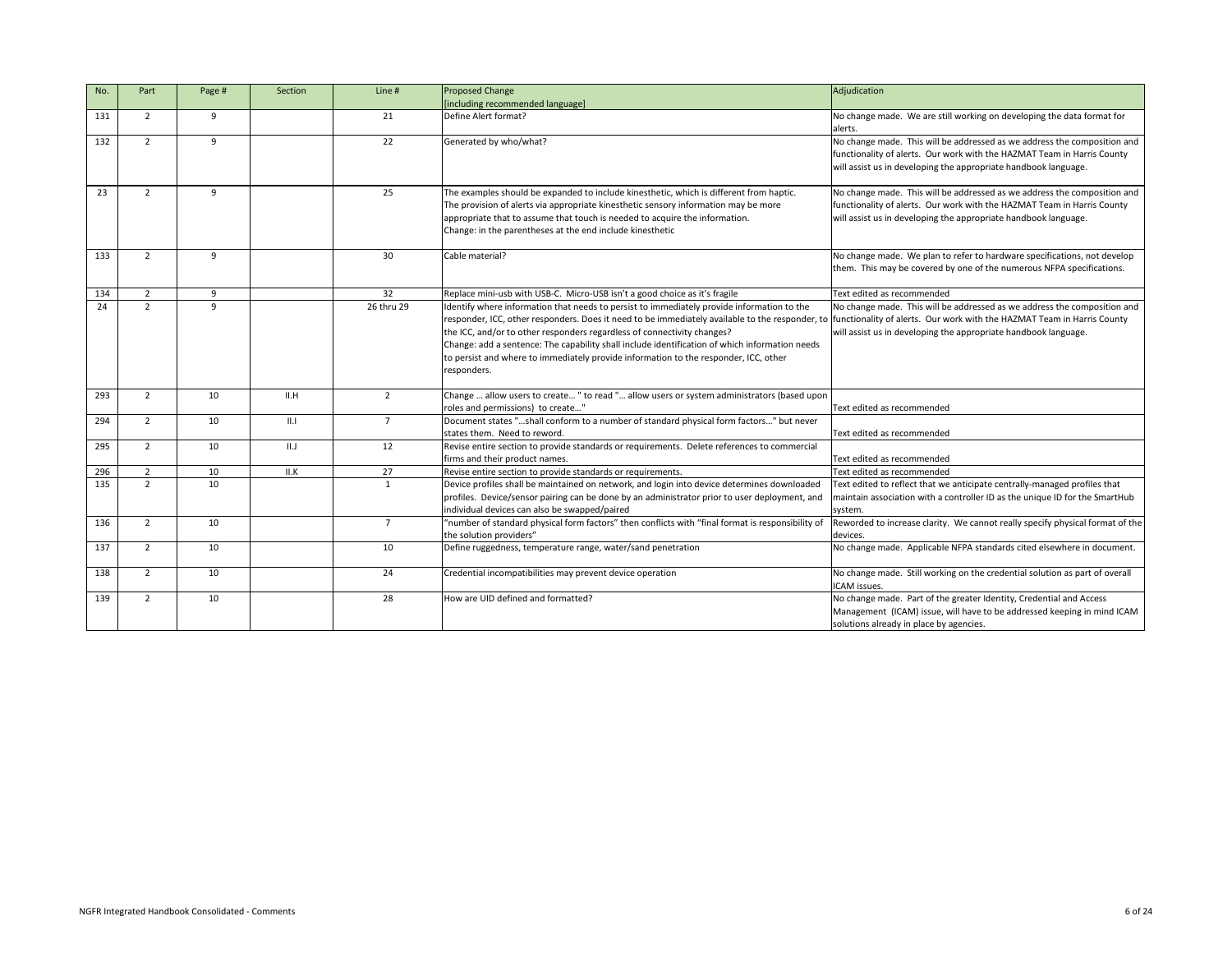| No. | Part           | Page # | Section | Line #                  | <b>Proposed Change</b><br>[including recommended language]                                                                                                                                                                                                                                                                                                                                                                                                                                                                                                                                                                                                                                                                                                                                                                                                                                                                                                                                                                                                                                                                                                                                                                                                                                                                                                                                                                                                                                                                                                                                                                                                                                                                                                                                                                                                                                                                                                                                                                            | Adjudication                                                                                                                                                                                                                |
|-----|----------------|--------|---------|-------------------------|---------------------------------------------------------------------------------------------------------------------------------------------------------------------------------------------------------------------------------------------------------------------------------------------------------------------------------------------------------------------------------------------------------------------------------------------------------------------------------------------------------------------------------------------------------------------------------------------------------------------------------------------------------------------------------------------------------------------------------------------------------------------------------------------------------------------------------------------------------------------------------------------------------------------------------------------------------------------------------------------------------------------------------------------------------------------------------------------------------------------------------------------------------------------------------------------------------------------------------------------------------------------------------------------------------------------------------------------------------------------------------------------------------------------------------------------------------------------------------------------------------------------------------------------------------------------------------------------------------------------------------------------------------------------------------------------------------------------------------------------------------------------------------------------------------------------------------------------------------------------------------------------------------------------------------------------------------------------------------------------------------------------------------------|-----------------------------------------------------------------------------------------------------------------------------------------------------------------------------------------------------------------------------|
| 25  | $2^{\circ}$    | 10     |         | 2 thru 4 and 13 thru 18 | This covers personal profile and identify management: In many cases responders will not have a<br>grasp of their states that enable them to completely create a profile that is usable during an<br>incident. The solution needs to make this function an interaction between databases containing<br>responder information and the responder. Profile information that drives the device<br>functionality should include expertise level, specialization, role in the current incident, date this<br>responder last engaged in this role, training and recurrent training received that impact the<br>responder's ability to engage in this situation. Information will be tailored to the responder<br>based on this information. For example, there is a water supply contamination requiring a soil<br>expert, and the responder who brought in was part of the team because s/he was the nearest<br>resource. If the expert has not tested soil samples in two years, it may be important that the<br>device provides remedial training and other resources the responder would need to perform as<br>part of the response team. However, a soil expert who tested samples within the past few<br>months would not require this additional information and, in fact, would be distracted by the<br>presence of these resources.<br>Change: Add after last sentence on line 5: Profile information that drives the device<br>functionality should include expertise level, specialization, role in the current incident, date this<br>responder last engaged in this role, training and recurrent training received that impact the<br>responder's ability to engage in this situation. Information will be tailored to the responder<br>based on this information and to tasks/decisions in which the responder will engage during the<br>incident resolution work. A second change: Add after the sentence on line 16: It will base<br>information exchanges on roles, expertise, and so on identified in the personal profile. | No change made. Profile will be established by agencies/jurisdictions as part<br>of the larger ICAM solution. Most agencies already have profiles for<br>Responders who log onto agency systems, this would just need to be |
| 297 | $\overline{2}$ | 11     | II.L    | 10                      | Revise entire section to provide standards or requirements. Delete references to commercial                                                                                                                                                                                                                                                                                                                                                                                                                                                                                                                                                                                                                                                                                                                                                                                                                                                                                                                                                                                                                                                                                                                                                                                                                                                                                                                                                                                                                                                                                                                                                                                                                                                                                                                                                                                                                                                                                                                                           | extended so that the profile managed access from the on-body system and<br>provided the configuration necessary for the on-body user.                                                                                       |
|     |                |        |         |                         | firms and their product names.                                                                                                                                                                                                                                                                                                                                                                                                                                                                                                                                                                                                                                                                                                                                                                                                                                                                                                                                                                                                                                                                                                                                                                                                                                                                                                                                                                                                                                                                                                                                                                                                                                                                                                                                                                                                                                                                                                                                                                                                        | Text edited as recommended                                                                                                                                                                                                  |
| 140 | $\overline{2}$ | 11     |         | 5                       | Is mentioning MobileIron an endorsement as MDM? Statements are not vendor-neutral                                                                                                                                                                                                                                                                                                                                                                                                                                                                                                                                                                                                                                                                                                                                                                                                                                                                                                                                                                                                                                                                                                                                                                                                                                                                                                                                                                                                                                                                                                                                                                                                                                                                                                                                                                                                                                                                                                                                                     | Deleted all references to Mobileiron and other providers.                                                                                                                                                                   |
| 141 | $\overline{2}$ | 11     |         | 35                      | What about end-to-end encryption?                                                                                                                                                                                                                                                                                                                                                                                                                                                                                                                                                                                                                                                                                                                                                                                                                                                                                                                                                                                                                                                                                                                                                                                                                                                                                                                                                                                                                                                                                                                                                                                                                                                                                                                                                                                                                                                                                                                                                                                                     | Text edited to add end-to-end encryption.                                                                                                                                                                                   |
| 298 | $\overline{2}$ | 12     | II.M    |                         | Revise entire section to provide standards or requirements. Delete references to commercial<br>firms and their product names.                                                                                                                                                                                                                                                                                                                                                                                                                                                                                                                                                                                                                                                                                                                                                                                                                                                                                                                                                                                                                                                                                                                                                                                                                                                                                                                                                                                                                                                                                                                                                                                                                                                                                                                                                                                                                                                                                                         | Text edited as recommended                                                                                                                                                                                                  |
| 299 | $\overline{2}$ | 12     | III     | 21                      | These descriptions need to be reconciled with descriptions in Part 1 of handbook. They may<br>not need to be repeated here                                                                                                                                                                                                                                                                                                                                                                                                                                                                                                                                                                                                                                                                                                                                                                                                                                                                                                                                                                                                                                                                                                                                                                                                                                                                                                                                                                                                                                                                                                                                                                                                                                                                                                                                                                                                                                                                                                            | Text removed, architecture and general descriptions of modules contained in  <br>Part 1                                                                                                                                     |
| 142 | $\overline{2}$ | 12     |         | 14                      | Include data integrity                                                                                                                                                                                                                                                                                                                                                                                                                                                                                                                                                                                                                                                                                                                                                                                                                                                                                                                                                                                                                                                                                                                                                                                                                                                                                                                                                                                                                                                                                                                                                                                                                                                                                                                                                                                                                                                                                                                                                                                                                | Text removed, architecture and general descriptions of modules contained in  <br>Part 1                                                                                                                                     |
| 143 | $\overline{2}$ | 12     |         | 18                      | Again, is this an endorsement? Recommendation? Just an example?                                                                                                                                                                                                                                                                                                                                                                                                                                                                                                                                                                                                                                                                                                                                                                                                                                                                                                                                                                                                                                                                                                                                                                                                                                                                                                                                                                                                                                                                                                                                                                                                                                                                                                                                                                                                                                                                                                                                                                       | Text removed, architecture and general descriptions of modules contained in $ $<br>Part 1                                                                                                                                   |
| 144 | 2              | 12     |         | 24                      | Are these requirements, or examples?                                                                                                                                                                                                                                                                                                                                                                                                                                                                                                                                                                                                                                                                                                                                                                                                                                                                                                                                                                                                                                                                                                                                                                                                                                                                                                                                                                                                                                                                                                                                                                                                                                                                                                                                                                                                                                                                                                                                                                                                  | Text removed, architecture and general descriptions of modules contained in  <br>Part 1                                                                                                                                     |
| 145 | $\overline{2}$ | 13     |         | 19                      | Does this preclude usage, such as USB or Bluetooth to connect to other devices (e.g. Bluetooth<br>link to SatCom module)?                                                                                                                                                                                                                                                                                                                                                                                                                                                                                                                                                                                                                                                                                                                                                                                                                                                                                                                                                                                                                                                                                                                                                                                                                                                                                                                                                                                                                                                                                                                                                                                                                                                                                                                                                                                                                                                                                                             | Text removed, architecture and general descriptions of modules contained in<br>Part 1                                                                                                                                       |
| 146 | $\overline{2}$ | 13     |         | 22                      | Definition of business rules? Also, does it know the cost to transmit, the amount of data that's<br>being transmitted, current signal strength?                                                                                                                                                                                                                                                                                                                                                                                                                                                                                                                                                                                                                                                                                                                                                                                                                                                                                                                                                                                                                                                                                                                                                                                                                                                                                                                                                                                                                                                                                                                                                                                                                                                                                                                                                                                                                                                                                       | Text removed, architecture and general descriptions of modules contained in<br>Part 1                                                                                                                                       |
| 147 | $\overline{2}$ | 13     |         | 26                      | If I have a separate microphone (throat mic) and a separate earpiece, does that violate the<br>"single voice Input/Output (I/O) device"?<br>What if multiple devices have a speaker and microphone? Easy example is a radio, which has a<br>speaker and multiple microphones (typically now), and then an external speaker-microphone<br>Will there be a requirement for a physical interface, including expected impedances and output<br>performance?                                                                                                                                                                                                                                                                                                                                                                                                                                                                                                                                                                                                                                                                                                                                                                                                                                                                                                                                                                                                                                                                                                                                                                                                                                                                                                                                                                                                                                                                                                                                                                               | Text removed, architecture and general descriptions of modules contained in  <br>Part 1                                                                                                                                     |
| 148 | $\overline{2}$ | 13     |         | 27                      | How does the user correct any voice-to-text and text-to-voice mistakes?<br>Does speech to text and text-to-speech also cover a vocoder?                                                                                                                                                                                                                                                                                                                                                                                                                                                                                                                                                                                                                                                                                                                                                                                                                                                                                                                                                                                                                                                                                                                                                                                                                                                                                                                                                                                                                                                                                                                                                                                                                                                                                                                                                                                                                                                                                               | Text removed, architecture and general descriptions of modules contained in $ $<br>Part 1                                                                                                                                   |
| 149 | $\overline{2}$ | 13     |         | 30                      | Definition of IP-level connectivity?<br>Does one device always act as a local DHCP server, and another device (or same device) act as a  Part 1<br>router?<br>Will it use private IP space?<br>Prioritized = QoS?<br>Prioritized off what information (source, urgency, etc.)?                                                                                                                                                                                                                                                                                                                                                                                                                                                                                                                                                                                                                                                                                                                                                                                                                                                                                                                                                                                                                                                                                                                                                                                                                                                                                                                                                                                                                                                                                                                                                                                                                                                                                                                                                        | Text removed, architecture and general descriptions of modules contained in                                                                                                                                                 |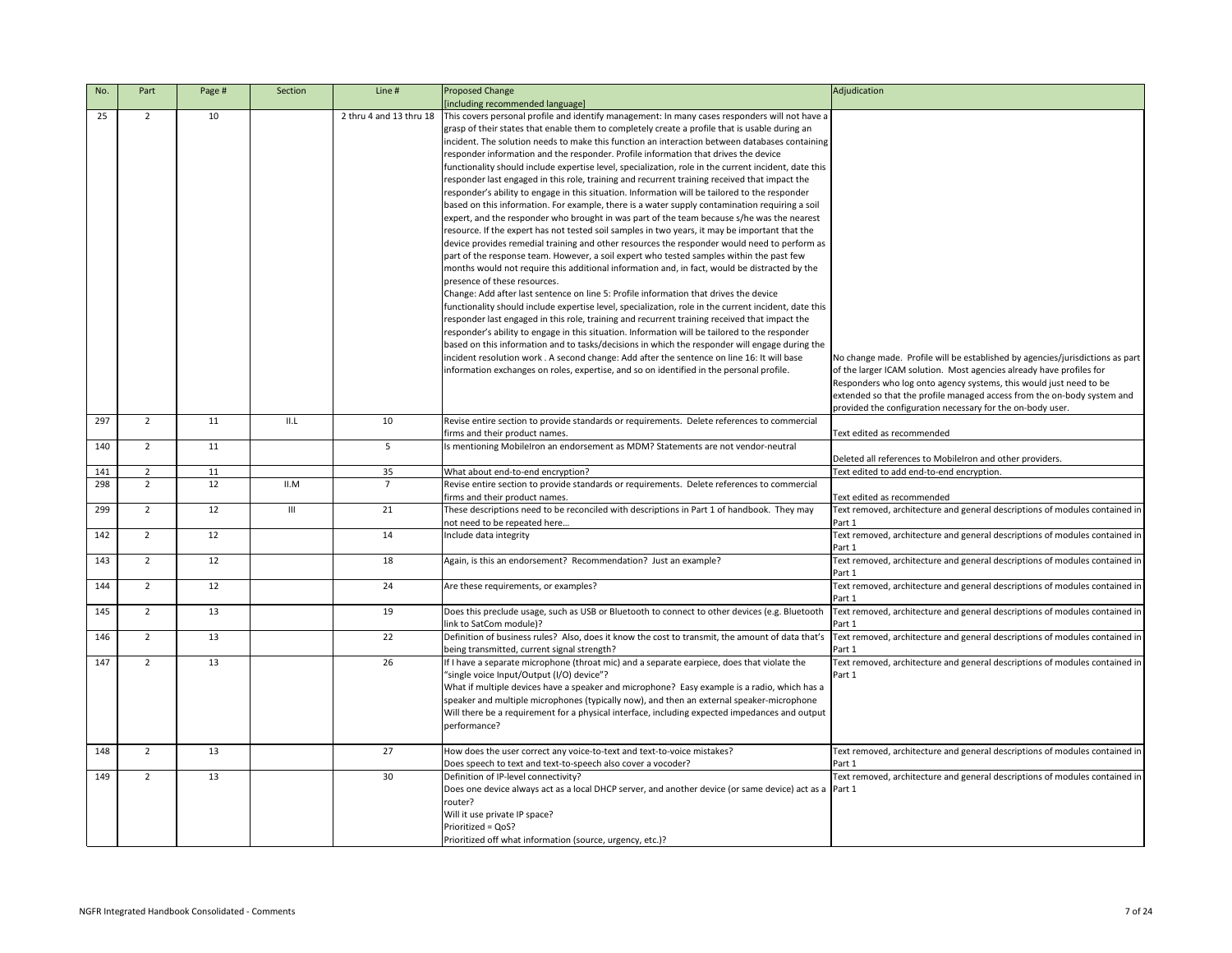| No. | Part           | Page # | Section | Line #     | <b>Proposed Change</b>                                                                                                                                                         | Adjudication                                                                |
|-----|----------------|--------|---------|------------|--------------------------------------------------------------------------------------------------------------------------------------------------------------------------------|-----------------------------------------------------------------------------|
|     |                |        |         |            | [including recommended language]                                                                                                                                               |                                                                             |
| 150 | $\overline{2}$ | 13     |         | 35         | How will compatibility be maintained and thus avoid vendor lock-in?                                                                                                            | Text removed, architecture and general descriptions of modules contained in |
|     |                |        |         |            | Sensors should be accessible from incident command/dispatch center                                                                                                             | Part 1                                                                      |
| 151 | $\overline{2}$ | 13     |         | 36         | What will the indications be for say, temperature? Would it be the voltage that was being                                                                                      | Text removed, architecture and general descriptions of modules contained in |
|     |                |        |         |            | returned if it's an analog sensor, would it be in Fahrenheit, Celsius?                                                                                                         | Part 1                                                                      |
| 26  | $\overline{2}$ | 13     |         | 37 thru 39 | Same comments for Page 8 lines 8-10 apply here.                                                                                                                                | Text removed, architecture and general descriptions of modules contained in |
|     |                |        |         |            | Change: add to the physiological sensor list on line 39: Vestibular and kinesthetic information                                                                                | Part 1                                                                      |
|     |                |        |         |            | paired with velocity information to report if the responder has fallen as opposed to                                                                                           |                                                                             |
|     |                |        |         |            | purposefully repositioning to be closer to the surface.                                                                                                                        |                                                                             |
| 152 | $\overline{2}$ | 14     |         |            | What will the indications be for say, wind speed? Would it be the voltage that was being                                                                                       | Text removed, architecture and general descriptions of modules contained in |
|     |                |        |         |            | returned if it's an analog sensor, would it only provide velocity, direction, is it gusting, how                                                                               | Part 1                                                                      |
|     |                |        |         |            | often would it update?                                                                                                                                                         |                                                                             |
| 153 | $\overline{2}$ | 14     |         | Δ          | Wouldn't it be potentially necessary to deliver this information to multiple responders (such as                                                                               | Text removed, architecture and general descriptions of modules contained in |
|     |                |        |         |            | atmospheric contaminants)? How would this situation be addressed?                                                                                                              | Part 1                                                                      |
|     |                |        |         |            |                                                                                                                                                                                |                                                                             |
| 154 | $\overline{2}$ | 14     |         | 8          | Does this mean that all cameras must have GPS unit? Also recommend that all sensors have                                                                                       | Text removed, architecture and general descriptions of modules contained in |
|     |                |        |         |            | consistent time                                                                                                                                                                | Part 1                                                                      |
| 155 | $\overline{2}$ | 14     |         | 10         | What if I/O device built into controller module? What if communications device has a display?                                                                                  | Text removed, architecture and general descriptions of modules contained in |
|     |                |        |         |            |                                                                                                                                                                                | Part 1                                                                      |
| 156 | $\overline{2}$ | 14     |         | 11         | Phrasing does not make it clear if both input and output is required                                                                                                           | Text removed, architecture and general descriptions of modules contained in |
|     |                |        |         |            |                                                                                                                                                                                | Part 1                                                                      |
| 157 | $\overline{2}$ | 14     |         | 14         | Gestures have to be standardized. Otherwise, user confusion will reign supreme                                                                                                 | Text removed, architecture and general descriptions of modules contained in |
|     |                |        |         |            |                                                                                                                                                                                | Part 1                                                                      |
| 158 | $\overline{2}$ | 14     |         | 17         | Should it specify LCD or LED type of display?                                                                                                                                  | Text removed, architecture and general descriptions of modules contained in |
|     |                |        |         |            |                                                                                                                                                                                | Part 1                                                                      |
| 159 | $\overline{2}$ | 14     |         | 20         |                                                                                                                                                                                |                                                                             |
|     |                |        |         |            | What about voice control? Language for voice control should be standardized as well.                                                                                           | Text removed, architecture and general descriptions of modules contained in |
|     |                |        |         |            |                                                                                                                                                                                | Part 1                                                                      |
| 160 | $\overline{2}$ | 14     |         | 21         | Definition of one voice medium?                                                                                                                                                | Text removed, architecture and general descriptions of modules contained in |
|     |                |        |         |            |                                                                                                                                                                                | Part 1                                                                      |
| 161 | $\overline{2}$ | 14     |         | 22         | Haptic feedback may be interpreted as only feedback when typing/touching (perhaps physical i                                                                                   | Text removed, architecture and general descriptions of modules contained in |
|     |                |        |         |            | better?)                                                                                                                                                                       | Part 1                                                                      |
| 162 | $\overline{2}$ | 14     |         | 28         | What if the Power Module is also the Controller Module?                                                                                                                        | Text removed, architecture and general descriptions of modules contained in |
|     |                |        |         |            |                                                                                                                                                                                | Part 1                                                                      |
| 163 | $\overline{2}$ | 14     |         | 31         | Specify newer connections, such as USB-C. Mini-USB is obsolete (and Micro has a weak                                                                                           | Text removed, architecture and general descriptions of modules contained in |
|     |                |        |         |            | connector)                                                                                                                                                                     | Part 1                                                                      |
| 164 | $\overline{2}$ | 14     |         | 35         | Time to recharge" - Is there intelligence to this? Does the controller just assume that all device Text removed, architecture and general descriptions of modules contained in |                                                                             |
|     |                |        |         |            | batteries should be at maximum and keep them charged, does it let the batteries cycle?                                                                                         | Part 1                                                                      |
|     |                |        |         |            | Does the power module know the condition of each device's battery?                                                                                                             |                                                                             |
|     |                |        |         |            | Should the recharger itself be capable of these?                                                                                                                               |                                                                             |
|     |                |        |         |            |                                                                                                                                                                                |                                                                             |
| 165 | $\overline{2}$ | 14     |         | 36         | Might be beneficial to specify USB-PD. 5VDC typically limited to 2.1A, and USB-PD supports                                                                                     | Text removed, architecture and general descriptions of modules contained in |
|     |                |        |         |            | multiple voltages                                                                                                                                                              | Part 1                                                                      |
|     |                |        |         |            | Modern continental AC voltage is 120V. Also, doesn't mention frequency such as 60 Hz.                                                                                          |                                                                             |
|     |                |        |         |            | Recommendation for AC is 120-240VAC 50-60Hz (supports international as well).                                                                                                  |                                                                             |
|     |                |        |         |            | What about grounding?                                                                                                                                                          |                                                                             |
| 166 | $\overline{2}$ | 14     |         | 37         | Defining inductive standards such as Qi would be beneficial. Inductive standards do not use                                                                                    | Text removed, architecture and general descriptions of modules contained in |
|     |                |        |         |            | 12VDC, 5VDC, or 110VAC.                                                                                                                                                        | Part 1                                                                      |
| 27  | $\overline{2}$ | 14     |         | 9 thru 23  | Same comments for Page 8 lines 12-15 apply here                                                                                                                                | Text removed, architecture and general descriptions of modules contained in |
|     |                |        |         |            | Change: The interface should include options for interactions to occur between the device and                                                                                  | Part 1                                                                      |
|     |                |        |         |            | other team members/devices/databases that do not require the responder to interact.                                                                                            |                                                                             |
|     |                |        |         |            | Identification of situations in which automated response interfaces are needed in lieu of                                                                                      |                                                                             |
|     |                |        |         |            | responder I/O so that requirements for automated I/O interfaces can be identified and realized                                                                                 |                                                                             |
|     |                |        |         |            | in the solutions.                                                                                                                                                              |                                                                             |
|     |                |        |         |            |                                                                                                                                                                                |                                                                             |
|     |                |        |         |            |                                                                                                                                                                                |                                                                             |
|     |                |        |         |            |                                                                                                                                                                                |                                                                             |
|     |                |        |         |            |                                                                                                                                                                                |                                                                             |
| 300 | $\overline{2}$ | 15     | III.F   | Figure 4   | Review interfaces and verify that these are the correct ones.                                                                                                                  | Figure deleted to avoid confusion.                                          |
| 301 | $\overline{2}$ | 15     | III.G   | 14 ff      | Is it necessary to have all of these models and encoding, or can the list be reduced?                                                                                          | No change made. List is necessary.                                          |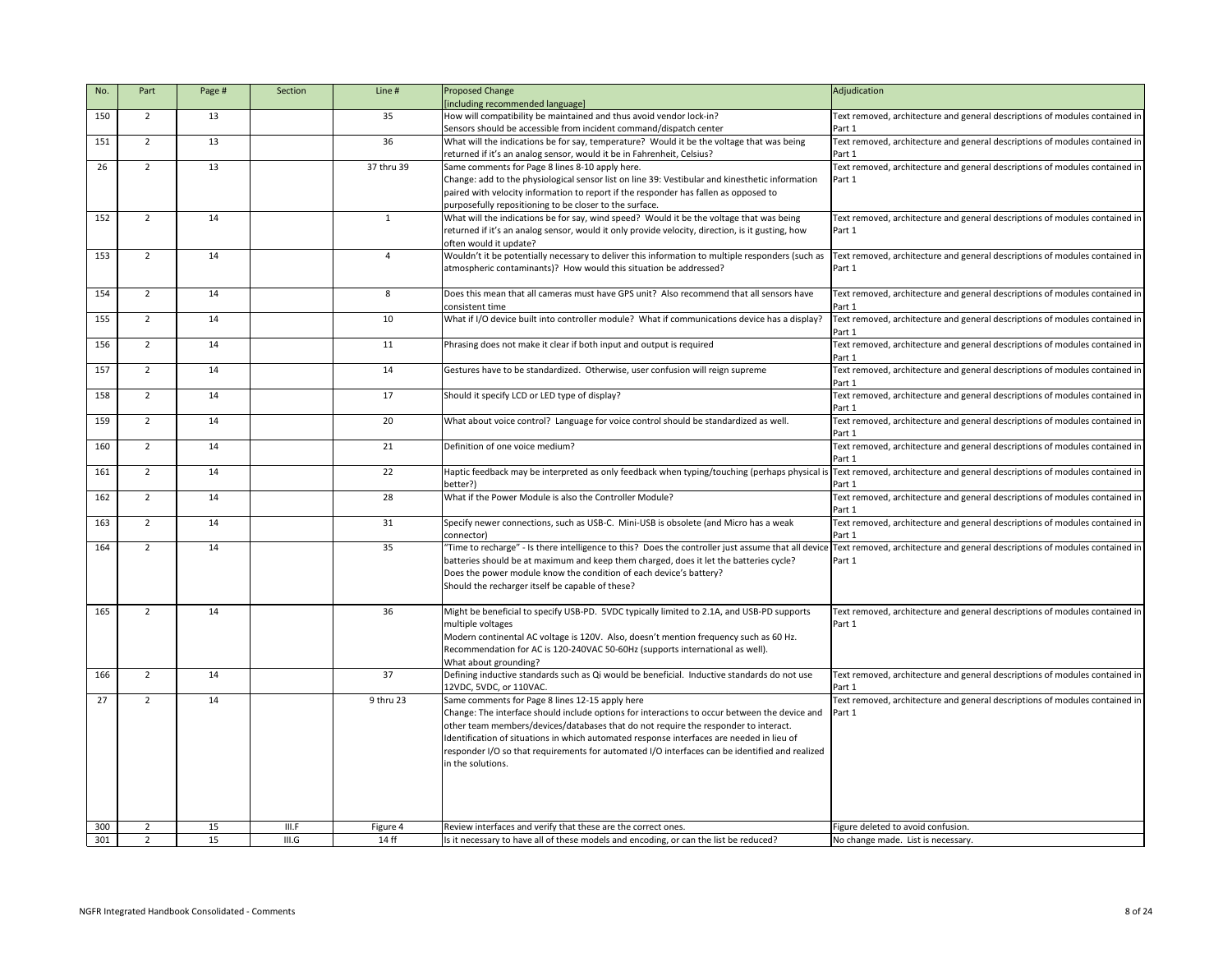| No. | Part           | Page # | Section | Line #         | <b>Proposed Change</b>                                                                                                                                         | Adjudication                                                                                         |
|-----|----------------|--------|---------|----------------|----------------------------------------------------------------------------------------------------------------------------------------------------------------|------------------------------------------------------------------------------------------------------|
|     |                |        |         |                | [including recommended language]                                                                                                                               |                                                                                                      |
| 167 | $\overline{2}$ | 15     |         | 5              | What is this figure trying to show, exactly?                                                                                                                   |                                                                                                      |
|     |                |        |         |                | Is this all within the Controller Module (same color of blue for it), and why would it be defining                                                             |                                                                                                      |
|     |                |        |         |                | a non-external interface?                                                                                                                                      | Figure deleted to avoid confusion.                                                                   |
| 168 | $\overline{2}$ | 15     |         | 14             | Do I then have to support every single format?                                                                                                                 | No changes made. These are provided as examples.                                                     |
| 302 | $\overline{2}$ | 16     | III.J   | 32             | Recommend this section focus on JSON as the encoding and MQTT as the transport mechanism                                                                       | No changes made. Protocols and transport still under discussion, will update<br>in next version.     |
| 169 | $\overline{2}$ | 16     |         | 5              | This section is particularly nebulous, CAD vendors have different interfaces, let alone all the                                                                | No changes made. Primarily we are focusing on bringing sensor data back to                           |
|     |                |        |         |                | others                                                                                                                                                         | agency, and provide enhanced situational awareness. In large part existing                           |
|     |                |        |         |                |                                                                                                                                                                | systems will not change.                                                                             |
| 170 | $\overline{2}$ | 16     |         | 12             | What standard interface is being referred to?                                                                                                                  | Text revised to reduce confusion regarding HSI interface.                                            |
| 171 | $\overline{2}$ | 16     |         | 14             | HUD/UI should be standardized/defined in terms of layout, how much vision is allowed to be                                                                     | No change made. We will not be specifying individual I/O characteristics,                            |
|     |                |        |         |                | blocked by information, etc.                                                                                                                                   | these will be driven by the marketplace.                                                             |
| 172 | $\overline{2}$ | 16     |         | 16             | Is this then on top of Models and Encoding?                                                                                                                    | No change made. We will not be specifying individual I/O characteristics,                            |
|     |                |        |         |                | Do I have to support all of these as well?                                                                                                                     | these will be driven by the marketplace.                                                             |
|     |                |        |         |                | Are these nice to have, which module has to support this?                                                                                                      |                                                                                                      |
| 173 | $\overline{2}$ | 16     |         | 37             | Does this mean that there may be multiple devices that are acting as HTTP servers? Presents a                                                                  | No change made. Different services may point to different servers.                                   |
|     |                |        |         |                | large security risk if so                                                                                                                                      |                                                                                                      |
| 303 | $\overline{2}$ | 17     | IV.A    | 15             | Recommend further explanation of "sensor hub" (if it doesn't already exist) before it is used                                                                  | Text changed so that sensor hub is clarified as an application/service vice an                       |
|     |                |        |         |                | here.                                                                                                                                                          | actual device.                                                                                       |
| 174 | $\overline{2}$ | 17     |         | $\overline{a}$ | Do I need to support all of these? How do I ensure compatibility between all of these different                                                                | No change made. These are provided as examples.                                                      |
| 175 |                | 17     |         |                | devices?                                                                                                                                                       |                                                                                                      |
|     | $\overline{2}$ |        |         | 20             | What is meant by discoverable web interface?<br>How would the associated devices discover it?                                                                  |                                                                                                      |
| 176 | $\overline{2}$ | 17     |         | 26             | What is the mechanism used to access and authenticate a valid request from another                                                                             | Revised description.<br>No change made. This will be based upon user profiles and security policies. |
|     |                |        |         |                | responder?                                                                                                                                                     |                                                                                                      |
|     |                |        |         |                | How is this access restricted?                                                                                                                                 |                                                                                                      |
| 177 | $\overline{2}$ | 17     |         | 30             | 'Donning" implies clothing, and sentence also implies that the user is somehow authenticated                                                                   | No change made. Donning is an acceptable term for putting on a SmartHub                              |
|     |                |        |         |                | by this process to enable/register                                                                                                                             | body-worn device. The user will have to be authenticated (see ICAM                                   |
|     |                |        |         |                |                                                                                                                                                                | comments above) to use a device.                                                                     |
| 178 | $\mathcal{D}$  | 17     |         | 36             | Hierarchy should be defined. The root of it should either be a person (if worn) or a device (say                                                               | No change made. Hierarchy depends upon implementation by vendor.                                     |
|     |                |        |         |                | vehicle, or deployable)                                                                                                                                        | Lowest level expected to be on-body system, highest level is                                         |
|     |                |        |         |                |                                                                                                                                                                | agency/enterprise level. Number of intermediate levels depends upon                                  |
|     |                |        |         |                |                                                                                                                                                                | vendor.                                                                                              |
| 119 | $\overline{2}$ | 18     |         | 4              | Does the Sensor Hub then have to support all of those formats?                                                                                                 | No change made. We expect the SensorHub application to support the                                   |
|     |                |        |         |                | Sensor hub has not been shown in the conceptual drawings before this. Are they separate from formats shown in the figure. The SensorHub service could run on a |                                                                                                      |
|     |                |        |         |                | the controller? Can the controller be the sensor hub?                                                                                                          | controller or even on a Comms Hub, depending upon the implementation.                                |
|     |                |        |         |                |                                                                                                                                                                |                                                                                                      |
| 179 | $\overline{2}$ | 18     |         | 8              | STA, while open, is being driven by one company                                                                                                                | No change made. Noted, but STAPI an open standard                                                    |
| 180 | $\overline{2}$ | 18     |         | 16             | If MQTT has a close relationship to STA, why are both required?                                                                                                | No change made. MQTT is a transport mechanism, STAPI is an API.                                      |
| 181 | $\overline{2}$ | 18     |         | 17             | How does the sensor hub know which interface to attempt?                                                                                                       | Text revised for clarity.                                                                            |
| 304 | $\overline{2}$ | 19     | IV.A.1  | 3              | None of the recent integration activities have used a sensor hub catalog, is it (and the                                                                       | No change made. Yes, a sensor hub catalog is still a viable solution.                                |
|     |                |        |         |                | discussion about registration) still a viable solution?                                                                                                        |                                                                                                      |
| 182 | 2              | 19     |         |                | This requires a working knowledge of the STA model, as there's no definitions.                                                                                 | No change made. STAPI is a published standard. We don't plan to replicate                            |
|     |                |        |         |                | Is this mapped out to the third document with actual names?                                                                                                    | it in the Handbook.                                                                                  |
| 183 | $\overline{2}$ | 19     |         | 9              | Does the Part 2 Tasking Core in a draft stage affect things?<br>Identifier has to be standardized, perhaps look to NIMS for format (Resource Typing or beyond) | No change made. ID could also be Controller MAC address. We will address                             |
|     |                |        |         |                |                                                                                                                                                                | this as we deal with ICAM.                                                                           |
| 184 | $\overline{2}$ | 19     |         | 17             | What if my sensor is a simple closure (gun removed from holster), or a simple temperature                                                                      | No change made. We expect all sensors will either have drivers or be more                            |
|     |                |        |         |                | sensor? Does it have to be intelligent and online?                                                                                                             | intelligent than just a simple switch closure in order to provide status.                            |
|     |                |        |         |                |                                                                                                                                                                |                                                                                                      |
| 185 | $\overline{2}$ | 19     |         | 20             | Is the UUID for every sensor?                                                                                                                                  | No change made. ID could also be MAC address or other unique ID (e.g.,                               |
|     |                |        |         |                | Who assigns the UUID?                                                                                                                                          | model and serial number combination). We will address this as we deal with                           |
|     |                |        |         |                |                                                                                                                                                                | ICAM.                                                                                                |
| 305 | $\overline{2}$ | 20     | IV.A.1  | Figure 7       | What is the format of the GetCapabilities Response - what does this data string look like? Also                                                                | No change made. Contained in OGC standards, will not replicate in the                                |
|     |                |        |         |                | what is the format and contents of the Metadata and Status                                                                                                     | Handbook.                                                                                            |
| 186 | $\overline{2}$ | 20     |         | $\mathbf{1}$   | How is each capability formatted?                                                                                                                              | No change made. We will investigate if SOS/STAA or IoT standards have a                              |
|     |                |        |         |                | What happens if there's a capability the sensor hub doesn't recognize?                                                                                         | capability dictionary. Standards are maintained by OGC.                                              |
|     |                |        |         |                | Where does the Hub Catalog come from and reside?                                                                                                               |                                                                                                      |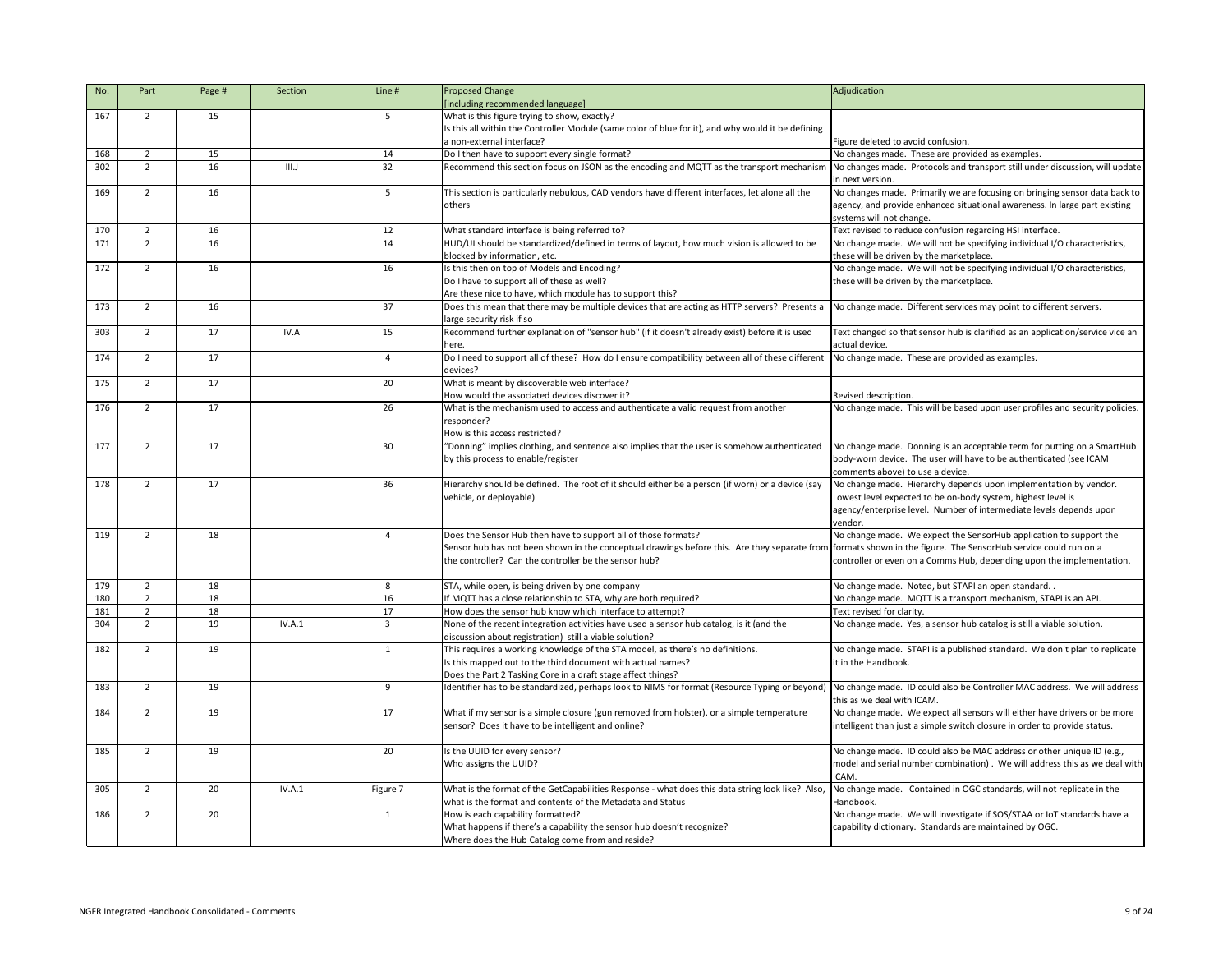| No. | Part           | Page # | Section        | Line #         | <b>Proposed Change</b>                                                                           | Adjudication                                                                  |
|-----|----------------|--------|----------------|----------------|--------------------------------------------------------------------------------------------------|-------------------------------------------------------------------------------|
|     |                |        |                |                | [including recommended language]                                                                 |                                                                               |
| 187 | 2              | 20     |                | 5              | Are there any security risks? How do I know that the sensor that's trying to communicate         | No change made. Will be included as part of ICAM development efforts.         |
|     |                |        |                |                | should be communicating with me?                                                                 |                                                                               |
| 306 | $\overline{2}$ | 21     | IV.A.6         | 28             | Change from "allow a privileged user to" to "allow authorized personnel, based upon              |                                                                               |
|     |                |        |                |                | permissions, profiles and roles to"                                                              | Text edited as recommended                                                    |
| 307 | $\overline{2}$ | 21     | IV.A.7         | 36             | Change  present the user" to " present the user or administrator (based upon roles and           |                                                                               |
|     |                |        |                |                | permissions), "                                                                                  | Text edited as recommended                                                    |
| 188 | $\overline{2}$ | 21     |                | $\overline{1}$ | The proper behavior absolutely has to be defined.                                                | No change made. Will be considered for future version of handbook. We         |
|     |                |        |                |                | There could be considerations for a "typical" loadout, and then any additional devices beyond    | will work to identify standards for the entire registration/deregistration.   |
|     |                |        |                |                |                                                                                                  | OGC has standards in place.                                                   |
| 189 | $\overline{2}$ | 21     |                | $\overline{2}$ | Experiment?                                                                                      | Reference to "the experiment" deleted, this actually pointed back to Spiral 0 |
|     |                |        |                |                |                                                                                                  | /1 work.                                                                      |
| 190 | $\overline{2}$ | 21     |                | 10             | Primarily used, who else is providing? Are there government plans?                               | No change made. There may be GOTS applications (e.g, ATAK) that are           |
|     |                |        |                |                |                                                                                                  | linstalled on a controller.                                                   |
| 191 | $\overline{2}$ | 21     |                | 13             | SMS being a cellular feature? What about for other communication methods?                        | No change made. List provided as examples, if the controller is a             |
|     |                |        |                |                |                                                                                                  | smartphone then SMS would be included.                                        |
| 192 | $\overline{2}$ | 21     |                | 20             | The Controller Module has Sensor Drivers, where is the Sensor Hub?                               | Fact noted elsewhere in text that Sensor Hub is an app/service running on     |
|     |                |        |                |                |                                                                                                  | the controller.                                                               |
| 193 | $\overline{2}$ | 21     |                | 23             | Compatible drivers for what platforms? Windows, iOS, Android?                                    | No change made. Platforms include Windows, iOS and Android. Also              |
|     |                |        |                |                |                                                                                                  | potentially Raspberian for Raspberry Pi-based devices and Linux for Linux-    |
|     |                |        |                |                |                                                                                                  | based devices (that are neither Raspberian or Android).                       |
|     |                |        |                |                |                                                                                                  |                                                                               |
| 194 | $\overline{2}$ | 21     |                | 32             | Why isn't it required that a user is able to access the administration by the Controller Module? | Text changed to indicate authorized personnel. The level of access would be   |
|     |                |        |                |                |                                                                                                  | based upon ICAM, user profiles and agency policies.                           |
| 195 | $\overline{2}$ | 21     |                | 35             | Status of connected devices is missing                                                           | Text added regarding status of all connected modules.                         |
| 196 | $\overline{2}$ | 22     |                |                | Was Uniform Resource Locator meant?                                                              | Correction made as noted.                                                     |
| 197 | $\overline{2}$ | 22     |                | $\overline{7}$ | Power details of attached devices as well?                                                       | Text edited to include details of attached devices.                           |
| 198 | $\overline{2}$ | 22     |                | 19             | What happens if the local user changes conflict with policies set up beforehand? And what if     |                                                                               |
|     |                |        |                |                | the user goes back into coverage?                                                                | Text changed throughout to indicate access based upon permissions. The        |
|     |                |        |                |                |                                                                                                  | level of access would be based upon ICAM, user profiles and agency policies.  |
| 308 | $\overline{2}$ | 23     | <b>IV.A.9</b>  | 4              | Change " allow a user to" to "allow a user or administrator (based upon roles and                |                                                                               |
|     |                |        |                |                | permissions), to"                                                                                | Text edited as recommended                                                    |
| 199 | $\overline{2}$ | 23     |                |                | Would "user" be customized based off each person's login?                                        | No changes made. Part of user profile.                                        |
| 200 | $\overline{2}$ | 23     |                | Δ              | This should be done remotely, not locally, and profiles pulled down                              | No changes made. This would also be part of the user profile and ability to   |
|     |                |        |                |                |                                                                                                  | establish / change the rules will be profile-based as well.                   |
| 309 | $\overline{2}$ | 24     | IV.A.10        | 4              | Change " allow a user to" to "allow a user or administrator (based upon roles and                |                                                                               |
|     |                |        |                |                | permissions), to"                                                                                | Text edited as recommended                                                    |
| 201 | $\overline{2}$ | 24     |                | $\mathbf{1}$   | Should include debounce capabilities                                                             | No change made. That level of specificity is outside the scope of the         |
|     |                |        |                |                |                                                                                                  | handbook.                                                                     |
| 202 | $\overline{2}$ | 24     |                | 3              | This needs a lot more detail                                                                     | No change made. That level of specificity is outside the scope of the         |
|     |                |        |                |                |                                                                                                  | handbook.                                                                     |
| 203 | $\overline{2}$ | 24     |                | 6              | This should be done remotely as well                                                             | No change made. This would be based upon how the sensor vendor                |
|     |                |        |                |                |                                                                                                  | designed the sensor/driver/app. Not part of the handbook.                     |
| 310 | $\overline{2}$ | 25     | IV.A.11        | 6              | Change " Users should" to "Users or administrators should (based upon roles and                  |                                                                               |
|     |                |        |                |                | permissions)"                                                                                    | Text edited as recommended                                                    |
| 204 | $\overline{2}$ | 25     |                | 3              | What controls the drop downs?                                                                    | No change made. Vendor designs drop-down, level of user access to             |
|     |                |        |                |                |                                                                                                  | set/modify based upon profile. We will develop language to address the        |
|     |                |        |                |                |                                                                                                  | ICAM and profile issues in future version.                                    |
| 311 | $\overline{2}$ | 26     | <b>IV.A.12</b> | 8, 12, 13, 16  | Change " user or administrator" to "user or administrator (based upon roles and                  |                                                                               |
|     |                |        |                |                | permissions)"                                                                                    | Text edited as recommended                                                    |
| 312 | $\overline{2}$ | 26     | <b>IV.A.13</b> | 21             | Change " allow a user to" to "allow a user or administrator (based upon roles and                |                                                                               |
|     |                |        |                |                | permissions), to"                                                                                | Text edited as recommended                                                    |
| 205 | $\overline{2}$ | 26     |                | $\overline{2}$ | How is the information tagged to show that it's coming from a different device?                  | No change made. Data from each device would have to be tagged with            |
|     |                |        |                |                | How is duplicated transmissions handled?                                                         | device ID. STAPI provides this. How alerts were shared among Responders       |
|     |                |        |                |                | What about alert parameters for adjacent units? Example is if you're a firefighter and a PASS    | would depend upon system configuration and communications.                    |
|     |                |        |                |                | alarm goes off on another firefighter with you                                                   |                                                                               |
| 206 | $\overline{2}$ | 26     |                | 9              | Would only the Controller Module have storage, or would other devices have storage? What if      | No change made. This would be determined by the vendor. At a minimum,         |
|     |                |        |                |                | the camera has a buffer built into it, or if a device has to hold readings during lack of        | the controller would have the primary storage.                                |
|     |                |        |                |                | connectivity (or is that the Controller's responsibility?)                                       |                                                                               |
|     |                |        |                |                |                                                                                                  |                                                                               |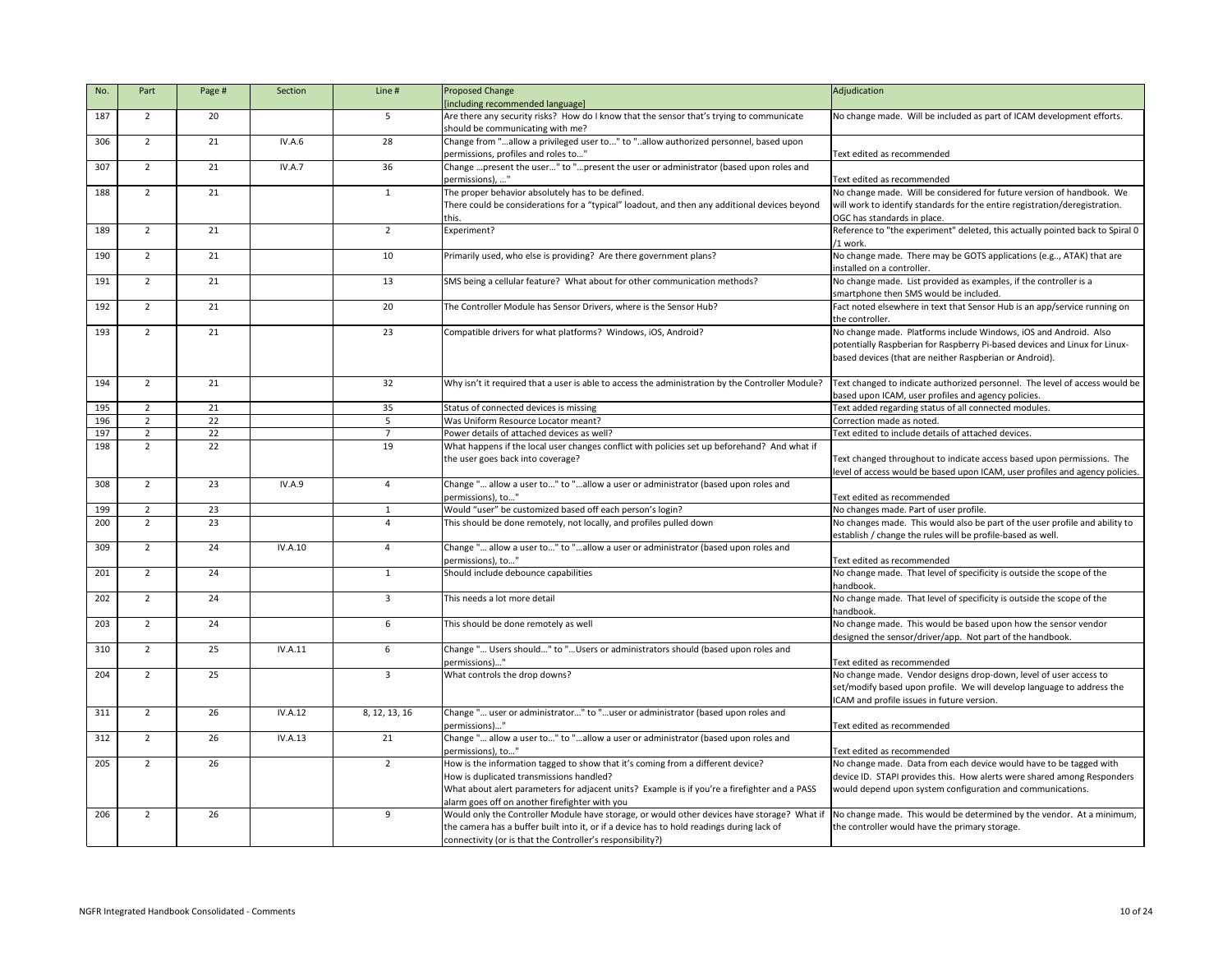| No. | Part           | Page #          | Section  | Line #         | <b>Proposed Change</b>                                                                            | Adjudication                                                                       |
|-----|----------------|-----------------|----------|----------------|---------------------------------------------------------------------------------------------------|------------------------------------------------------------------------------------|
|     |                |                 |          |                | [including recommended language]                                                                  |                                                                                    |
| 207 | $\overline{2}$ | 26              |          | 17             | Is that data push something centrally managed, remotely changeable                                | No change made. This would depend upon the agency policy and associated            |
|     |                |                 |          |                |                                                                                                   | system configuration.                                                              |
| 208 | $\overline{2}$ | 26              |          | 22             | Include Fully Qualified Domain Name (FQDN)                                                        | Text edited as recommended                                                         |
| 209 | $\overline{2}$ | 26              |          | 27             | Time should be based off of GPS to ensure conflicts                                               | No change made. Time standard will be controlled/mandated by agency                |
|     |                |                 |          |                |                                                                                                   | based upon the time standard used for existing systems.                            |
| 210 | $\overline{2}$ | 26              |          | 28             |                                                                                                   |                                                                                    |
|     |                |                 |          |                | Some device, most like the controller, must have GPS capability                                   |                                                                                    |
|     |                |                 |          |                |                                                                                                   | No change made. Can't guarantee GPS reception in all operating areas. We           |
|     |                |                 |          |                |                                                                                                   | expect that, at a minimum, the controller will have GPS capability.                |
| 211 | $\overline{2}$ | 27              |          | 1              | How does this display adapt for an I/O device on the user? Would a native app be acceptable       |                                                                                    |
|     |                |                 |          |                | for that environment?                                                                             | All references to a specific product deleted, including screen shots.              |
| 212 | $\overline{2}$ | 27              |          | 11             | What about a radio that has P25, LTE, and BT capabilities such as the Harris XL-200P?             | No change made. Only if the XL-200P allows applications to run on it.              |
|     |                |                 |          |                |                                                                                                   |                                                                                    |
| 213 | $\overline{2}$ | 27              |          | 23             | PTT doesn't have to be simplex, such as TETRA                                                     | Noted. Punctuation added for clarity.                                              |
| 313 | $\overline{2}$ | 28              | IV.B.1   | 23             | Voice Design and Data Design appear to be the same, need to review to determine if                |                                                                                    |
|     |                |                 |          |                | information can be provided in one section vice two                                               | No change necessary for now, any reorganize sections in a future version.          |
| 214 | $\overline{2}$ | 28              |          | $\Delta$       | Is the Sensor Hub now gone?                                                                       | No change made. Sensor Hub is a service running on the Controller, diagram         |
|     |                |                 |          |                | Why is the Comms Hub now shown to connect to the Sensor Modules? Page 12 Line 24 shows            | shows communication connections to/from comms hub. Sensors may                     |
|     |                |                 |          |                | the Controller Module communicating with the Sensor Modules                                       | communicate via comms hub.                                                         |
| 215 | $\overline{2}$ | 28              |          | 8              | Should weigh for transmission costs (SatCom very expensive, high latency)                         | No changes made. Transmission costs part of business rules, but overriding         |
|     |                |                 |          |                |                                                                                                   | factor will be priority of message - emergency messages go fastest, most           |
|     |                |                 |          |                |                                                                                                   | reliable way, no matter what the cost.                                             |
| 216 | $\overline{2}$ | 28              |          | 32             | Should specify minimum version (5 as an example which has latest LE implementations)              |                                                                                    |
|     |                |                 |          |                | What about minimum Bluetooth protocol supported?                                                  |                                                                                    |
|     |                |                 |          |                |                                                                                                   | Changed BLE to BLE 4.0 or higher throughout document.                              |
| 217 | $\overline{2}$ | 28              |          | 34             | USB ver. 3 is no longer a version, there is 3.1 Gen 1 and 3.1 Gen 2. 3.2 is in development, and i | Remove version numbers completely and changed to "all approved                     |
|     |                |                 |          |                | will change the names. USB 3.2 Gen 1x1, 1x2, 2x1, and 2x2                                         | versions".                                                                         |
| 218 | $\overline{2}$ | 28              |          | 35             | Recommend just TRRS, along with capability of being mechanically secured into position            |                                                                                    |
|     |                |                 |          |                |                                                                                                   |                                                                                    |
|     |                |                 |          |                |                                                                                                   | No changes made. Specifying just TRRS may not be compatible with off the           |
|     |                |                 |          |                |                                                                                                   | shelf components, same with specifying locking connectors.                         |
| 219 | $\overline{2}$ | 28              |          | 36             | Physical interface should be standard in addition to protocol                                     | Changed text to indicate Ethernet as an example.                                   |
| 220 | 2              | 29              |          |                | How do these connect to Comms Hub? Does it have to have non-mission critical PTT?                 |                                                                                    |
|     |                |                 |          |                | What about Bluetooth?                                                                             |                                                                                    |
|     |                |                 |          |                |                                                                                                   | No change made. List provides control functions, not connections.                  |
| 221 | $\overline{2}$ | 29              |          | 6              | Need to define Bluetooth/USB versions                                                             | Changed to "all approved versions" for USB, BLE 4.0 for Bluetooth                  |
| 222 | $\overline{2}$ | 29              |          | 8              | Need to define Bluetooth/USB versions                                                             | Changed to "all approved versions" for USB, BLE 4.0 for Bluetooth                  |
| 223 | $\overline{2}$ | 29              |          | 9              | Physical interface should be standard in addition to protocol                                     | Changed text to indicate Ethernet as an example.                                   |
| 224 | $\overline{2}$ | 29              |          | 15             | What value is this section adding?<br>It's a duplicate of Voice other than Interface B            |                                                                                    |
|     |                |                 |          |                |                                                                                                   | No change necessary for now, any reorganize sections in a future version.          |
| 314 | $\overline{2}$ | 30              | IV.C.1.a | 26             | Change " allow the user to" to "allow the user or a administrator (based upon roles and           |                                                                                    |
|     |                |                 |          |                | permissions), to"                                                                                 | Made recommended change.                                                           |
| 225 | $\overline{2}$ | 30              |          | $\overline{3}$ | Add Mil-Spec, water resistance, intrinsically safe for fire. 1802 is not a certified standard yet |                                                                                    |
|     |                |                 |          |                |                                                                                                   | Added reference to NFPA 1800. Still working with NFPA to identify correct          |
|     |                |                 |          |                |                                                                                                   | standards. Current standards as per NFPA include NFPA 1800 and NFPA                |
|     |                |                 |          |                |                                                                                                   | 1802. Not planning to incorporate Mil-Spec in the handbook at this time.           |
| 226 | 2              | 30 <sup>°</sup> |          | 10             | Format should be defined (automated alert), and rules should be configured by administrator a     | No change made. Alerting still under development, exact actions will be            |
|     |                |                 |          |                | to desired response (initiate voice and body cam transmission as an example, voice priority in    | agency-configurable.                                                               |
|     |                |                 |          |                | system)                                                                                           |                                                                                    |
| 227 | $\overline{2}$ | 30              |          | 20             | How is the radius for this alert defined?                                                         | No change made. Radius will be part of alerting protocols and will be agency       |
|     |                |                 |          |                |                                                                                                   | configurable.                                                                      |
| 228 |                | 30              |          |                | I'm not fond of being able to enter manual locations, it's too easy to forget to change (or       | No change made. Manual location entry necessary for items lacking internal         |
|     | $\overline{2}$ |                 |          | 28             |                                                                                                   |                                                                                    |
|     |                |                 |          |                | someone moves). I would have a system that flags that the location has been manually entered      | location capability (e.g., locations of fires, vehicles, debris, buildings, etc.). |
|     |                |                 |          |                |                                                                                                   |                                                                                    |
| 315 | $\overline{2}$ | 31              | IV.C.1.f |                | Add section "f" to discuss the recommendation that location data be transmitted based upon        |                                                                                    |
|     |                |                 |          |                | speed, change in location, mission, etc. to reduce unnecessary data loading.                      |                                                                                    |
|     |                |                 |          |                |                                                                                                   | Made recommended change.                                                           |
| 229 | $\overline{2}$ | 31              |          | 6              | Cold start/warm start specifications?                                                             | Replaced GPS throughout with the generic GNSS. Updated location                    |
|     |                |                 |          |                | GPS and GLONASS?                                                                                  | references to add language for cellular device location capabilities.              |
|     |                |                 |          |                | Assisted GPS should be required for any cellular devices                                          |                                                                                    |

|       | Adjudication                                                                                                                                    |
|-------|-------------------------------------------------------------------------------------------------------------------------------------------------|
|       | No change made. This would depend upon the agency policy and associated                                                                         |
|       | system configuration.                                                                                                                           |
|       | Text edited as recommended                                                                                                                      |
|       | No change made. Time standard will be controlled/mandated by agency<br>based upon the time standard used for existing systems.                  |
|       |                                                                                                                                                 |
|       | No change made. Can't guarantee GPS reception in all operating areas. We<br>expect that, at a minimum, the controller will have GPS capability. |
| le    | All references to a specific product deleted, including screen shots.                                                                           |
|       | No change made. Only if the XL-200P allows applications to run on it.                                                                           |
|       |                                                                                                                                                 |
|       | Noted. Punctuation added for clarity.                                                                                                           |
|       | No change necessary for now, any reorganize sections in a future version.                                                                       |
|       | No change made. Sensor Hub is a service running on the Controller, diagram                                                                      |
| ws    | shows communication connections to/from comms hub. Sensors may                                                                                  |
|       | communicate via comms hub.                                                                                                                      |
|       | No changes made. Transmission costs part of business rules, but overriding                                                                      |
|       | factor will be priority of message - emergency messages go fastest, most                                                                        |
|       | reliable way, no matter what the cost.                                                                                                          |
|       |                                                                                                                                                 |
|       |                                                                                                                                                 |
|       | Changed BLE to BLE 4.0 or higher throughout document.                                                                                           |
| ıd it | Remove version numbers completely and changed to "all approved                                                                                  |
|       | versions".                                                                                                                                      |
|       | No changes made. Specifying just TRRS may not be compatible with off the                                                                        |
|       | shelf components, same with specifying locking connectors.                                                                                      |
|       | Changed text to indicate Ethernet as an example.                                                                                                |
|       |                                                                                                                                                 |
|       |                                                                                                                                                 |
|       | No change made. List provides control functions, not connections.                                                                               |
|       | Changed to "all approved versions" for USB, BLE 4.0 for Bluetooth                                                                               |
|       | Changed to "all approved versions" for USB, BLE 4.0 for Bluetooth                                                                               |
|       | Changed text to indicate Ethernet as an example.                                                                                                |
|       | No change necessary for now, any reorganize sections in a future version.                                                                       |
| ł     |                                                                                                                                                 |
|       | Made recommended change.                                                                                                                        |
|       |                                                                                                                                                 |
|       | Added reference to NFPA 1800. Still working with NFPA to identify correct                                                                       |
|       | standards. Current standards as per NFPA include NFPA 1800 and NFPA                                                                             |
|       | Not planning to incorporate Mil-Spec in the handbook at this time.<br>1802.                                                                     |
| in    | or as No change made. Alerting still under development, exact actions will be<br>agency-configurable.                                           |
|       |                                                                                                                                                 |
|       | No change made. Radius will be part of alerting protocols and will be agency                                                                    |
|       | configurable.                                                                                                                                   |
|       | No change made. Manual location entry necessary for items lacking internal                                                                      |
| ered  | location capability (e.g., locations of fires, vehicles, debris, buildings, etc.).                                                              |
|       |                                                                                                                                                 |
| 'n    |                                                                                                                                                 |
|       |                                                                                                                                                 |
|       | Made recommended change.                                                                                                                        |
|       | Replaced GPS throughout with the generic GNSS. Updated location<br>references to add language for cellular device location capabilities.        |
|       |                                                                                                                                                 |
|       |                                                                                                                                                 |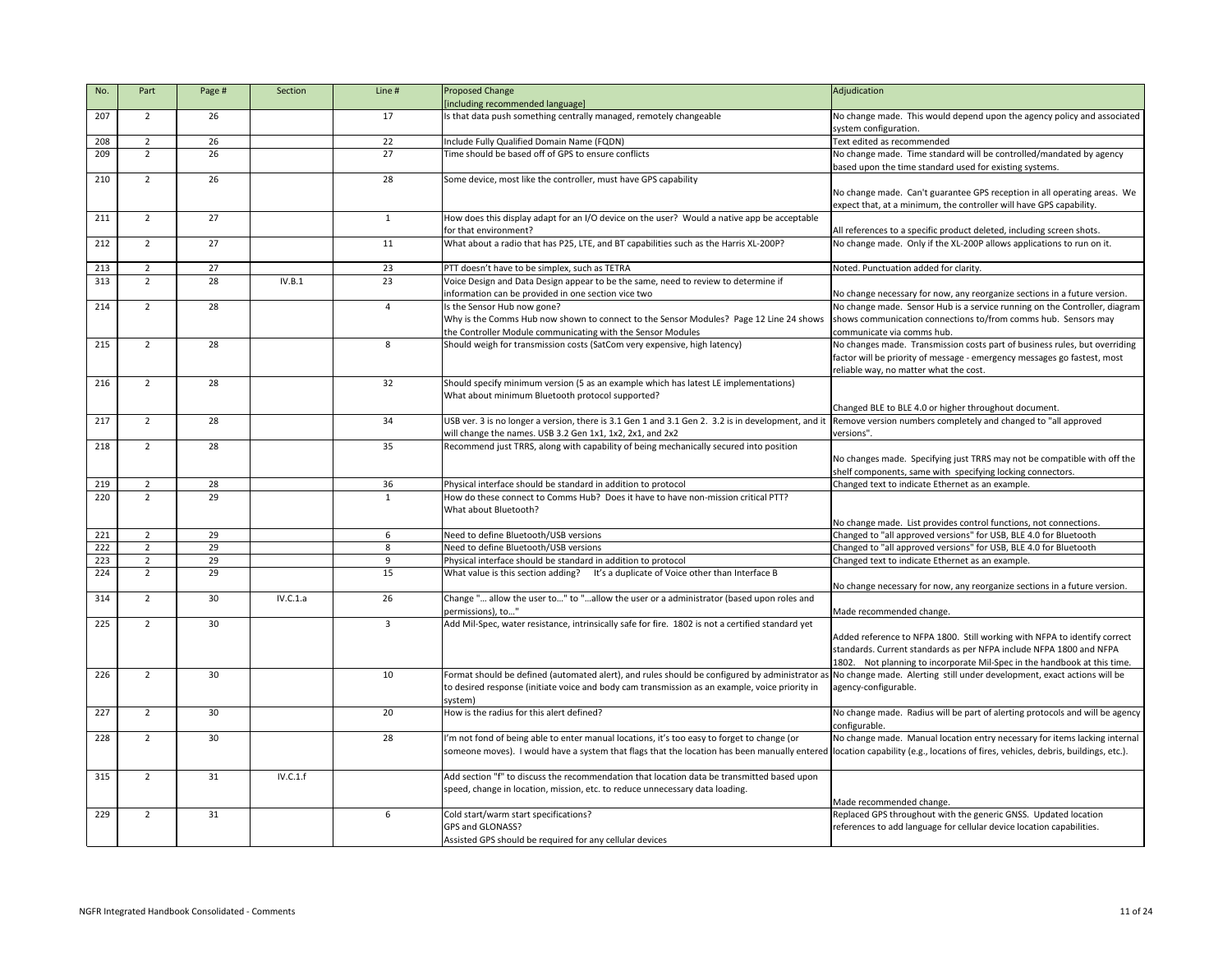| No. | Part           | Page # | Section  | Line #                | <b>Proposed Change</b>                                                                            | Adjudication                                                                                |
|-----|----------------|--------|----------|-----------------------|---------------------------------------------------------------------------------------------------|---------------------------------------------------------------------------------------------|
|     |                |        |          |                       | [including recommended language]                                                                  |                                                                                             |
| 230 | 2              | 31     |          | 19                    | Proprietary should not be allowed. Any proprietary gets vendor lock-in, and is anathema to the    | No change made. Proprietary between sensor and device driver / app is                       |
|     |                |        |          |                       | whole process                                                                                     | acceptable. Expecting vendors to create device interfaces (e.g., sensor to                  |
|     |                |        |          |                       |                                                                                                   | smartphone) just to meet NGFR standards is not logical, but having their                    |
|     |                |        |          |                       |                                                                                                   | app/driver communicate with the NGFR on-body system on the controller via                   |
|     |                |        |          |                       |                                                                                                   | API is logical.                                                                             |
| 28  | $\overline{2}$ | 31     |          | 6 thru 8              | GPS should be capable of being combined with other location sensor information such as inside     |                                                                                             |
|     |                |        |          |                       | beacons to provide more targeted information. The system should be capable of identifying         |                                                                                             |
|     |                |        |          |                       | environments in which these sensors exist; it should combine the GPS data with the granular       |                                                                                             |
|     |                |        |          |                       | beacon data for responders to immediately access and use.                                         |                                                                                             |
|     |                |        |          |                       | Change: Add after last sentence on line 8: The system should be capable of identifying            |                                                                                             |
|     |                |        |          |                       | environments in which these sensors exist; it should combine the GPS data with the granular       |                                                                                             |
|     |                |        |          |                       | beacon data for responders to immediately access and use.                                         |                                                                                             |
|     |                |        |          |                       |                                                                                                   | Text updated to indicate use of additional location services.                               |
| 231 | $\overline{2}$ | 32     |          | 1                     | What if the communications hub or Controller Module has the location capability into it? Does     | No change made. Yes, if the SensorHub service is collecting and publishing                  |
|     |                |        |          |                       | it need to send to the sensor hub, then back to itself?                                           | all sensor data.                                                                            |
| 232 | $2^{\circ}$    | 32     |          | 13                    | How would categories be defined for each sensor type (visible, IR, etc.)?                         | No change made. Sensor Things API allows for description/identification of                  |
|     |                |        |          |                       | How would it be indicated if it was body-worn, fixed, handheld, drone, etc.?                      | the sensor and what it is observing.                                                        |
| 233 | $\overline{2}$ | 32     |          | 28                    | Does it have to be Internet, or what about a private network?                                     | Reworded to indicate generic wide area (or agency) network or Internet.                     |
|     | $\overline{2}$ | 33     |          |                       |                                                                                                   |                                                                                             |
| 234 |                |        |          | 1                     | This is confusing. The arrow is pointing in one direction, and the camera icon is pointing in the |                                                                                             |
|     |                |        |          |                       | exact opposite. Which way is the camera facing? And why would there be two icons,                 |                                                                                             |
|     |                |        |          |                       | necessarily?                                                                                      |                                                                                             |
|     |                |        |          |                       | Unit number, officer name, other information is missing<br>What if there are PTZ controls?        | Image reworked to rotate camera icon 180 degrees so apparent view                           |
| 235 | $\overline{2}$ | 33     |          | 16                    | GPS should provide timing                                                                         | matches picture.<br>No change made. Agencies systems use specific time sync services, we do |
|     |                |        |          |                       |                                                                                                   | not plan to dictate which service they should use.                                          |
| 316 | $\overline{2}$ | 34     | IV.D     |                       | The "Hybrid Module" has always seemed to be a confusing concept within the Handbook.              |                                                                                             |
|     |                |        |          |                       | Unless input from other reviewers indicates it has value, I recommend it be replace with the      |                                                                                             |
|     |                |        |          |                       | 'lightweight"-specific design concept to identify the minimalist version of the SmartHub          |                                                                                             |
|     |                |        |          |                       | configuration.                                                                                    | No change made. Will be incorporated into a later version of the handbook.                  |
| 236 | $\overline{2}$ | 34     |          |                       | Where is this coming from? Definition is narrow                                                   | No change made. This is the definition we are using.                                        |
| 237 | $2^{\circ}$    | 34     |          | $\overline{2}$        | Should the hybrid module include the controller hub (user interface to deliver sensor             | No change made. Controller is part of the hybrid model - the SensorHub                      |
|     |                |        |          |                       | information)?                                                                                     | would be a service on the controller.                                                       |
| 317 | $\overline{2}$ | 39     | IV.D.2   | 5                     | Delete reference to Smartwatch - not necessary                                                    | Made change as recommended.                                                                 |
| 318 | $\overline{2}$ | 41     | IV.E.1   | 30                    | Change "STA" to "STAPI" (applies to entire document)                                              | Made change as recommended.                                                                 |
| 319 | $\overline{2}$ | 41     | IV.E.1   | 31                    | WMS is referenced within document, but is it in use or planned for use within the SmartHub        |                                                                                             |
|     |                |        |          |                       | architecture?                                                                                     | No change made. Yes, it should be available for use.                                        |
| 320 | $2^{\circ}$    | 41     | IV.E.1   | 34                    | Don't end the sentence with "to".                                                                 | Made change as recommended.                                                                 |
| 321 | $\overline{2}$ | 42     | IV.E.2   | 18                    | Change " allow a user to" to "allow a user or administrator (based upon roles and                 |                                                                                             |
|     |                |        |          |                       | permissions), to"                                                                                 | Made change as recommended.                                                                 |
| 322 | $\overline{2}$ | 43     | IV.E.2.b | Figure 26             | Does this interface agree with STAPI?                                                             | No change made. This is similar to STAPI.                                                   |
| 323 | $\overline{2}$ | 45     | IV.E.3   | 10                    | Change " a user needs to" to "a user or administrator (based upon roles and permissions)          |                                                                                             |
|     |                |        |          |                       | needs to"                                                                                         | Made change as recommended.                                                                 |
| 324 | $2^{\circ}$    | 45     | IV.E.3.f | 20                    | Change " a user with elevated privileges needs to" to "a user or administrator (based upon        |                                                                                             |
|     |                |        |          |                       | roles and permissions) needs to"                                                                  | Made change as recommended.                                                                 |
| 325 | $2^{\circ}$    | 46     | IV.E.3.i | 16                    | Change " a user to" to "a user or administrator (based upon roles and permissions) to"            |                                                                                             |
| 326 | $\overline{2}$ | 46     | IV.E.3.j | 22                    | Change " a user to" to "a user or administrator (based upon roles and permissions) to"            | Made change as recommended.                                                                 |
|     |                |        |          |                       |                                                                                                   | Made change as recommended.                                                                 |
| 327 | $\overline{2}$ | 46     | IV.E.3.k | 29                    | Change " a user to" to "a user or administrator (based upon roles and permissions) to"            |                                                                                             |
|     |                |        |          |                       |                                                                                                   | Made change as recommended.                                                                 |
| 328 | $2^{\circ}$    | 46     | IV.E.3.k | 31                    | Change " the user to" to "the user or administrator (based upon roles and permissions)            |                                                                                             |
|     |                |        |          |                       | to'                                                                                               | Made change as recommended.                                                                 |
| 329 | $\overline{2}$ | 46     | IV.E.3.k | 32                    | Change " the user to" to "the user or administrator (based upon roles and permissions)            |                                                                                             |
|     |                |        |          |                       | to"                                                                                               | Made change as recommended.                                                                 |
| 330 | $\overline{2}$ | 47     | IV.E.3.1 | 2, 3, 5, 7, 8, 10, 11 | Change " user " to "user or administrator (based upon roles and permissions) "                    |                                                                                             |
|     |                |        |          |                       |                                                                                                   | Made change as recommended.                                                                 |
| 331 | $2^{\circ}$    | 47     | IV.E.3.m | 14                    | Change " a user to" to "a user or administrator (based upon roles and permissions) to"            |                                                                                             |
|     |                |        |          |                       |                                                                                                   | Made change as recommended.                                                                 |
|     |                |        |          |                       |                                                                                                   |                                                                                             |

|                                                     | Adjudication                                                                                                                                                                                                                                                                                                 |
|-----------------------------------------------------|--------------------------------------------------------------------------------------------------------------------------------------------------------------------------------------------------------------------------------------------------------------------------------------------------------------|
|                                                     |                                                                                                                                                                                                                                                                                                              |
| nd is anathema to the                               | No change made. Proprietary between sensor and device driver / app is<br>acceptable. Expecting vendors to create device interfaces (e.g., sensor to<br>smartphone) just to meet NGFR standards is not logical, but having their<br>app/driver communicate with the NGFR on-body system on the controller via |
| mation such as inside                               | API is logical.                                                                                                                                                                                                                                                                                              |
| able of identifying<br>a with the granular          |                                                                                                                                                                                                                                                                                                              |
| f identifying<br>a with the granular                |                                                                                                                                                                                                                                                                                                              |
|                                                     | Text updated to indicate use of additional location services.                                                                                                                                                                                                                                                |
| pability into it? Does                              | No change made. Yes, if the SensorHub service is collecting and publishing<br>all sensor data.                                                                                                                                                                                                               |
|                                                     | No change made. Sensor Things API allows for description/identification of                                                                                                                                                                                                                                   |
| ?.                                                  | the sensor and what it is observing.<br>Reworded to indicate generic wide area (or agency) network or Internet.                                                                                                                                                                                              |
| con is pointing in the<br>e two icons,              |                                                                                                                                                                                                                                                                                                              |
|                                                     | Image reworked to rotate camera icon 180 degrees so apparent view<br>matches picture.                                                                                                                                                                                                                        |
|                                                     | No change made. Agencies systems use specific time sync services, we do<br>not plan to dictate which service they should use.                                                                                                                                                                                |
| the Handbook.<br>e replace with the<br>the SmartHub |                                                                                                                                                                                                                                                                                                              |
|                                                     | No change made. Will be incorporated into a later version of the handbook.                                                                                                                                                                                                                                   |
| iver sensor                                         | No change made. This is the definition we are using.<br>No change made. Controller is part of the hybrid model - the SensorHub                                                                                                                                                                               |
|                                                     | would be a service on the controller.<br>Made change as recommended.                                                                                                                                                                                                                                         |
|                                                     | Made change as recommended.                                                                                                                                                                                                                                                                                  |
| hin the SmartHub                                    |                                                                                                                                                                                                                                                                                                              |
|                                                     | No change made. Yes, it should be available for use.<br>Made change as recommended.                                                                                                                                                                                                                          |
| on roles and                                        |                                                                                                                                                                                                                                                                                                              |
|                                                     | Made change as recommended.<br>No change made. This is similar to STAPI.                                                                                                                                                                                                                                     |
| les and permissions)                                |                                                                                                                                                                                                                                                                                                              |
| nistrator (based upon                               | Made change as recommended.                                                                                                                                                                                                                                                                                  |
|                                                     | Made change as recommended.                                                                                                                                                                                                                                                                                  |
| permissions) to"                                    | Made change as recommended.                                                                                                                                                                                                                                                                                  |
| permissions) to"                                    | Made change as recommended.                                                                                                                                                                                                                                                                                  |
| permissions) to"                                    | Made change as recommended.                                                                                                                                                                                                                                                                                  |
| and permissions)                                    | Made change as recommended.                                                                                                                                                                                                                                                                                  |
| and permissions)                                    | Made change as recommended.                                                                                                                                                                                                                                                                                  |
| " (issions                                          | Made change as recommended.                                                                                                                                                                                                                                                                                  |
| permissions) to"                                    | Made change as recommended.                                                                                                                                                                                                                                                                                  |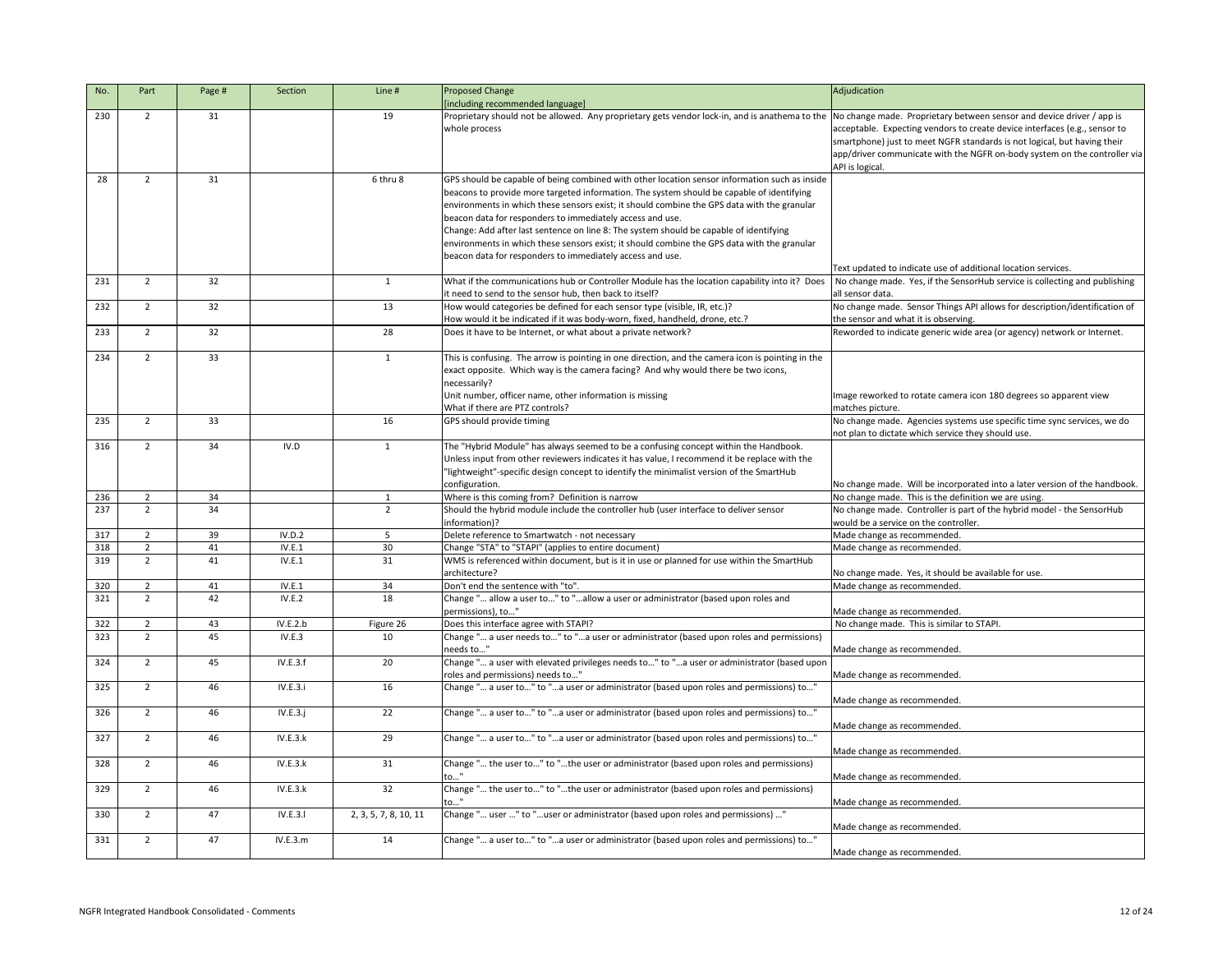| No.      | Part                            | Page # | Section                           | Line #    | <b>Proposed Change</b><br>[including recommended language]                                                                                                                                                                                                                                                                                                                                                                                                                                                                                                                                                                                                                                                                                                                                                                                                                                                                                                                                                                                                                                                                                                   | Adjudication                                                                                                                               |
|----------|---------------------------------|--------|-----------------------------------|-----------|--------------------------------------------------------------------------------------------------------------------------------------------------------------------------------------------------------------------------------------------------------------------------------------------------------------------------------------------------------------------------------------------------------------------------------------------------------------------------------------------------------------------------------------------------------------------------------------------------------------------------------------------------------------------------------------------------------------------------------------------------------------------------------------------------------------------------------------------------------------------------------------------------------------------------------------------------------------------------------------------------------------------------------------------------------------------------------------------------------------------------------------------------------------|--------------------------------------------------------------------------------------------------------------------------------------------|
| 332      | $\overline{2}$                  | 48     | IV.E.3.p                          | Figure 27 | Does this interface agree with STAPI?                                                                                                                                                                                                                                                                                                                                                                                                                                                                                                                                                                                                                                                                                                                                                                                                                                                                                                                                                                                                                                                                                                                        | No changes made. No. STAPI is different from the Sensor Hub registration<br>discovery interface, although discovery is possible via STAPI. |
| 37       | $\overline{2}$                  |        | 2.B                               |           | b. To: Communications must bridge voice and data across disparate pathways [e.g., voice over<br>Land Mobile Radio (LMR) to cellular]. In addition to integrating with LMR, a responder or agency<br>must be able to identify and prioritize critical communications over routine communications.<br>For example, emergency communications shall be transmitted using the fastest and most<br>reliable pathways, while lower priority data can be transmitted using alternate pathways that<br>may use a store-and-forward process to transmit the information.                                                                                                                                                                                                                                                                                                                                                                                                                                                                                                                                                                                               | Text in recommendation is identical to existing text, no change made.                                                                      |
| 38       | $\overline{2}$                  |        | 2.B                               |           | In the event of a loss of connectivity, information shall be cached locally until the required<br>network regains connectivity. As part of the communications prioritization and caching<br>capabilities, the Responder SmartHub shall automatically re-connect to a network when<br>available and control the transmission of cached sensor data as a lower priority than the current<br>sensor data.                                                                                                                                                                                                                                                                                                                                                                                                                                                                                                                                                                                                                                                                                                                                                       | Made change as recommended.                                                                                                                |
| 39       | $\overline{2}$                  |        | 2.B                               |           | The Responder SmartHub shall secure all communications. The Responder SmartHub will allow<br>a responder or agency to configure the various network settings to allow the responder to<br>connect to different, multiple networks, and configure those connections by the Responder<br>SmartHub. This process enables public safety agencies to set the business rules for how<br>information is routed to and from various communication systems.                                                                                                                                                                                                                                                                                                                                                                                                                                                                                                                                                                                                                                                                                                           | Made change as recommended.                                                                                                                |
| 40       | 2                               |        | 2.B                               |           | It is anticipated that an incident could experience challenged communication links because of<br>its location and/or type of disaster. The capability to priorities and to provide continuity by<br>smartly recovering sensor device data is a critical capability for the controller / smart hub<br>devices to ensure an accurate situation awareness.                                                                                                                                                                                                                                                                                                                                                                                                                                                                                                                                                                                                                                                                                                                                                                                                      | Noted, no change made.                                                                                                                     |
| 41       | $\overline{2}$                  |        | 3.K Device Identity<br>Management |           | Device identity management involves assigning Unique Identifiers (UID) with associated<br>metadata to sensors, devices and objects, enabling them to connect and communicate with<br>assurance to other system entities over network.                                                                                                                                                                                                                                                                                                                                                                                                                                                                                                                                                                                                                                                                                                                                                                                                                                                                                                                        | Made change as recommended.                                                                                                                |
| 48       | $\overline{2}$                  |        | 4.A.1                             |           | a. Change section title to Section 5.A.1 Responder Sensor Hub: Registration                                                                                                                                                                                                                                                                                                                                                                                                                                                                                                                                                                                                                                                                                                                                                                                                                                                                                                                                                                                                                                                                                  | Made change as recommended.                                                                                                                |
| 49<br>50 | $\mathcal{L}$<br>$\overline{2}$ |        | 4.A.1<br>4.A.1                    |           | b. To: A key capability of the sensor hub is sensor discoverability, including on-body, off-body<br>and Smart City sensors. For this to work, first responder's sensor hub must be registered with a<br>sensor hub catalog. A key element of an effective NGFR architecture is an awareness by all users<br>of the deployed human resources so they can be effectively used and protected. Critical in this<br>process is the registration of the systems deployed on a responder and information on their<br>identity. For equipment deployed on a responder, it is likely each responder will have a unique<br>lidentifier. This identifier will be entered and can be used to configure equipment deployed on a<br>responder. A sensor hub identifier form needs to be defined, but the primary goal is to identify<br>the responder on which the sensor hub is deployed.                                                                                                                                                                                                                                                                                 | Made partial changes as recommended, but not addressing Smart Cities in<br>this version                                                    |
|          |                                 |        |                                   |           | Registration and discoverability is performed by the sensor hub. The sensor hub/hub catalog<br>combination ensures that the sensors for all responders on-scene that are capable of<br>registration will be registered and discoverable. The Catalog Service for the Web (CSW) Catalog<br>Record previously referenced in this document specifies the minimum output standards that<br>sensors should be ready to provide the catalog, this becomes the minimum set of attributes<br>that a sensor catalog should contain. The overall registration process is shown in the sequence<br>diagram below. When a sensor hub boots and comes online, it sends a request to the<br>publishing service (potentially a regional Sensor Hub, a Web Feature Service (WFS) or a CSW),<br>which then harvests the sensor hub capabilities and populates the catalog with all sensors<br>devices associated with First Responder as necessary. The publishing service returns the<br>identification (ID) of the entry (as a Universally Unique Identifier (UUID)) for each sensor device<br>so that the sensor hub can update or remove the entry as its status changes. | Made change as recommended.                                                                                                                |

|             | Adjudication                                                                                                                                 |
|-------------|----------------------------------------------------------------------------------------------------------------------------------------------|
|             |                                                                                                                                              |
|             | No changes made. No. STAPI is different from the Sensor Hub registration /<br>discovery interface, although discovery is possible via STAPI. |
| er          |                                                                                                                                              |
| ency<br>ŝ.  |                                                                                                                                              |
|             |                                                                                                                                              |
| at          |                                                                                                                                              |
|             | Text in recommendation is identical to existing text, no change made.                                                                        |
|             |                                                                                                                                              |
|             |                                                                                                                                              |
|             |                                                                                                                                              |
| <b>rent</b> | Made change as recommended.                                                                                                                  |
| ow          |                                                                                                                                              |
|             |                                                                                                                                              |
|             |                                                                                                                                              |
|             |                                                                                                                                              |
|             |                                                                                                                                              |
|             | Made change as recommended.                                                                                                                  |
| рf          |                                                                                                                                              |
|             |                                                                                                                                              |
|             | Noted, no change made.                                                                                                                       |
|             |                                                                                                                                              |
|             |                                                                                                                                              |
|             | Made change as recommended.                                                                                                                  |
|             | Made change as recommended.                                                                                                                  |
| ly<br>th a  |                                                                                                                                              |
| ısers       |                                                                                                                                              |
| his         |                                                                                                                                              |
|             |                                                                                                                                              |
| ue          |                                                                                                                                              |
| วท ล        |                                                                                                                                              |
| tify        |                                                                                                                                              |
|             | Made partial changes as recommended, but not addressing Smart Cities in<br>this version                                                      |
| g           |                                                                                                                                              |
|             |                                                                                                                                              |
| log         |                                                                                                                                              |
| t           |                                                                                                                                              |
|             |                                                                                                                                              |
| ıce         |                                                                                                                                              |
| '),         |                                                                                                                                              |
|             |                                                                                                                                              |
|             |                                                                                                                                              |
| vice        |                                                                                                                                              |
|             |                                                                                                                                              |
|             |                                                                                                                                              |
|             | Made change as recommended.                                                                                                                  |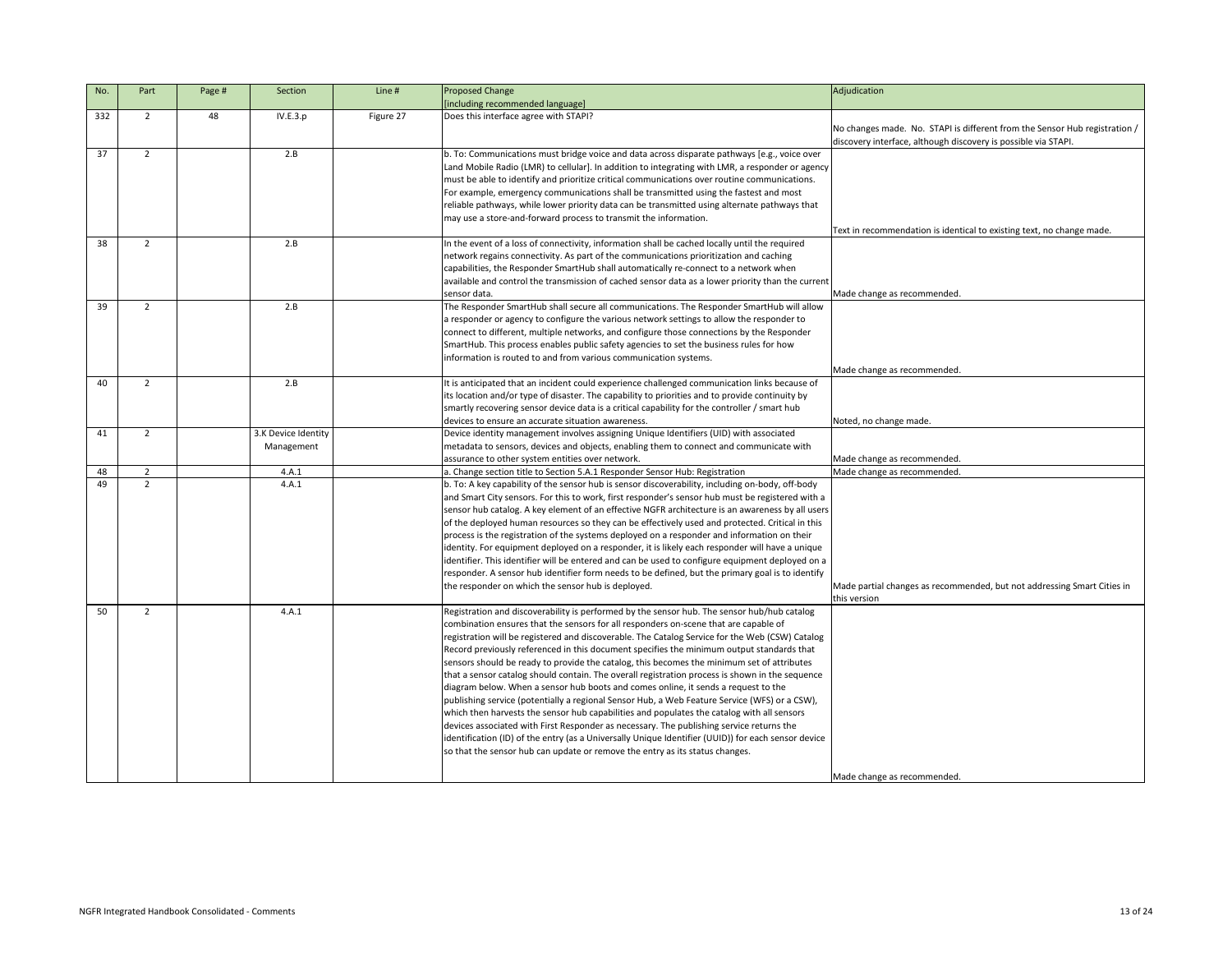| No. | Part           | Page # | Section                        | Line # | Proposed Change<br>[including recommended language]                                                                                                                                                                                                                                                                                                                                                                                                                                                                                                                                                                                                                                                                                                                                                                                                                                                                                                                                  | Adjudication                                                                                                                                    |
|-----|----------------|--------|--------------------------------|--------|--------------------------------------------------------------------------------------------------------------------------------------------------------------------------------------------------------------------------------------------------------------------------------------------------------------------------------------------------------------------------------------------------------------------------------------------------------------------------------------------------------------------------------------------------------------------------------------------------------------------------------------------------------------------------------------------------------------------------------------------------------------------------------------------------------------------------------------------------------------------------------------------------------------------------------------------------------------------------------------|-------------------------------------------------------------------------------------------------------------------------------------------------|
| 51  | $\overline{2}$ |        | 4.A.13 Device<br>Configuration |        | The Controller Module should allow a user to modify any device configuration settings. These<br>settings may include:<br>• Hostname configuration;<br>• Email configuration;<br>• MQTT configuration;<br>• SMS configuration;                                                                                                                                                                                                                                                                                                                                                                                                                                                                                                                                                                                                                                                                                                                                                        |                                                                                                                                                 |
|     |                |        |                                |        | • Date and time configuration; and<br>• Default geospatial location of the device (if no GPS is present).<br>Regarding the bullet on date and time configuration, that configuration should be synchronized<br>across all devices using UTC or Zulu.                                                                                                                                                                                                                                                                                                                                                                                                                                                                                                                                                                                                                                                                                                                                 | Made change as recommended.                                                                                                                     |
| 52  | $\overline{2}$ |        | 4.A.15 Time Clock              |        | Add this new section. All messages and logs should use synchronized time clock based on the<br>synchronized UTC or Zulu time clocks.                                                                                                                                                                                                                                                                                                                                                                                                                                                                                                                                                                                                                                                                                                                                                                                                                                                 | Included note that time should be synchronized by agency standard.                                                                              |
| 53  | $2^{\circ}$    |        | 4.A.5                          |        | b. To: The Controller Module is expected to host the various drivers used to interface with the<br>multiple sensors, I/O devices and other modules used by first responders. Because there is no<br>standardized sensor driver that will work with all sensors, each sensor manufacturer will have<br>to provide a compatible driver for its associated sensor. These drivers may be installed on the<br>controller along with the corresponding applications, or bundled separately by the agency and<br>delivered as a single driver package.                                                                                                                                                                                                                                                                                                                                                                                                                                      | No difference in wording from existing text, no change made.                                                                                    |
| 54  | 2              |        | 4.A.5                          |        | Sensor manufacturers should build libraries in commonly used programming languages such as<br>Java, Python and C, compatible for Android, iOS, and other operating systems, so they can easily<br>be integrated into the NGFR Architecture.                                                                                                                                                                                                                                                                                                                                                                                                                                                                                                                                                                                                                                                                                                                                          | Made change as recommended.                                                                                                                     |
| 55  | 2              |        | 4.A.9 Rules<br>Management      |        | The Controller Module should allow a user to create complex Boolean logic rules that, when<br>matched, can trigger the hub to perform an action. Actions can include tasking devices or<br>sending alerts by a variety of channels including email, text messages and MQTT topics. Email<br>and text support allows for existing devices without specialized applications to receive the<br>alerts, while MQTT delivers alerts to applications incorporating MQTT clients as shown in Error!<br>Reference source not found MQTT topics assist by more easily identifying the content of<br>sensor messages in an organized fashion, for example, certain data transmissions can be labeled<br>as heartrate or humidity readings and assigned to Responder A and Responder B. It makes it<br>easier to work with, prioritize, and therefore manage. This Handbook is intentionally silent on<br>how to label or structure message topics to provide maximum flexibility in the field. |                                                                                                                                                 |
| 56  | $\overline{2}$ |        | 4.B                            |        | a. Besides the emphasis on monitoring the connection and determining best available                                                                                                                                                                                                                                                                                                                                                                                                                                                                                                                                                                                                                                                                                                                                                                                                                                                                                                  | Made some of the recommended changes. Still developing guidance for<br>MQTT topics, will not be included in this version.                       |
|     |                |        |                                |        | connection, this section should also give additional guidance for the need to establish<br>prioritization of the messages and other data, both in terms of criticality and time sensitivity.<br>This is addressed further in Section 4.4.3 below titled in Message Payload Transmission Priority.                                                                                                                                                                                                                                                                                                                                                                                                                                                                                                                                                                                                                                                                                    | No changes made. Message prioritization will be agency configurable and<br>not prescribed in the Handbook.                                      |
| 57  | $\overline{2}$ |        | 4.C                            |        | a. Add Section 5.C.4 Sensor Unique Identifiers - A sensor should also transmit its UID along with<br>location coordinates to allow other systems to associate the location with the registered first<br>responder.                                                                                                                                                                                                                                                                                                                                                                                                                                                                                                                                                                                                                                                                                                                                                                   | No changes made to this version. Standard sensor data payloads under<br>development.                                                            |
| 42  | 2              |        | 4.C Sensors                    |        | b. To: There are numerous requirements for sensors (see Part 3, Appendix J). Required base<br>modules will include sensors for physiology, environment and imagery. Sensors will use a<br>variety of protocols and wired/wireless connections to deliver sensor data to the Controller<br>Module. Sensors should be developed with different applications in mind, for example some<br>maybe on-body and therefore associated with a specific first responder (example: body camera<br>or heartrate monitor), a similar sensor may be deployed off-body at the incident site (example:<br>drone camera), a similar sensor may be accessed from a Smart City network (example: camera<br>mounted to a building on a street corner).                                                                                                                                                                                                                                                   | Made some of the recommended revisions, do not want to delve deeper into<br>sensor requirements in this version or address Smart City networks. |
| 58  | $\overline{2}$ |        | 4.E.3.i Rules<br>Management    |        | a. This section is duplicate of 5.A.9. Recommend removing or adding the following reference at<br>the end of the section:<br>. From: The controller should allow a user to create complex Boolean logic rules, that when<br>matched can trigger the controller to perform an action. Actions can include tasking devices or<br>sending alerts by a variety of channels, including email, text messages and MQTT topics. Email<br>and text support allows for existing devices without specialized applications to receive the<br>alerts, while MQTT delivers alerts to applications incorporating MQTT clients. For more<br>information see Section 5.A.9.                                                                                                                                                                                                                                                                                                                           | Edited to indicate rule modification based upon roles and permissions.                                                                          |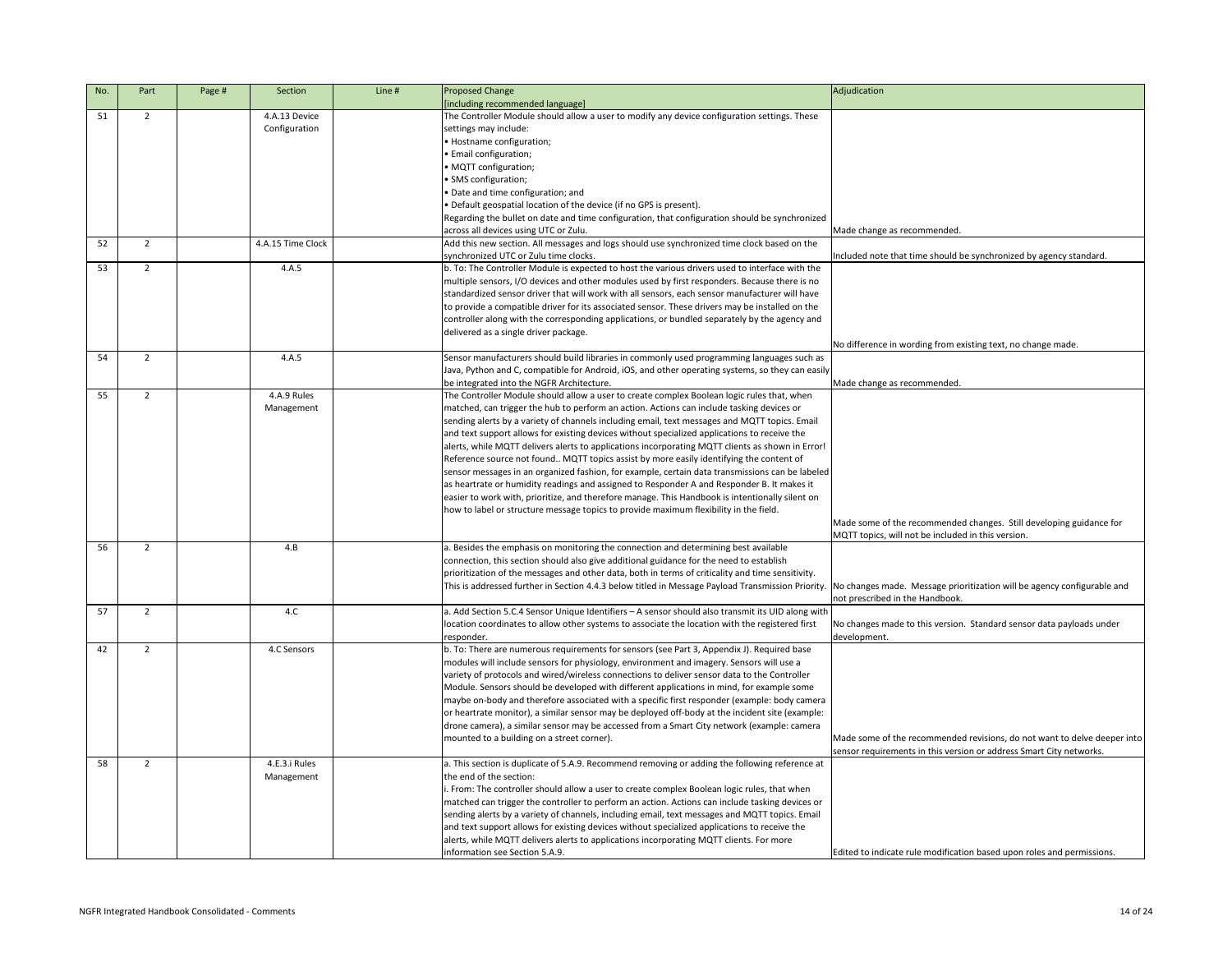| No. | Part           | Page # | Section            | Line # | Proposed Change                                                                                                                              | Adjudication                                                                  |
|-----|----------------|--------|--------------------|--------|----------------------------------------------------------------------------------------------------------------------------------------------|-------------------------------------------------------------------------------|
|     |                |        |                    |        | [including recommended language]                                                                                                             |                                                                               |
| 59  | $\overline{2}$ |        | 4.E.3.I Data       |        | To: The Controller Module should also allow a user to prioritize the transfer of data. The user                                              |                                                                               |
|     |                |        | Management         |        | should be able to indicate the importance of specific types of data. For example, the user may                                               |                                                                               |
|     |                |        |                    |        | want current data over cached data, audio to take precedence over video; however, gas                                                        |                                                                               |
|     |                |        |                    |        | readings may take precedence over audio. The user should also be able to specify permitted                                                   |                                                                               |
|     |                |        |                    |        | reductions to data if they are necessary. For example, a user may want to reduce video from 30                                               |                                                                               |
|     |                |        |                    |        | FPS to 10 FPS if bandwidth is an issue, or to push sensor readings less frequently than they are                                             |                                                                               |
|     |                |        |                    |        | captured                                                                                                                                     | Revised the section to indicate that data priority is configurable based upon |
|     |                |        |                    |        |                                                                                                                                              | roles and privileges.                                                         |
| 60  | $2^{\circ}$    |        | 4.E.o Register     |        | One important aspect of the Controller Module ecosystem is the ability to discover sensor hub                                                |                                                                               |
|     |                |        | Sensor Hub Service |        | services based on its connected sensors, with which the responder can communicate. By                                                        |                                                                               |
|     |                |        | and p General      |        | registering with a sensor hub catalog with a unique identifier of the sensor hub and each of its                                             |                                                                               |
|     |                |        | Workflow           |        | sensors, Controller Module sensor hub services can be distinguished from each other and allow                                                |                                                                               |
|     |                |        |                    |        | discoverability of the available sensor hub services. By also registering the sensors using UID, it                                          |                                                                               |
|     |                |        |                    |        | will also allow wireless sensor to be swapped between smart hubs while maintain integrity of                                                 | Concur. No changes made.                                                      |
|     |                |        |                    |        | the transmitted data as well as support IP aware sensors, which are capable of streaming data                                                |                                                                               |
|     |                |        |                    |        | directly and not connected to a smart hub. See Section 5.A.1, 2 and 3 for more information.                                                  |                                                                               |
|     |                |        |                    |        |                                                                                                                                              |                                                                               |
|     |                |        |                    |        |                                                                                                                                              |                                                                               |
| 61  | $\overline{2}$ |        | 4.E.p Register     |        | Discoverability is dependent on a Controller Module knowing how to communicate with a                                                        |                                                                               |
|     |                |        | Sensor Hub Service |        | sensor hub catalog or its associated publishing service. Once a sensor hub service on a                                                      |                                                                               |
|     |                |        | and p General      |        | Controller Module has been configured to communicate to one of these services, the sensor                                                    |                                                                               |
|     |                |        | Workflow           |        | hub service is able to add itself to the connected service, which then retrieves the sensor hub                                              |                                                                               |
|     |                |        |                    |        | service capabilities, adds the capabilities to the catalog and returns a unique identifier for the                                           |                                                                               |
|     |                |        |                    |        | sensor hub service to use in later updates. The sequence diagram below depicts this workflow.                                                |                                                                               |
|     |                |        |                    |        |                                                                                                                                              | Recommended text identical to current text, no change needed.                 |
| 43  | $\overline{2}$ |        | 4.G Models and     |        | a. From: Observations and Measurements;                                                                                                      |                                                                               |
|     |                |        | Encoding           |        | b. To: Observations and Measurements (OGC Observations and Measurements v2.0 also                                                            |                                                                               |
|     |                |        |                    |        | published as ISO/DIS 19156)                                                                                                                  |                                                                               |
|     |                |        |                    |        | Add bullet - International Organization for Standardization (ISO 8601)                                                                       | Made recommended change.                                                      |
| 44  | $\overline{2}$ |        | 4.J Communication  |        | Change "BTLE" to "BLTE or BLE"                                                                                                               |                                                                               |
|     |                |        | Protocols          |        |                                                                                                                                              | Made change from "BTLE" to "BLE" throughout document.                         |
| 45  | $\overline{2}$ |        | 5 B.1 Voice Design |        | Bluetooth - All approved versions mentioned twice. Change to Bluetooth Version 4.2 and                                                       |                                                                               |
|     |                |        |                    |        | above.                                                                                                                                       | Changed to Version 4.2 and above                                              |
| 46  | $\overline{2}$ |        | 5 B.2 Data Design  |        | Bluetooth - All approved versions mentioned twice. Change to Bluetooth Version 4.2 and                                                       |                                                                               |
|     |                |        |                    |        | above.                                                                                                                                       | Changed to Version 4.2 and above                                              |
| 47  | $\overline{2}$ |        | 5.A.1              |        | Add diagram to this section with definitions listed below. Figure 8 - Sensor Catalogue                                                       |                                                                               |
|     |                |        |                    |        | Layout                                                                                                                                       |                                                                               |
|     |                |        |                    |        | § On-body sensor - sensor that exists on a first responder's body                                                                            |                                                                               |
|     |                |        |                    |        | § Sensor Hub (also known as SmartHub) - this hub exists on the first responder's body                                                        |                                                                               |
|     |                |        |                    |        | $\S$ Incident Sensor Hub – exists with the incident commander                                                                                |                                                                               |
|     |                |        |                    |        | Sensor Hub Catalog - recommend changing to sensor catalog                                                                                    |                                                                               |
|     |                |        |                    |        | Off-body sensor - exists at an incident, may be a deployable sensor at the site or                                                           |                                                                               |
|     |                |        |                    |        | mounted to a drone (i.e. camera)                                                                                                             |                                                                               |
|     |                |        |                    |        | Smart City Sensor - fixed sensor asset that exists after the incident has ended                                                              |                                                                               |
|     |                |        |                    |        | Regional Sensor Hub - city or county asset that exists after the incident has ended                                                          |                                                                               |
|     |                |        |                    |        | Regional Hub Catalog - city or county asset that exists after the incident has ended                                                         |                                                                               |
|     |                |        |                    |        |                                                                                                                                              |                                                                               |
|     |                |        |                    |        |                                                                                                                                              | No change made. Sensor Hub and Smart Hub are different. No diagram            |
|     |                |        |                    |        |                                                                                                                                              | needed. No smart city information planned for handbook at this time.          |
| 62  | $\overline{2}$ |        | Appendix A         |        | Recommend using acronym STAPI for Sensor Things API. STA stands for Secure Token Authority.                                                  |                                                                               |
|     |                |        | Acronyms           |        |                                                                                                                                              | Made recommended change.                                                      |
| 86  | $\overline{2}$ |        |                    |        | the other information required could come from what is currently in NFPA 950 for minimum<br>requirements or what is recommended in NFPA 951. | Referenced NFPA 950 and 951 as potential guidance                             |
| 63  | $\overline{2}$ |        | Section 2          |        | Add Personas to Part 2 Section 3 Responder SmartHub High Level Requirements                                                                  | No change made. Still evaluating need for Personas and, if necessary,         |
|     |                |        |                    |        |                                                                                                                                              | incorporate as part of Personal Profile section in next version of the        |
|     |                |        |                    |        |                                                                                                                                              | handbook.                                                                     |
| 64  | $\overline{2}$ |        | Section 3          |        | Adding Post to Git along with Develop Aids ?????                                                                                             | This recommendation is misplaced. Unable to match to any section of the       |
|     |                |        |                    |        |                                                                                                                                              | handbook. No change made.                                                     |

|                                      | Adjudication                                                                                                                                                                                                                                                                                                              |
|--------------------------------------|---------------------------------------------------------------------------------------------------------------------------------------------------------------------------------------------------------------------------------------------------------------------------------------------------------------------------|
| 'n,<br>эу<br>30<br>ıre               | Revised the section to indicate that data priority is configurable based upon<br>roles and privileges.                                                                                                                                                                                                                    |
| ub<br>its<br>low<br>, it<br>эf<br>ta | Concur. No changes made.                                                                                                                                                                                                                                                                                                  |
| þ<br>e<br>W.                         | Recommended text identical to current text, no change needed.                                                                                                                                                                                                                                                             |
|                                      | Made recommended change.                                                                                                                                                                                                                                                                                                  |
|                                      | Made change from "BTLE" to "BLE" throughout document.                                                                                                                                                                                                                                                                     |
|                                      | Changed to Version 4.2 and above                                                                                                                                                                                                                                                                                          |
|                                      | Changed to Version 4.2 and above                                                                                                                                                                                                                                                                                          |
|                                      |                                                                                                                                                                                                                                                                                                                           |
|                                      | No change made. Sensor Hub and Smart Hub are different. No diagram<br>needed. No smart city information planned for handbook at this time.                                                                                                                                                                                |
| rity.                                | Made recommended change.                                                                                                                                                                                                                                                                                                  |
|                                      | Referenced NFPA 950 and 951 as potential guidance<br>No change made. Still evaluating need for Personas and, if necessary,<br>incorporate as part of Personal Profile section in next version of the<br>handbook.<br>This recommendation is misplaced. Unable to match to any section of the<br>handbook. No change made. |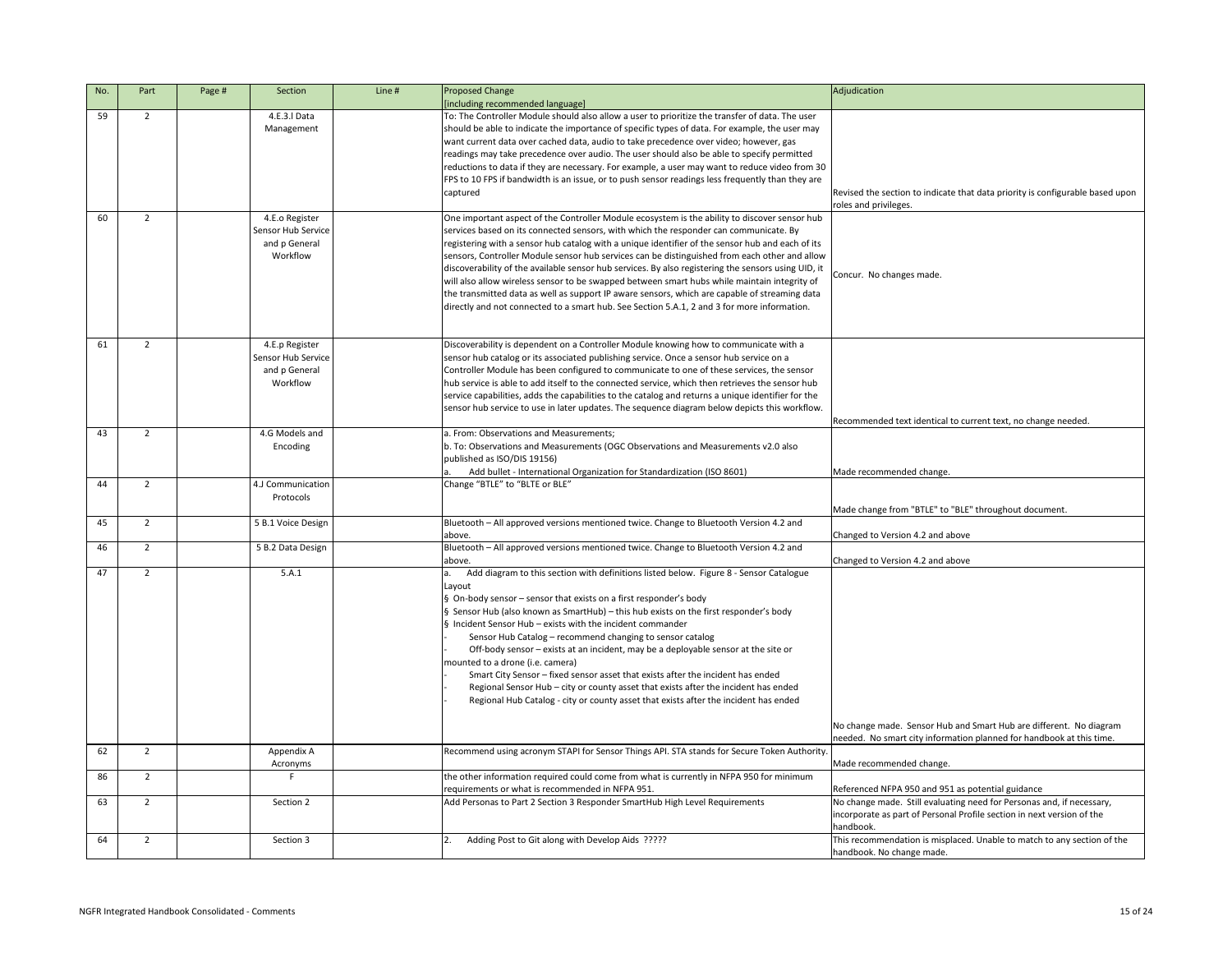| No. | Part           | Page # | Section                                    | Line #       | Proposed Change<br>[including recommended language]                                                                                                                                                                                                                                                                                                                                                                                                                                                                                                                                                                                                                                                                                                                | Adjudication                                                                                                                                                                                                                                                                                                                                                                                                                                                                            |
|-----|----------------|--------|--------------------------------------------|--------------|--------------------------------------------------------------------------------------------------------------------------------------------------------------------------------------------------------------------------------------------------------------------------------------------------------------------------------------------------------------------------------------------------------------------------------------------------------------------------------------------------------------------------------------------------------------------------------------------------------------------------------------------------------------------------------------------------------------------------------------------------------------------|-----------------------------------------------------------------------------------------------------------------------------------------------------------------------------------------------------------------------------------------------------------------------------------------------------------------------------------------------------------------------------------------------------------------------------------------------------------------------------------------|
| 65  | $2^{\circ}$    |        | Section 5.E                                |              | Interactions, Protocols, Messages, Payloads, Power - The section header title or the sub-titles<br>need to be refine. Given the current title the reader might expect the items in the header title<br>to be the sub-section titles (and corresponding content), but then the content of the<br>paragraphs is framed in a different way - Controller Module-Comms Hub Module Interface,<br>Controller Module-Sensor Interface, etc. Alternatively, instead of changing section header or<br>sub-section titles, insert an introductory paragraph above "Controller Module-CommsHub<br>Module Interface".                                                                                                                                                           | Change Section Header to "Interface Descriptions"                                                                                                                                                                                                                                                                                                                                                                                                                                       |
| 66  | $\overline{2}$ |        | Section 5.E.3.p<br><b>General Workflow</b> |              | 1. Delete graphic from this section, it is a duplicate of 5.A.1<br>2. Delete the second paragraph, duplicate of content in 5.A.1<br>3. Append the following to 5.E.3.o: Discoverability is dependent on a Controller Module<br>knowing how to communicate with a sensor hub catalog or its associated publishing service.<br>Once a sensor hub service on a Controller Module has been configured to communicate to one<br>of these services, the sensor hub service is able to add itself to the connected service, which<br>then retrieves the sensor hub service capabilities, adds the capabilities to the catalog and<br>returns a unique identifier for the sensor hub service to use in later updates. The sequence<br>diagram below depicts this workflow. |                                                                                                                                                                                                                                                                                                                                                                                                                                                                                         |
| 67  | $\overline{2}$ |        | Various                                    |              | Remove all references to specific products, specifically:<br>MobileIron<br>Compusult<br>SensorUp<br><b>Noblis</b>                                                                                                                                                                                                                                                                                                                                                                                                                                                                                                                                                                                                                                                  | Changes made as recommended.<br>References to commercial products removed.                                                                                                                                                                                                                                                                                                                                                                                                              |
| 333 | $\overline{3}$ | 8      |                                            | $\mathbf{1}$ | Is it necessary to repeat the overview of the system for each Section? I know there was a<br>philosophy at one time that each Part could be a stand-alone document, but maybe we can<br>reduce redundancy by referring the reader to Part 1 for the Overview. This would also apply to<br>Part 2's Overview section. This would allow NGFR to only maintain one version of the Overview<br>and reduce the possibility of discrepancies among the three Parts.                                                                                                                                                                                                                                                                                                      | System overview moved to Part 1                                                                                                                                                                                                                                                                                                                                                                                                                                                         |
| 334 | $\overline{3}$ | 8      | $\mathbf{H}$                               | 18           | Ditto. Looks like only Figure 1 and the information starting with Section II.G are different from System overview moved to Part 1<br>Parts 1 and 2.                                                                                                                                                                                                                                                                                                                                                                                                                                                                                                                                                                                                                |                                                                                                                                                                                                                                                                                                                                                                                                                                                                                         |
| 253 | $\mathbf{3}$   | 8      | $\mathbf{H}$                               |              | added text - Although certain functions of the system are depicted in separate modules, a given Accepted. Added recommended text and also referred to "Hybrid Module"<br>product implementation (e.g. a smartphone) may include functions from multiple modules<br>within a single physical component, as long as the specified logical and physical interfaces are<br>implemented so that individual modules can still be mixed and matched when needed                                                                                                                                                                                                                                                                                                           | in Part 2.                                                                                                                                                                                                                                                                                                                                                                                                                                                                              |
| 254 | 3              | 9      | II.A                                       |              | added text - Additionally, it serves to connect, power, and mediate data flow between the other Accepted. Revised as follows. Additionally, the Controller serves to connect,<br>SmartHub modules. A specific Controller role is to manage the transformation of sensor<br>information between the local protocols used by sensor devices, the Internet protocols used for specific Controller role is to host sensor drivers, as necessary to allow for<br>external communication, and the user interfaces that enable the wearer to interact with and act sensor data to be transformed (if necessary) from the local protocols to the<br>on emergency scene information.                                                                                        | power, and mediate data flow between the other SmartHub modules. A<br>protocols used for external communication and also to the user interfaces<br>that enable the wearer to interact with and act on emergency scene<br>information.                                                                                                                                                                                                                                                   |
| 255 | $\overline{3}$ | 9      | II.B                                       | 17           | replaced text - The CommsHub performs "intelligent router" functions that match voice and<br>data traffic with channel performance in order to maximize throughput and to fulfill<br>transmission or quality-of-service priorities that have been set either by the wearer or through<br>authorized command directives                                                                                                                                                                                                                                                                                                                                                                                                                                             | Accepted. Revised as follows. Additionally, the Controller serves to connect,<br>power, and mediate data flow between the other SmartHub modules. A<br>specific Controller role is to host sensor drivers, as necessary to allow for<br>sensor data to be transformed (if necessary) from the local protocols to the<br>protocols used for external communication and also to the user interfaces<br>that enable the wearer to interact with and act on emergency scene<br>information. |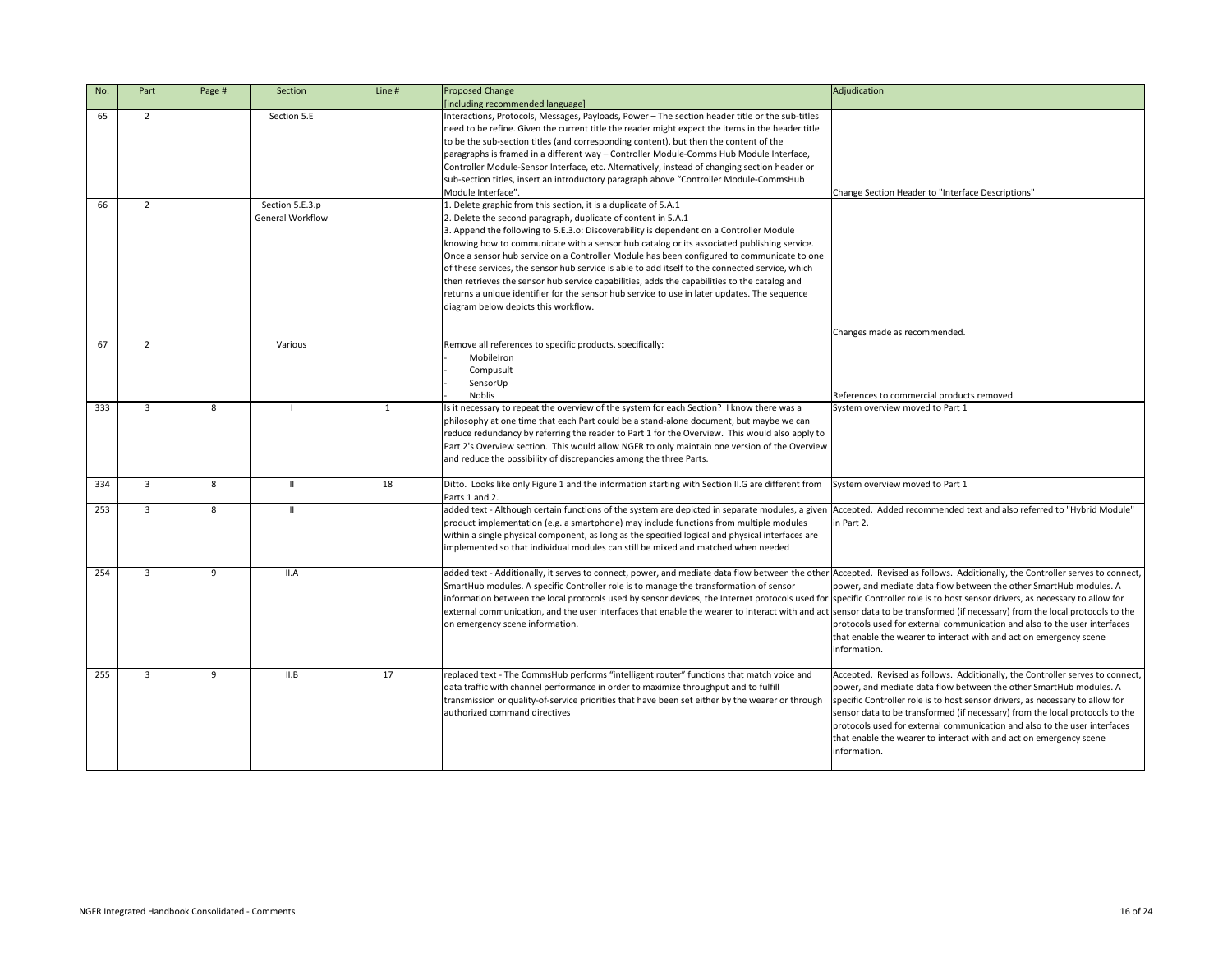|                          | Adjudication                                                                                                                                                                                                                                                                                                                                                                                                                                                                                                                                                                                                                                                                                                                                                                                                                                                                                                                                                                                                                                                                                                                                                                                                                                                                                                                                                                                                                                                                                                                                                                                                                                                                                                                |
|--------------------------|-----------------------------------------------------------------------------------------------------------------------------------------------------------------------------------------------------------------------------------------------------------------------------------------------------------------------------------------------------------------------------------------------------------------------------------------------------------------------------------------------------------------------------------------------------------------------------------------------------------------------------------------------------------------------------------------------------------------------------------------------------------------------------------------------------------------------------------------------------------------------------------------------------------------------------------------------------------------------------------------------------------------------------------------------------------------------------------------------------------------------------------------------------------------------------------------------------------------------------------------------------------------------------------------------------------------------------------------------------------------------------------------------------------------------------------------------------------------------------------------------------------------------------------------------------------------------------------------------------------------------------------------------------------------------------------------------------------------------------|
| r<br>ł<br>эγ             | Accepted. Revised as follows. Sensor Modules provide standardized sensor<br>information and readings to the Controller through a wired or local wireless<br>connection. They are intended to be relatively lightweight, inexpensive<br>combinations of sensor devices, interface processors, and communications<br>devices. Wireless Modules must also include their own power supply while<br>wired Modules may draw power from the Controller to which they are<br>connected. Sensor Modules may also include tasking capabilities that allow<br>ther sensor configuration parameters to be set or specific measurement events to<br>be triggered. Sensor module outputs are passed to the Controller for further<br>processing, storage, access by user applications, and transmission to other<br>response components.<br>Sensors included in this design may be configured to connect locally with a<br>Controller driver, MQTT Broker, or SmartHub service. A SmartHub may also<br>have access to other sensors, both fixed and mobile, in and around the<br>incident scene. This access could occur, however, either through the Comms<br>Hub or a Controller acting as a Comms Hub and by way of other SmartHub /<br>SensorHub components with which those sensors connect or deliver their<br>readings.<br>It is expected that sensor vendors will provide applications and/or drivers<br>that will provide standard APIs to facilitate integration with the sensor<br>support application. It is likely the sensor support application will need to<br>perform data conversion to make sure that data conforms to a uniform<br>standard to ensure the data can be readily consumed and analyzed by the<br>agency. |
| that                     | Accepted. Revised as follows. Each I/O Module supports one or more of<br>graphical, text, voice, audio, and haptic (touch) means to input and output<br>information. It is expected that this will be an area of particularly rapid<br>innovation in order to reach the right balance of information versus<br>distraction for each individual first responder situation, task, and role In<br>order to comply with the general "hands free" concept for NGFR, system<br>inputs will probably be primarily voice commands and system outputs will<br>probably be haptic and/or aural.                                                                                                                                                                                                                                                                                                                                                                                                                                                                                                                                                                                                                                                                                                                                                                                                                                                                                                                                                                                                                                                                                                                                       |
| a                        | Accepted. Revised as follows. Each I/O Module supports one or more of<br>graphical, text, voice, audio, and haptic (touch) means to input and output<br>information. It is expected that this will be an area of particularly rapid<br>innovation in order to reach the right balance of information versus<br>distraction for each individual first responder situation, task, and role In<br>order to comply with the general "hands free" concept for NGFR, system<br>inputs will probably be primarily voice commands and system outputs will<br>probably be haptic and/or aural.                                                                                                                                                                                                                                                                                                                                                                                                                                                                                                                                                                                                                                                                                                                                                                                                                                                                                                                                                                                                                                                                                                                                       |
| eds<br>ding<br>the<br>of | Text changed as recommended.                                                                                                                                                                                                                                                                                                                                                                                                                                                                                                                                                                                                                                                                                                                                                                                                                                                                                                                                                                                                                                                                                                                                                                                                                                                                                                                                                                                                                                                                                                                                                                                                                                                                                                |
| i,                       | Accepted. Revised as follows. Text I/O includes physical and graphical<br>keyboards, and text-capable outputs, such as scrolling text displays, digital<br>signage, heads-up text displays, etc.                                                                                                                                                                                                                                                                                                                                                                                                                                                                                                                                                                                                                                                                                                                                                                                                                                                                                                                                                                                                                                                                                                                                                                                                                                                                                                                                                                                                                                                                                                                            |

| No. | Part | Page # | Section | Line #     | <b>Proposed Change</b><br>[including recommended language]                                                                                                                                                                                                                                                                                                                                                                                                                                                                                                                                                                                                                                                                                                                                                                                                                                                                                                                                                                                                                                                                                                                                                |
|-----|------|--------|---------|------------|-----------------------------------------------------------------------------------------------------------------------------------------------------------------------------------------------------------------------------------------------------------------------------------------------------------------------------------------------------------------------------------------------------------------------------------------------------------------------------------------------------------------------------------------------------------------------------------------------------------------------------------------------------------------------------------------------------------------------------------------------------------------------------------------------------------------------------------------------------------------------------------------------------------------------------------------------------------------------------------------------------------------------------------------------------------------------------------------------------------------------------------------------------------------------------------------------------------|
| 256 | 3    | 10     | II.C    |            | replaced text - Sensor Modules provide standardized sensor information and readings to the<br>Controller through a wired or local wireless connection. They are intended to be relatively<br>lightweight, inexpensive combinations of sensor devices, interface processors, and<br>communications devices. Wireless Modules must also include their own power supply while<br>wired Modules may draw power from the Controller they are connected to. Sensor Modules<br>may also include tasking capabilities that allow sensor configuration parameters to be set or<br>specific measurement events to be triggered. Sensor module outputs are passed to the<br>Controller for further processing, storage, access by user applications, and transmission to other<br>response components.<br>Sensors included in this design are specifically configured to connect locally with a Controller<br>SmartHub. A SmartHub may also have access to other sensors, both fixed and mobile, in and<br>around the incident scene. This access would occur, however, through the CommsHub and by<br>way of other SmartHub / SensorHub components that those sensors connect with or deliver<br>their readings to. |
| 257 | 3    | 11     | II.D    |            | replaced text - Each Human Interface Device (HID) device supports one or more of graphical,<br>text, voice, audio, and haptic (touch) means to input and output information. It is expected that<br>this will be an area of particularly rapid innovation in order to reach the right balance of<br>information versus distraction for each individual first responder situation, task, and role                                                                                                                                                                                                                                                                                                                                                                                                                                                                                                                                                                                                                                                                                                                                                                                                          |
| 258 | 3    | 11     | II.D.1  |            | replaced text - Graphical HID includes graphical displays such as touch screens, heads-up<br>graphical displays, and even Augmented Reality (AR) displays that graphically enhance what a<br>first responder observes, adding for example FLIR heat imagery. These are expected to be<br>general-purpose devices, with the specific graphical interactions such as map displays<br>determined by the particular SmartHub applications that drive them.                                                                                                                                                                                                                                                                                                                                                                                                                                                                                                                                                                                                                                                                                                                                                    |
| 29  | 3    | 11     |         | 15 thru 22 | Haptic needs to be expanded to kinesthetic so that touch by hands is not the only I/O. It needs<br>to include sensory exchanges with other parts of the body for exchanging information regarding<br>orientation and direction changes the responder needs to make to reach a specific location.<br>Change: wherever it says haptic change to haptic/kinesthetic. Add sentence on line 17 after the<br>word "environment:" Kinesthetic I/O will exchange sensory data with touch at various parts of<br>the responder's body rather than relying on fingers, vision, or voice."                                                                                                                                                                                                                                                                                                                                                                                                                                                                                                                                                                                                                           |
| 259 | 3    | 12     | II.D.2  |            | replaced text - Text HID includes physical and graphical keyboards, and text-capable outputs,<br>such as scrolling text displays, digital signage, heads-up text displays, etc.                                                                                                                                                                                                                                                                                                                                                                                                                                                                                                                                                                                                                                                                                                                                                                                                                                                                                                                                                                                                                           |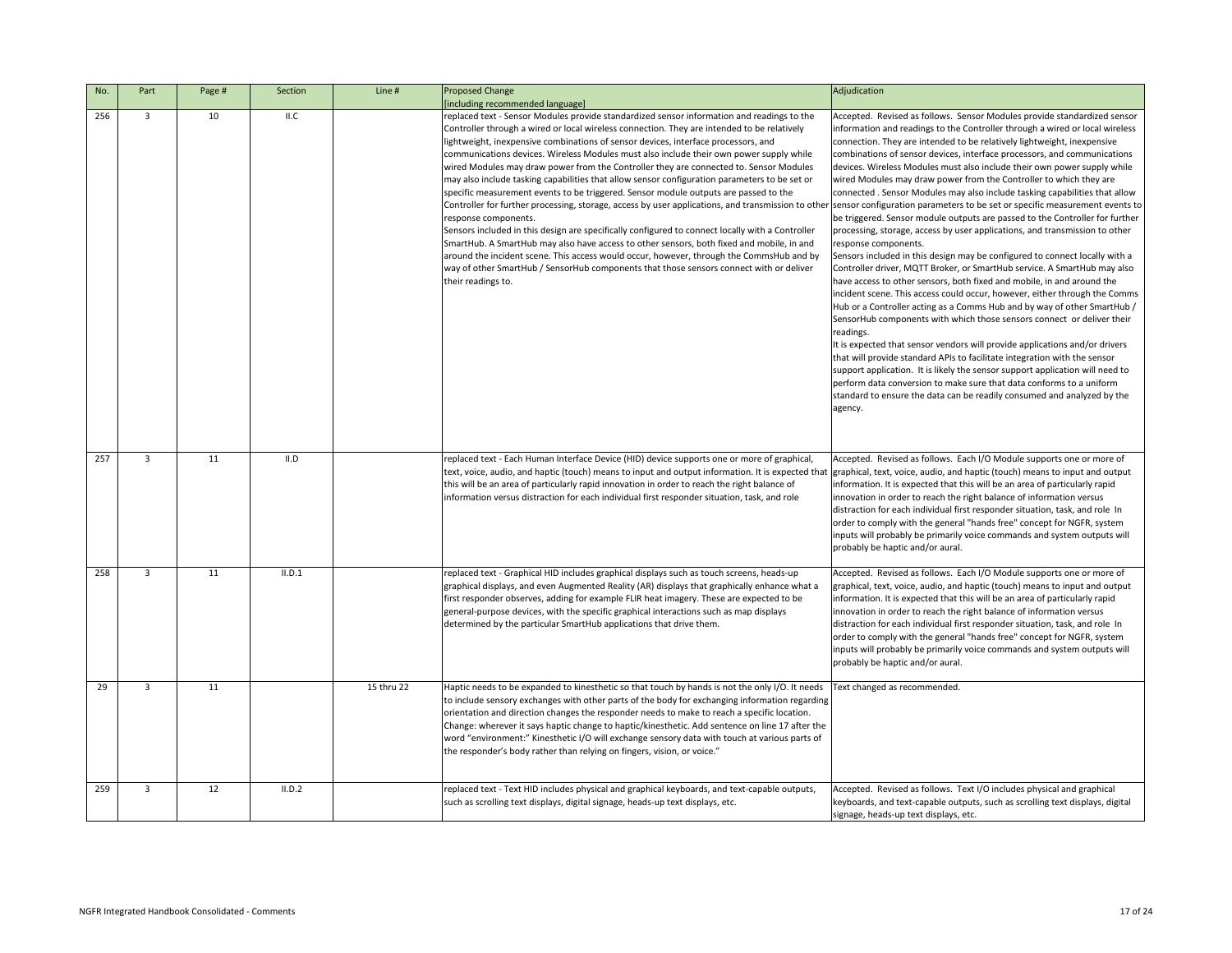| No. | Part         | Page # | Section | Line # | <b>Proposed Change</b><br>[including recommended language]                                                                                                                                                                                                                                                                                                                                                                                                                                                                                                                                                                                                                                                                                                                                                                                                                                                                                                                                                   |
|-----|--------------|--------|---------|--------|--------------------------------------------------------------------------------------------------------------------------------------------------------------------------------------------------------------------------------------------------------------------------------------------------------------------------------------------------------------------------------------------------------------------------------------------------------------------------------------------------------------------------------------------------------------------------------------------------------------------------------------------------------------------------------------------------------------------------------------------------------------------------------------------------------------------------------------------------------------------------------------------------------------------------------------------------------------------------------------------------------------|
| 260 | $\mathbf{3}$ | 12     | II.D.3  |        | replaced text - Voice/Audio/Video HID includes devices that allow users to interact with<br>SmartHub applications using voice or other audio signaling, as well as facial imaging. Voice<br>recognition and/or synthesis may be limited within a portable HID module, but such a<br>component at a minimum will be capable of exchanging high-quality audio with SmartHub<br>applications that do perform these operations either locally or through remote cloud processing<br>(as per the current commercial state of practice). Given the environments in which first<br>responders operate, voice command interfaces will at least initially be limited to specific,<br>predefined interactions with the highest priority for hands-free use ("nearest exit!"). Any<br>voice/audio/video HID will likely also serve as the user interface for unified voice<br>communications that include 1:1 and group conversations, voice / video messaging, and even<br>step-by-step instructions for complex tasks |
| 261 | 3            | 12     | II.D.4  |        | replaced text - Haptic or touch sensation is an important component of mobile user interaction,<br>especially in chaotic sensory environments such as emergency scenes. Haptic feedback such<br>electromagnetic or vibratory effects can be used to output succinct information such as alerts. It<br>can also provide confirmation that user haptic inputs such as touch screen entries have been<br>received or accepted.                                                                                                                                                                                                                                                                                                                                                                                                                                                                                                                                                                                  |
| 335 | 3            | 12     | II.G    | 10     | don't believe anyone of the NGFR spiral performers have implemented any of these interfaces.<br>Do we anticipate that they will eventually be necessary?                                                                                                                                                                                                                                                                                                                                                                                                                                                                                                                                                                                                                                                                                                                                                                                                                                                     |
| 262 | $\mathbf{3}$ | 13     | II.E    |        | replaced text - Location Modules provide standardized location information and readings to the<br>Controller through a wired or local wireless connection. Location readings of SmartHub location<br>are provided using a combination of GPS receivers, wireless triangulation, dead reckoning,<br>image recognition, and any other applicable outdoor / indoor technologies. The Controller can<br>synthesize location information with other sensor readings to provide more intelligent<br>situational awareness to the user and upstream to incident command.                                                                                                                                                                                                                                                                                                                                                                                                                                            |
| 263 | 3            | 13     | II.F    |        | replaced text - The Power Module provides power to the SmartHub system through the<br>Controller. The Power Module is in essence a "smart battery", able to relay status and charge<br>information to the Controller, supporting both wired and wireless charging, and be swapped<br>while the system is in operation. An advanced Power Module are also capable of adjusting their<br>output according to user priorities and the needs of the other system components as managed<br>by SmartHub services. For example, a first responder might choose between longer battery life<br>or faster streaming video depending on the situation at hand.                                                                                                                                                                                                                                                                                                                                                         |

|                                | Adjudication                                                                                                                                                                                                                                                                                                                                                                                                                                                                                                                                                                                                                                                                                                 |
|--------------------------------|--------------------------------------------------------------------------------------------------------------------------------------------------------------------------------------------------------------------------------------------------------------------------------------------------------------------------------------------------------------------------------------------------------------------------------------------------------------------------------------------------------------------------------------------------------------------------------------------------------------------------------------------------------------------------------------------------------------|
|                                | Accepted. Revised as follows. Text I/O includes physical and graphical<br>keyboards, and text-capable outputs, such as scrolling text displays, digital<br>signage, heads-up text displays, etc.                                                                                                                                                                                                                                                                                                                                                                                                                                                                                                             |
| ssing                          |                                                                                                                                                                                                                                                                                                                                                                                                                                                                                                                                                                                                                                                                                                              |
| эn                             |                                                                                                                                                                                                                                                                                                                                                                                                                                                                                                                                                                                                                                                                                                              |
| ion,<br>ts. It<br>n            | Noted, but no change made. Do not plan to go this level of specificity in this<br>version.                                                                                                                                                                                                                                                                                                                                                                                                                                                                                                                                                                                                                   |
| aces.                          | No change necessary. Module-to-module interfaces will be tested in Spiral 3.                                                                                                                                                                                                                                                                                                                                                                                                                                                                                                                                                                                                                                 |
| the<br>ation<br>can            | Accepted. Revised as follows. The Location Module returns location to the<br>controller from a location provider. More than one location module or<br>location source may be connected to the controller, each returning a<br>different type of position/location. For example, a responder's controller<br>could be connected to an indoor location provider and a GPS provider.<br>Responder location accuracy will depend on the various technologies used<br>by Responder SmartHub to determine location, and how or if the Controller<br>performs deconfliction of location data when multiple location<br>services/modules provide locations that differ from one another by a<br>configurable amount. |
| e;<br>Ę<br>heir<br>ged<br>life | Accepted. Revised as follows. The Power Module is in essence a "smart<br>battery", able to relay status and charge information to the Controller,<br>supporting the charging of modules (where applicable), and be "hot-<br>swapped" without affecting the operation of the system. User management<br>of the Power Module could incorporate the ability to adjust the power<br>supplied to the modules according to user priorities and the needs of the<br>other system components.                                                                                                                                                                                                                        |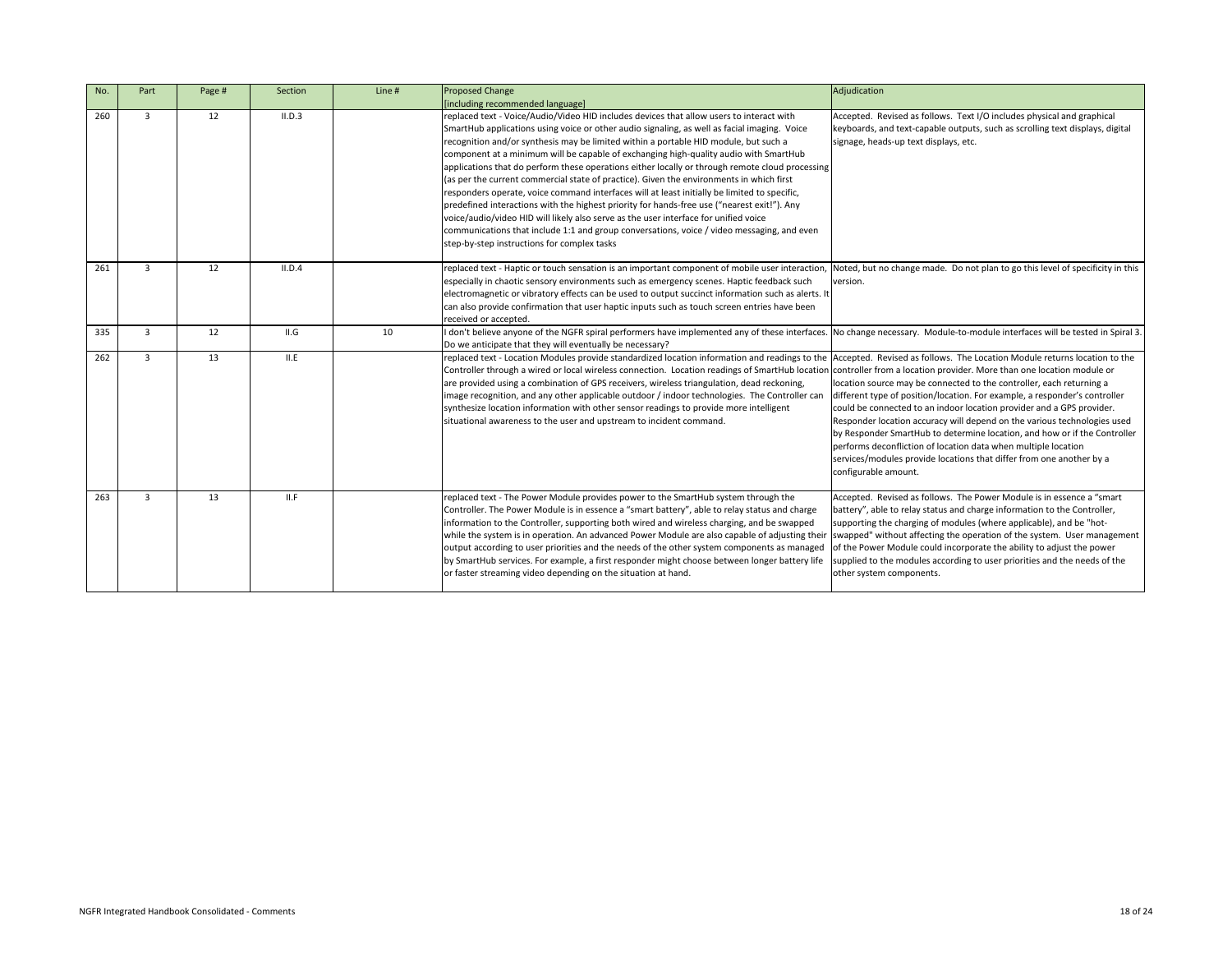| No. | Part           | Page # | Section        | Line # | <b>Proposed Change</b>                                                                                                                                                                                                                                                                                                                                                                                                                                                                                                                                                                                                                                                                                                                                                                                                                                                                                                                                                                                                                                                                                                                                                                                                                                                                                                                                                                                                                                                                                                                                                                                                                                                                                                                                                                                                                                                                                                                                                                                                                                                                   | Adjudication                                               |
|-----|----------------|--------|----------------|--------|------------------------------------------------------------------------------------------------------------------------------------------------------------------------------------------------------------------------------------------------------------------------------------------------------------------------------------------------------------------------------------------------------------------------------------------------------------------------------------------------------------------------------------------------------------------------------------------------------------------------------------------------------------------------------------------------------------------------------------------------------------------------------------------------------------------------------------------------------------------------------------------------------------------------------------------------------------------------------------------------------------------------------------------------------------------------------------------------------------------------------------------------------------------------------------------------------------------------------------------------------------------------------------------------------------------------------------------------------------------------------------------------------------------------------------------------------------------------------------------------------------------------------------------------------------------------------------------------------------------------------------------------------------------------------------------------------------------------------------------------------------------------------------------------------------------------------------------------------------------------------------------------------------------------------------------------------------------------------------------------------------------------------------------------------------------------------------------|------------------------------------------------------------|
|     |                |        |                |        | [including recommended language]                                                                                                                                                                                                                                                                                                                                                                                                                                                                                                                                                                                                                                                                                                                                                                                                                                                                                                                                                                                                                                                                                                                                                                                                                                                                                                                                                                                                                                                                                                                                                                                                                                                                                                                                                                                                                                                                                                                                                                                                                                                         |                                                            |
| 264 | 3              | 18     | $\mathbf{III}$ | 5      | added section - III. Information and Computation Design<br>This section describes the information types and exchanges that the SmartHub system<br>supports.<br><b>A Information Models</b><br>This section specifies the conceptual information models and types processed by each module.<br>It follows the general pattern of conceptual models or schemas that describe information on<br>any technology platform. Applications schemas are then built from the conceptual schemas for<br>specific platforms and communities. Information encodings conforming to application schemas<br>then define the format and content of messages by which system components exchange<br>information for particular services and applications.<br>1. I/O Module information [Note - I/O Module is used throughout the Handbook, HID only<br>appears in edits recommended by ArdentMC. If we change I/O Module to HID, we will need to<br>make changes in all three parts of the Handbook (i.e., globally)]<br>These are the general types of information that are a SmartHub system wearer interacts with<br>through installed I/O modules in the context of interaction with SmartHub applications.<br>Corresponding information types are also exchanged between the other modules in order to<br>provide support I/O information. These general types are described below.<br>a. Alerts/Warnings<br>Alerts and Warnings are reserved for information that is time or location critical. A warning<br>represents a situation of elevated risk to the first responder or surrounding community. An<br>alert represents a situation of high risk to the first responder or surrounding community, where<br>action needs to be taken to avoid injury, death, or significant damage to property. The<br>SmartHub may be configured to warn the first responder that they are entering an area with<br>reduced oxygen, based on pre-configured thresholds. The SmartHub may then alert the first<br>responder to the reduced oxygen situation if the oxygen percentage continues to fall or if the | No change made<br>handbook will be                         |
| 336 | 3              | 18     | Ш              | 6ff    | first responder reaches an operational (timing) threshold in the reduced oxygen environment.<br>don't believe anyone of the NGFR spiral performers have implemented any of these interfaces. No change necess                                                                                                                                                                                                                                                                                                                                                                                                                                                                                                                                                                                                                                                                                                                                                                                                                                                                                                                                                                                                                                                                                                                                                                                                                                                                                                                                                                                                                                                                                                                                                                                                                                                                                                                                                                                                                                                                            |                                                            |
| 250 | $\overline{3}$ | 18     | III.A          | 8      | Do we anticipate that they will eventually be necessary?<br>Update to specify used of USB-C for USB power delivery - This section describes the interfaces<br>between the Power Module and the Controller Module. This information is provided as an<br>expansion of the interface in Smart Battery Data Specification to provide the necessary<br>communication between these two modules.<br>Only the data set and communication interface should be taken from the Smart Battery Data<br>Specification. The SmartHub uses USB-C following the USB Power Delivery specification for the<br>physical connection between components of the Power Module - Controller Interface. It does<br>not use the SMBus indicated in the Smart Battery Data Specification.<br>The two main interfaces between these Power Module and the Controller are the<br>IPowerModule interface and the IController_PowerUpdate interface. IPowerModule supports<br>communication from the controller to the Power Module, while IController_PowerUpdate<br>supports communication from the Power Module to the controller. Communication between<br>these modules is also supported by secondary interfaces and enumerations, which represent<br>discrete pieces of information.                                                                                                                                                                                                                                                                                                                                                                                                                                                                                                                                                                                                                                                                                                                                                                                                                             | No change made.<br>evaluated harnes:<br>possible so specif |

|                                                                                                                                                                                                                                                                         | Adjudication                                                                                                                                                                                                                  |
|-------------------------------------------------------------------------------------------------------------------------------------------------------------------------------------------------------------------------------------------------------------------------|-------------------------------------------------------------------------------------------------------------------------------------------------------------------------------------------------------------------------------|
| martHub system                                                                                                                                                                                                                                                          | No change made. New proposed section. Major restructuring of the<br>handbook will be deferred to next revision cycle.                                                                                                         |
| ocessed by each module.<br>escribe information on<br>conceptual schemas for<br>g to application schemas<br>ponents exchange                                                                                                                                             |                                                                                                                                                                                                                               |
| Handbook, HID only<br>e to HID, we will need to                                                                                                                                                                                                                         |                                                                                                                                                                                                                               |
| n wearer interacts with<br>Hub applications.<br>er modules in order to<br>elow.                                                                                                                                                                                         |                                                                                                                                                                                                                               |
| on critical. A warning<br>ding community. An<br>nding community, where<br>to property. The<br>entering an area with<br>nay then alert the first<br>ontinues to fall or if the<br>d oxygen environment.                                                                  |                                                                                                                                                                                                                               |
|                                                                                                                                                                                                                                                                         | d any of these interfaces. No change necessary. Module-to-module interfaces will be tested in Spiral 3.                                                                                                                       |
| describes the interfaces<br>on is provided as an<br>de the necessary<br>he Smart Battery Data<br>ery specification for the<br>troller Interface. It does<br>oller are the<br>PowerModule supports<br>oller_PowerUpdate<br>mmunication between<br>tions, which represent | No change made. May update next update cycle. As of today we haven't<br>evaluated harnesses for use. There may be a variety of connector solutions<br>possible so specifying a single connector type may be too prescriptive. |
|                                                                                                                                                                                                                                                                         |                                                                                                                                                                                                                               |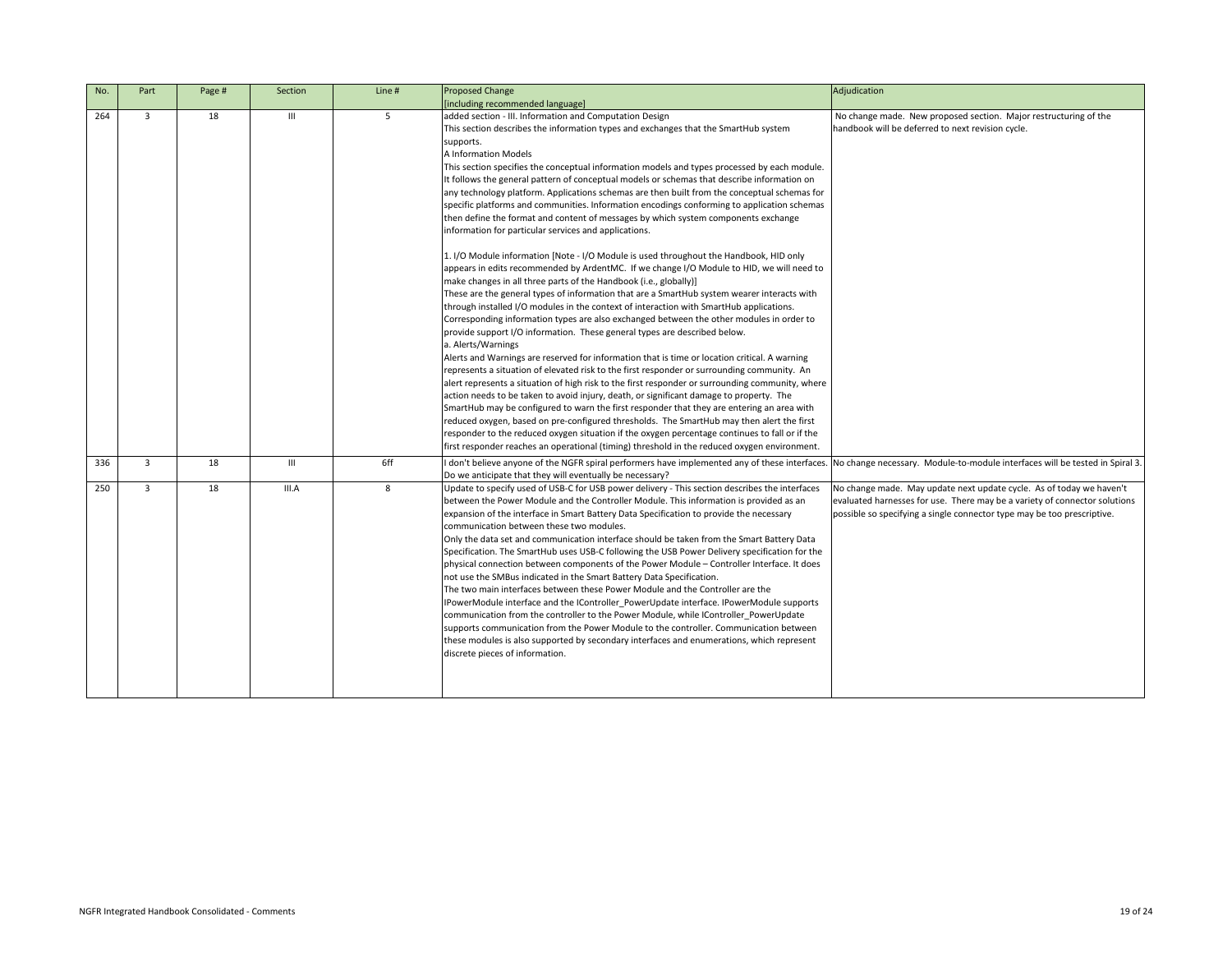| No. | Part           | Page # | Section | Line #       | <b>Proposed Change</b>                                                                                                                                                                                                                                                                                                                                                                                                                                                                                                                                                                                                                                                                                                                                                                                                                                                                                                                                                                                                                                                                                                                                                                                                                                                                                                                                                                                                                                                                                                                                                                         | Adjudication                                                                                                                                                                                                                                                                                                       |
|-----|----------------|--------|---------|--------------|------------------------------------------------------------------------------------------------------------------------------------------------------------------------------------------------------------------------------------------------------------------------------------------------------------------------------------------------------------------------------------------------------------------------------------------------------------------------------------------------------------------------------------------------------------------------------------------------------------------------------------------------------------------------------------------------------------------------------------------------------------------------------------------------------------------------------------------------------------------------------------------------------------------------------------------------------------------------------------------------------------------------------------------------------------------------------------------------------------------------------------------------------------------------------------------------------------------------------------------------------------------------------------------------------------------------------------------------------------------------------------------------------------------------------------------------------------------------------------------------------------------------------------------------------------------------------------------------|--------------------------------------------------------------------------------------------------------------------------------------------------------------------------------------------------------------------------------------------------------------------------------------------------------------------|
| 265 | 3              | 18     | IV      |              | [including recommended language]<br>added section - IV. Engineering Design<br>A good conceptual design can have any number of distinct implementations that leverage<br>distinct technology platforms or make differing engineering choices to address the specific<br>priorities of target users and applications. This section of the Handbook describes a possible<br>engineering design for a SmartHub system, one that specifies presently feasible choices of<br>hardware / software technologies and standards most likely to address the needs of first<br>responders and incident managers.<br>A Protocol Stack<br>This section describes the choices of information exchange protocol standards to be<br>implemented in each layer of the SmartHub system protocol stack in order to ensure<br>interoperability both between modules and with external systems, from the wire / wireless<br>connection level up to human-application interactions. There are lines of operation that can be<br>traced vertically through the entire stack, but layer independence means that voice messages,<br>for example, can be exchanged with the outside world through various connection protocols<br>and in turn support human interaction through audio, text, haptic output, or other means.<br>Figure 4: Detailed protocol stack for SmartHub system interactions<br>1. Connection protocol layer<br>This layer comprises protocols implemented specifically by Sensor Modules, HIDs, Power<br>Module, Location Module, and/or CommsHub to connect. All five modules can connect with the | No change made. New proposed section. Major restructuring of the<br>handbook will be deferred to next revision cycle.                                                                                                                                                                                              |
|     |                |        |         |              | SmartHub through USB-C wired connections, which support both electrical power provision and<br>a wide variety of gateway protocols on top of the basic serial connection protocol. Sensor<br>Modules, Location Modules, and HIDs may alternately connect via Bluetooth LE for greater<br>deployment flexibility. BLE supports essentially the same gateway protocols but does not<br>provision electrical power. In these instances, these will need to be self-powered and support                                                                                                                                                                                                                                                                                                                                                                                                                                                                                                                                                                                                                                                                                                                                                                                                                                                                                                                                                                                                                                                                                                            |                                                                                                                                                                                                                                                                                                                    |
| 252 | $\overline{3}$ | 20     | III.A   |              | change blank heading 2 to normal text, just before section III.B <sup>d 1</sup>                                                                                                                                                                                                                                                                                                                                                                                                                                                                                                                                                                                                                                                                                                                                                                                                                                                                                                                                                                                                                                                                                                                                                                                                                                                                                                                                                                                                                                                                                                                | No change made. Appears corrected in 508 version.                                                                                                                                                                                                                                                                  |
| 337 | $\overline{3}$ | 43     | IV.A    | 10           | Important to explain that EDXL DE is the off-body language for "back office" communications<br>among application servers (e.g., situational awareness, CAD, collaboration, GIS, etc.) This<br>section could also be condensed to eliminate unnecessary information.                                                                                                                                                                                                                                                                                                                                                                                                                                                                                                                                                                                                                                                                                                                                                                                                                                                                                                                                                                                                                                                                                                                                                                                                                                                                                                                            | Accepted. Agency / Inter-agency Interface Specification will be new heading<br>of Section IV. Rewriting introduction to reflect that EDXL and NIEM are used<br>to standardize server to server communications but that a lighter weight<br>messaging scheme will be utilized for on-body to agency communications. |
| 338 | $\mathbf{3}$   | 47     | IV.B.1  | 1            | Ditto for NIEM.                                                                                                                                                                                                                                                                                                                                                                                                                                                                                                                                                                                                                                                                                                                                                                                                                                                                                                                                                                                                                                                                                                                                                                                                                                                                                                                                                                                                                                                                                                                                                                                | Accepted. Agency / Inter-agency Interface Specification will be new heading<br>of Section IV. Rewriting introduction to reflect that EDXL and NIEM are used<br>to standardize server to server communications but that a lighter weight<br>messaging scheme will be utilized for on-body to agency communications. |
| 267 | $\overline{3}$ | 48     | VI.B    |              | moved EDXL/NIEM to data model section in Engineering design                                                                                                                                                                                                                                                                                                                                                                                                                                                                                                                                                                                                                                                                                                                                                                                                                                                                                                                                                                                                                                                                                                                                                                                                                                                                                                                                                                                                                                                                                                                                    | No change made. Will remain as presently located. The move to the new<br>section will be considered for a future Handbook update.                                                                                                                                                                                  |
| 339 | $\mathbf{3}$   | 49     | IV.C    | $\mathbf{1}$ | This section needs to be revised to explain that SmartHub messaging does not include EDXL DE. Accepted. Agency / Inter-agency Interface Specification will be new heading<br>The decision has not been made that SmartHub messaging will include EDXL CAP, we may<br>lidentify a more "lightweight" alerting data format.                                                                                                                                                                                                                                                                                                                                                                                                                                                                                                                                                                                                                                                                                                                                                                                                                                                                                                                                                                                                                                                                                                                                                                                                                                                                      | of Section IV. Rewriting introduction to reflect that EDXL and NIEM are used<br>to standardize server to server communications but that a lighter weight<br>messaging scheme will be utilized for on-body to agency communications.                                                                                |

|                                                                                                                                                                                                                                     | Adjudication                                                                                                                                                                                                                                                                                                       |
|-------------------------------------------------------------------------------------------------------------------------------------------------------------------------------------------------------------------------------------|--------------------------------------------------------------------------------------------------------------------------------------------------------------------------------------------------------------------------------------------------------------------------------------------------------------------|
| blementations that leverage<br>oices to address the specific<br>landbook describes a possible<br>presently feasible choices of<br>address the needs of first                                                                        | No change made. New proposed section. Major restructuring of the<br>handbook will be deferred to next revision cycle.                                                                                                                                                                                              |
| otocol standards to be<br>tack in order to ensure<br>ems, from the wire / wireless<br>are lines of operation that can be<br>nce means that voice messages,<br>n various connection protocols<br>ptic output, or other means.        |                                                                                                                                                                                                                                                                                                                    |
| ions:                                                                                                                                                                                                                               |                                                                                                                                                                                                                                                                                                                    |
| nsor Modules, HIDs, Power<br>ive modules can connect with the<br>oth electrical power provision and<br>onnection protocol. Sensor<br>t via Bluetooth LE for greater<br>way protocols but does not<br>to be self-powered and support |                                                                                                                                                                                                                                                                                                                    |
| <sub>r</sub> d T<br>'n                                                                                                                                                                                                              | No change made. Appears corrected in 508 version.                                                                                                                                                                                                                                                                  |
| "back office" communications<br>ollaboration, GIS, etc.) This<br>rmation.                                                                                                                                                           | Accepted. Agency / Inter-agency Interface Specification will be new heading<br>of Section IV. Rewriting introduction to reflect that EDXL and NIEM are used<br>to standardize server to server communications but that a lighter weight<br>messaging scheme will be utilized for on-body to agency communications. |
|                                                                                                                                                                                                                                     | Accepted. Agency / Inter-agency Interface Specification will be new heading<br>of Section IV. Rewriting introduction to reflect that EDXL and NIEM are used<br>to standardize server to server communications but that a lighter weight<br>messaging scheme will be utilized for on-body to agency communications. |
| n                                                                                                                                                                                                                                   | No change made. Will remain as presently located. The move to the new<br>section will be considered for a future Handbook update.                                                                                                                                                                                  |
| saging does not include EDXL DE.<br>I include EDXL CAP, we may                                                                                                                                                                      | Accepted. Agency / Inter-agency Interface Specification will be new heading<br>of Section IV. Rewriting introduction to reflect that EDXL and NIEM are used<br>to standardize server to server communications but that a lighter weight<br>messaging scheme will be utilized for on-body to agency communications. |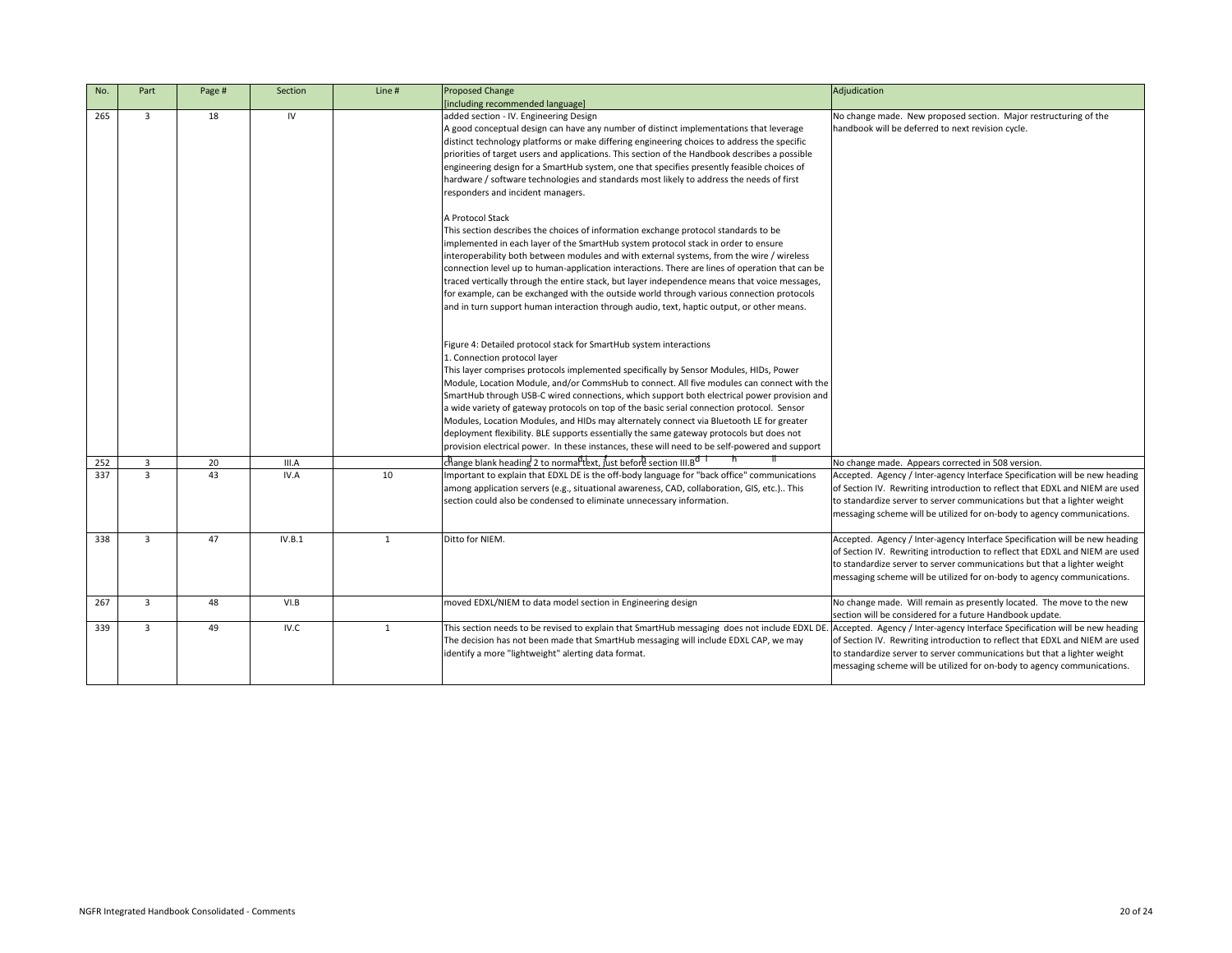|      | Adjudication                                                               |
|------|----------------------------------------------------------------------------|
|      | No change made. With only 15 months remaining on the NGFR program an       |
|      | entirely new construct cannot be introduced.                               |
|      |                                                                            |
| e to |                                                                            |
| :y   |                                                                            |
|      |                                                                            |
| vill |                                                                            |
|      |                                                                            |
|      |                                                                            |
|      |                                                                            |
|      |                                                                            |
|      |                                                                            |
|      |                                                                            |
|      |                                                                            |
| ata  |                                                                            |
|      |                                                                            |
|      |                                                                            |
| эd   |                                                                            |
|      |                                                                            |
|      |                                                                            |
| ta   |                                                                            |
|      |                                                                            |
|      |                                                                            |
|      |                                                                            |
|      |                                                                            |
|      |                                                                            |
|      | Accepted. Amended partially to reflect current thinking. This may continue |
|      | to evolve.                                                                 |
|      | No change made. Probably out of scope for Handbook. This would fall into a |
| sure | different category of event planning.                                      |
|      |                                                                            |
|      |                                                                            |
|      | nt of Accepted. Added introductory text to Appendix C                      |
|      |                                                                            |
|      |                                                                            |
|      | Accepted. Edited with proposed change                                      |
|      |                                                                            |
|      | Accepted. Edited with proposed change                                      |
|      |                                                                            |
|      | Accepted. Edited with proposed change                                      |
|      | No change made. Operational training and evaluation protocols will need to |
|      | be developed to assess the efficacy of the implementation. This is well    |
|      | understood in the responder community. Additional capabilities will be     |
| ٦d   | carefully vetted as to not disturb operations that could impair responder  |
|      | safety. Will need to be part of HSI testing guidelines.                    |
|      |                                                                            |
|      |                                                                            |
| use  | No change made. Operational training and evaluation protocols will need to |
|      | be developed to assess the efficacy of the implementation. This is well    |
|      | understood in the responder community. Additional capabilities will be     |
| ask, | carefully vetted as to not disturb operations that could impair responder  |
|      | safety. Will need to be part of HSI testing guidelines.                    |
|      |                                                                            |
|      | Added text reflecting consideration of NFPA 950 for use in compliance      |
|      | testing.                                                                   |
|      | No change made.                                                            |

| No. | Part           | Page # | Section | Line #   | <b>Proposed Change</b>                                                                                                                                                                                                                                                                                                                                                                                                                                                                                                                                                                                                                                                                                                                                                                                                                                                                                                                                                                                                                                                                                                                                                | Adjudication                                                                                                                                                                                                                                                                                                                                                            |
|-----|----------------|--------|---------|----------|-----------------------------------------------------------------------------------------------------------------------------------------------------------------------------------------------------------------------------------------------------------------------------------------------------------------------------------------------------------------------------------------------------------------------------------------------------------------------------------------------------------------------------------------------------------------------------------------------------------------------------------------------------------------------------------------------------------------------------------------------------------------------------------------------------------------------------------------------------------------------------------------------------------------------------------------------------------------------------------------------------------------------------------------------------------------------------------------------------------------------------------------------------------------------|-------------------------------------------------------------------------------------------------------------------------------------------------------------------------------------------------------------------------------------------------------------------------------------------------------------------------------------------------------------------------|
|     |                |        |         |          | [including recommended language]                                                                                                                                                                                                                                                                                                                                                                                                                                                                                                                                                                                                                                                                                                                                                                                                                                                                                                                                                                                                                                                                                                                                      |                                                                                                                                                                                                                                                                                                                                                                         |
| 251 | 3              | 50     | III.D   | 26       | Added new section on degraded network comms - Throughput on the LMR network is the<br>limiting factor on how much information could be sent from an NGFR SmartHub. The LMR<br>network is typically a 9600-baud network, which equates to approximately ~1K of data per<br>second over the network. When LMR is the only communication channel available, machine to<br>machine data sharing is greatly impacted and reduced, as voice communication is the priority<br>on that network. Additionally, other communication channels, such as Wi-Fi or LTE, may<br>experience network degradation from time to time. The full bandwidth on these channels will<br>not always be available.<br>1. Atomization Approach<br>"Atomize: to break up into small units" - Oxford Dictionary<br>When analyzing the current data standards in terms of static and dynamic data, it becomes<br>readily apparent that a significant portion of the information is static in nature. This<br>observation implies that once a system has received a complete message, the majority of data<br>elements in that subsequent messages remain the same. This finding can be leveraged to | No change made. With only 15 months remaining on the NGFR program an<br>entirely new construct cannot be introduced.                                                                                                                                                                                                                                                    |
|     |                |        |         |          | reduce network bandwidth requirements after the initial complete messages have been<br>transmitted, which will aid information sharing on constrained/degraded communication<br>networks. Once a complete message (template message) has been generated and exchanged<br>across a network, the static data elements can be preserved. Future messages can be<br>"atomized" so only the dynamic data elements will need to be sent across the network<br>thereafter. The stored static data elements can be used in conjunction with the dynamic data<br>elements to construct a complete message on other side of the network.<br>2. SmartHub Atomization Interactions<br>It is envisioned that after starting up, but before sending any messages upstream, the<br>SmartHub would query its upstream system to determine if it supports atomization. If the                                                                                                                                                                                                                                                                                                          |                                                                                                                                                                                                                                                                                                                                                                         |
| 340 | 3              | 50     | IV.C.2  | 9ff      | Ensure transport layer, application layer and encoding descriptions are accurate.                                                                                                                                                                                                                                                                                                                                                                                                                                                                                                                                                                                                                                                                                                                                                                                                                                                                                                                                                                                                                                                                                     | Accepted. Amended partially to reflect current thinking. This may continue<br>to evolve.                                                                                                                                                                                                                                                                                |
| 35  |                | 51     |         |          | Suggest revising line 2 and 3 to read: Techniques to mitigate commercial cellular network<br>congestion during major events should be considered. A deployable private network can ensure different category of event planning.<br>local LTE local services to First Responders, and free up the backhaul link for essential data<br>communications.                                                                                                                                                                                                                                                                                                                                                                                                                                                                                                                                                                                                                                                                                                                                                                                                                  | No change made. Probably out of scope for Handbook. This would fall into                                                                                                                                                                                                                                                                                                |
| 341 | 3              | 78     | App C   | all      | Add introductory text to explain that the requirements were used as a basis for development of Accepted. Added introductory text to Appendix C<br>the Handbook and are provided as background material for vendors, developers, etc.                                                                                                                                                                                                                                                                                                                                                                                                                                                                                                                                                                                                                                                                                                                                                                                                                                                                                                                                  |                                                                                                                                                                                                                                                                                                                                                                         |
| 87  | $\overline{3}$ | 103    |         | Table 55 | Shall meet requirements in NFPA 1971, 1981, 1986, 1951, 1991, 1992, 1994, 1975. Should<br>match design, performance, testing requirements in those standards.                                                                                                                                                                                                                                                                                                                                                                                                                                                                                                                                                                                                                                                                                                                                                                                                                                                                                                                                                                                                         | Accepted. Edited with proposed change                                                                                                                                                                                                                                                                                                                                   |
| 88  | $\overline{3}$ | 105    |         | Table 56 | Shall meet requirements in NFPA 1971, 1981, 1986, 1951, 1991, 1992, 1994, 1975. Should<br>match design, performance, testing requirements in those standards.                                                                                                                                                                                                                                                                                                                                                                                                                                                                                                                                                                                                                                                                                                                                                                                                                                                                                                                                                                                                         | Accepted. Edited with proposed change                                                                                                                                                                                                                                                                                                                                   |
| 89  | $\overline{3}$ | 107    |         | Table 57 | Shall meet requirements in NFPA 1971, 1981, 1986, 1951, 1991, 1992, 1994, 1975. Should<br>match design, performance, testing requirements in those standards.                                                                                                                                                                                                                                                                                                                                                                                                                                                                                                                                                                                                                                                                                                                                                                                                                                                                                                                                                                                                         | Accepted. Edited with proposed change                                                                                                                                                                                                                                                                                                                                   |
| 33  | $\overline{3}$ | 140    |         |          | Data display requirements posit use of HUD. HUDs, including HUD alerts, can create issues.<br>It's been recommended in some cases that data be represented in non-visual ways such as<br>using directional audio or kinesthetic interface so that the responder's senses are either not<br>encumbered or so that the important elements intended for display become more salient and<br>usable within the situation.<br>Change Add to device names in all rows: directional audio or kinesthetic                                                                                                                                                                                                                                                                                                                                                                                                                                                                                                                                                                                                                                                                      | No change made. Operational training and evaluation protocols will need to<br>be developed to assess the efficacy of the implementation. This is well<br>understood in the responder community. Additional capabilities will be<br>carefully vetted as to not disturb operations that could impair responder<br>safety. Will need to be part of HSI testing guidelines. |
| 34  | $\overline{3}$ | 148    |         |          | Data layer requirements are based on visual interfaces. Other interfaces that do not rely on use<br>of sight need to be considered here to ensure task/sensory loading is appropriate given the<br>situation.<br>Change: add to name column: data presentation mechanisms that are appropriate for the task,<br>task and sensory loading, and situation                                                                                                                                                                                                                                                                                                                                                                                                                                                                                                                                                                                                                                                                                                                                                                                                               | No change made. Operational training and evaluation protocols will need to<br>be developed to assess the efficacy of the implementation. This is well<br>understood in the responder community. Additional capabilities will be<br>carefully vetted as to not disturb operations that could impair responder<br>safety. Will need to be part of HSI testing guidelines. |
| 90  | 3              | 152    |         | Table 73 | Similar but not same requirements as in NFPA 950. Seek to integrate.                                                                                                                                                                                                                                                                                                                                                                                                                                                                                                                                                                                                                                                                                                                                                                                                                                                                                                                                                                                                                                                                                                  | Added text reflecting consideration of NFPA 950 for use in compliance<br>testing.                                                                                                                                                                                                                                                                                       |
| 266 | $\overline{3}$ | 45, 46 | IV      |          | moved diagrams as appropriate from external interfaces                                                                                                                                                                                                                                                                                                                                                                                                                                                                                                                                                                                                                                                                                                                                                                                                                                                                                                                                                                                                                                                                                                                | No change made.                                                                                                                                                                                                                                                                                                                                                         |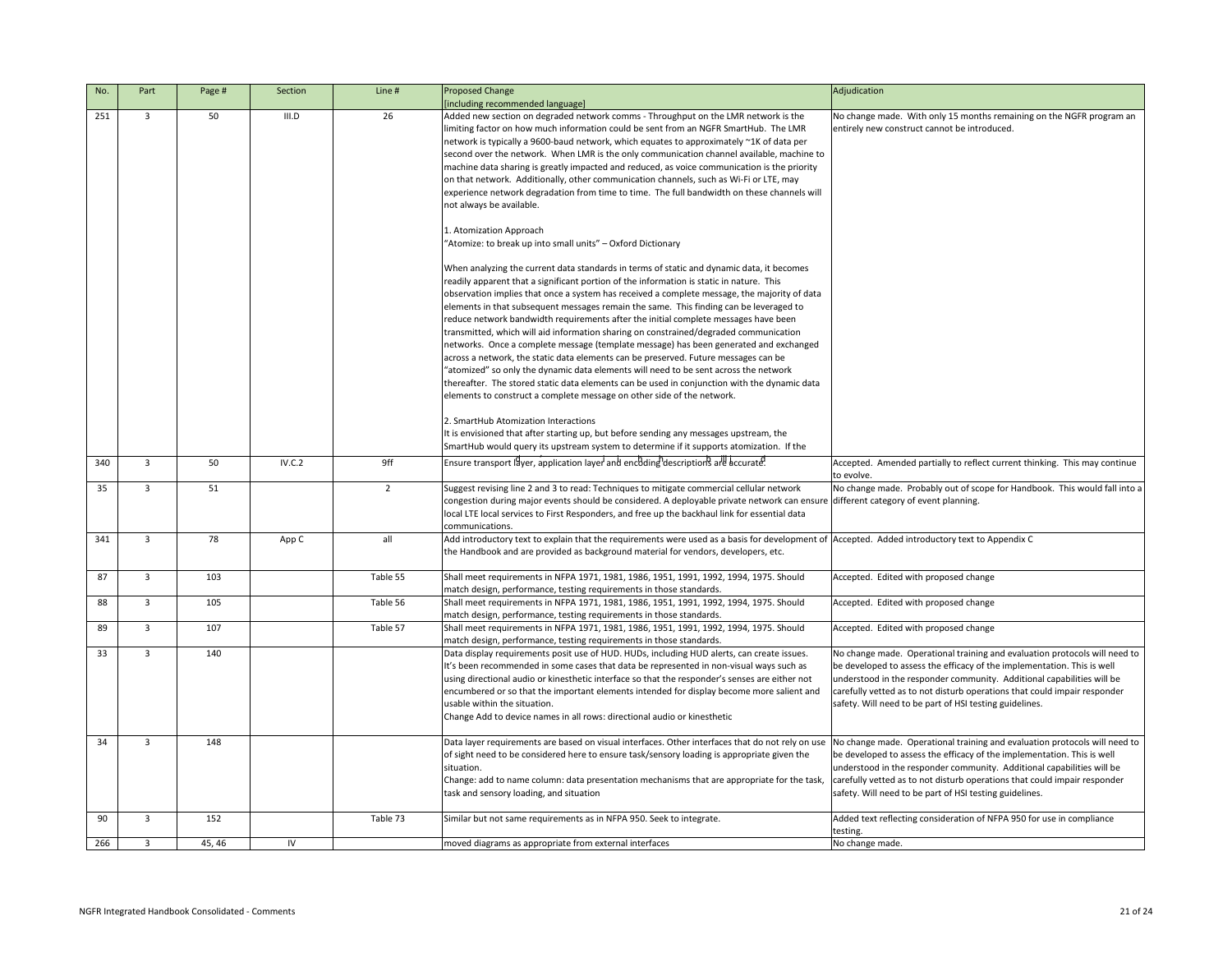| No.              | Part           | Page #          | Section          | Line #       | <b>Proposed Change</b>                                                                                              | Adjudication                                                                          |
|------------------|----------------|-----------------|------------------|--------------|---------------------------------------------------------------------------------------------------------------------|---------------------------------------------------------------------------------------|
|                  |                |                 |                  |              | [including recommended language]                                                                                    |                                                                                       |
| 68               | 3              |                 | 2.F Power Module |              | To: Most power will be provisioned directly to other modules by various wired connections,                          | No change made. This can be touched on, but is not part of the on-body                |
|                  |                |                 |                  |              | including Universal Serial Bus (USB), and mini-USB. 110v hardware should be supported by plug suite per se.         |                                                                                       |
|                  |                |                 |                  |              | standards NEMA 1-15 Type A and Type B.                                                                              |                                                                                       |
| 91               | $\overline{3}$ |                 | APP C            | Part C       | Has similar characteristics to NFPA 1221 and PSAPs. Also, this section discusses data exchange                      | Accepted. Added appropriate references.                                               |
|                  |                |                 |                  |              | of different types of data, similar to NFPA 950, 951 throughout.                                                    |                                                                                       |
| 92               | $\overline{3}$ |                 | APP <sub>C</sub> | Part H       | Include alarm reporting requirements from NFPA 1221.                                                                | Accepted. Added appropriate references.                                               |
| 93               | $\overline{3}$ |                 | APP C            | Table 45     | Suggest the DHS Handbook does not interfere with or alter certification for NFPA 1971, 1981,                        | Accepted. Added appropriate text.                                                     |
|                  |                |                 |                  |              | 1986, 1951, 1991, 1992, 1994, 1975 compliant protective ensembles. NFPA has a definition for                        |                                                                                       |
|                  |                |                 |                  |              | accessories that may be fitting here.                                                                               |                                                                                       |
| 69               | $\mathbf{3}$   |                 | Appendix B       |              | The Disclaimer of Liability at the beginning of Part 1, 2 and 3 states that the Handbook "does                      | No change made. Need to confirm language with Counsel office on language              |
|                  |                |                 |                  |              | not contain or infer any official requirements". The title of Appendix B in Part 3 is "NGFR Next                    | used. The requirements are for the NGFR Apex Program, not the handbook.               |
|                  |                |                 |                  |              | Generation First Responder (NGFR) Requirements" stating they are requirements. We                                   | They are provided to guide readers as to the foundation for the handbook              |
|                  |                |                 |                  |              | recommend renaming them "NGFR Next Generation First Responder (NGFR) Specifications" to                             | specifications.                                                                       |
|                  |                |                 |                  |              | avoid conflict with the Disclaimer of Liability statement.                                                          |                                                                                       |
| 70               | 3              |                 | Appendix C       |              | Appendix C not referenced in the body of the document.                                                              | Added explanatory text. See comment 341                                               |
| 288              | $\mathbf{1}$   | 13              | II.B             | $\mathbf{3}$ | Figure 2. Are we retaining PAN, IAN and WAN designations.                                                           | No change made. The Personal, Incident and Wide Area Networks remain                  |
|                  |                |                 |                  |              |                                                                                                                     | viable concepts.                                                                      |
| 71               | 1, 2, 3        |                 | <b>ToC</b>       |              | Verify table of contents updated in final version of document.                                                      | Table updated.                                                                        |
|                  |                |                 |                  |              |                                                                                                                     | No change made. Addressed in Part 1 of Handbook.                                      |
|                  |                |                 |                  |              | Standardize and publish in a single list, a short definition of each major architecture term to                     |                                                                                       |
|                  | 1, 2, 3        |                 | Unk              |              | minimize confusion and improve understanding of NGFR architecture. Include in the Handbook.                         |                                                                                       |
|                  |                |                 |                  |              | For example: SmartHub, Controller Module, Communications Hub, Communications Hub                                    |                                                                                       |
| 72               |                |                 |                  |              | Module, Sensor Hub, Sensor Hub Catalog, Hybrid Module.                                                              |                                                                                       |
| 289              | $2^{\circ}$    | 10              | II.H             | $2 - 5$      | Should probably be revised to reflect information assigned by agency according to role.                             |                                                                                       |
|                  |                |                 |                  |              |                                                                                                                     | Made recommended change.                                                              |
| 290              | $\overline{2}$ | 10              | II.J             |              | Change to Cybersecurity overview. Make present J, K, L, & M subsections of new J.                                   | Made recommended change.                                                              |
| $\overline{277}$ | $2^{\circ}$    | 10              | III.J            | 12           | Rather than try to identify specific requirements for the NGFR On-Body ensemble of equipment,                       |                                                                                       |
|                  |                |                 |                  |              | the following links are provided to help agencies assess their cybersecurity requirements as                        |                                                                                       |
|                  |                |                 |                  |              | applicable to the types of equipment they will plan to deploy.                                                      |                                                                                       |
| 278              | $\overline{2}$ | 10              | III.J            | 12           | It is understood that different agencies will have different levels of cybersecurity implemented                    | Made recommended change.                                                              |
|                  |                |                 |                  |              | in their agency networks. There are tools for assessing agency's level of cybersecurity                             |                                                                                       |
|                  |                |                 |                  |              | effectiveness included in the following references.                                                                 | Made recommended change.                                                              |
| 279              | $\overline{2}$ | 10              | III.J            | 12           | Areas that are going to be particularly critical to NGFR On-Body suite are, in no particular order,                 |                                                                                       |
|                  |                |                 |                  |              | the following: Identity, Credential, and Access Management (ICAM), Mobile Application                               |                                                                                       |
|                  |                |                 |                  |              | Management (MAM), and Mobile Device Management (MDM). In addition, encrypted                                        |                                                                                       |
|                  |                |                 |                  |              | communications will need to be in place throughout to prevent bad actors from intercepting                          |                                                                                       |
|                  |                |                 |                  |              | agency communications.                                                                                              | Did not add at this time, did not match sections explained in text.                   |
| 280              | $\overline{2}$ | 10              | III.J            | 12           | These areas will potentially be addressed by the LTE service providers but this will need to be                     | No change made. LTE service provider information not included in handbook             |
|                  |                |                 |                  |              | explored when planning for deployment of the NGFR On-body suite.                                                    | at this time.                                                                         |
| 281              | $\overline{2}$ | 10              | III.J            | 12           | US-CERT, Critical Infrastructure Cyber Community Voluntary Program, https://www.us-cert.gov                         | dMade recommended change.                                                             |
| 282              | $\overline{2}$ | 10 <sup>°</sup> | III.J            | 12           | US-CERT, Cybersecurity Framework, https://www.us-cert.gov/ccubedvp/cybersecurity-framework Made recommended change. |                                                                                       |
| 283              | $\overline{2}$ | 10 <sup>°</sup> | III.J            | 12           | US-CERT, Resources for State, Local, Tribal, and Territorial (SLTT) Governments, https://www.us                     | - <b>c</b> Made recommended change.                                                   |
| 284              | $\overline{2}$ | 10 <sup>°</sup> | III.J            | 12           | NIST, Cybersecurity Framework, https://www.nist.gov/cyberframework                                                  | Made recommended change.                                                              |
| 285              | $\overline{2}$ | 10 <sup>°</sup> | III.J            | 12           | DHS, https://www.dhs.gov/publication/csd-mobile-device-security-study                                               | Made recommended change.                                                              |
| 286              | $\overline{2}$ | 10 <sup>°</sup> | III.J            | 12           | DHS, https://www.dhs.gov/publication/mobile-device-security                                                         | Made recommended change.                                                              |
| 287              | $\overline{2}$ | 10 <sup>°</sup> | III.J            | 12           | DHS, https://www.dhs.gov/publication/csd-mobile-app-security-study-first-responders                                 | Made recommended change.                                                              |
| 291              | $2^{\circ}$    | 13              | III.C            | 33           | You should add a blurb stating that vendor should provide device app with standard API to                           | Text removed, architecture and general descriptions of modules contained in           |
|                  |                |                 |                  |              | facilitate integration with SensorHub or MQTT broker SW.                                                            | Part 1                                                                                |
| 292              | $2^{\circ}$    | 13              | III.C            | 35           | Add additional sensors to align with PR4 sensor list.                                                               | Text removed, architecture and general descriptions of modules contained in           |
|                  |                |                 |                  |              |                                                                                                                     | Part 1                                                                                |
| 293              | $2^{\circ}$    | 14              | III.E            | 30           | Should the concept of a wiring harness be introduced here?                                                          | Text removed, architecture and general descriptions of modules contained in           |
| 294              | $\overline{2}$ | 15              | III.F            | 6            | Is figure 4 too reflective of a single implementation approach?                                                     | Part 1<br>Text removed, architecture and general descriptions of modules contained in |
|                  |                |                 |                  |              |                                                                                                                     | Part 1                                                                                |
| 295              | $\overline{2}$ | 15              | III.G            | 14           | Should JSON and XML be added to align with MQTT more closely?                                                       | Made recommended change.                                                              |
| 296              | $\overline{2}$ | 16              | III.H.1          |              | May want to revaluate this list in terms of current thinking regarding data flows.                                  | No change made. List applicable for current architecture.                             |
|                  |                |                 |                  |              |                                                                                                                     |                                                                                       |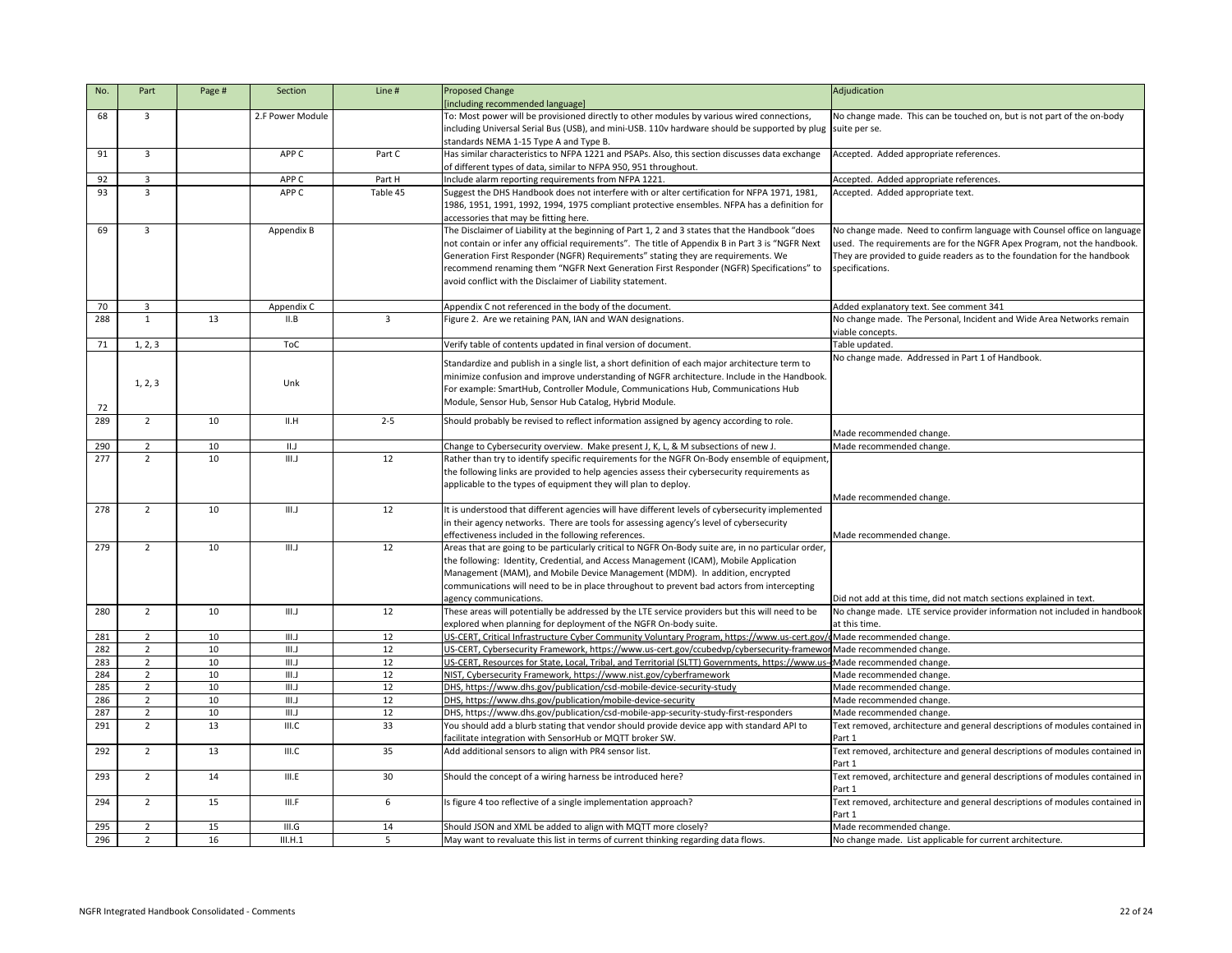| No.        | Part           | Page # | Section                                      | Line # | <b>Proposed Change</b><br>[including recommended language]                                                                                                                                                                                                                                                                                                                    | Adjudication                                                                                                                                                                                                                                                                                                       |
|------------|----------------|--------|----------------------------------------------|--------|-------------------------------------------------------------------------------------------------------------------------------------------------------------------------------------------------------------------------------------------------------------------------------------------------------------------------------------------------------------------------------|--------------------------------------------------------------------------------------------------------------------------------------------------------------------------------------------------------------------------------------------------------------------------------------------------------------------|
| 297        | 2              | 26     | IV.A.11,12,13                                |        | May want to scrutinize user language in these sections.                                                                                                                                                                                                                                                                                                                       | Handbook changed throughout to indicate access to configuration changes<br>based upon permissions                                                                                                                                                                                                                  |
| 73         | 2, 3           |        | Part 2 Section 5.E.1<br>Part 3 Section 3.A-E |        | The section headings are structured one way in Part 2 (i.e. Controller Module-Input/Output<br>Interface) and reversed in Part 3 (i.e. I/O Module-Controller Module Interfaces). Recommend<br>using consistent heading structure.                                                                                                                                              | Sections realigned and placed in Part 1.                                                                                                                                                                                                                                                                           |
| 74         | 2, 3           |        | Part 2 Section 4.H.2<br>Part 3 Appendix G    |        | Standardize use of Human-Computer Interface (HCI) or Human Systems Integration (HSI). Part 2<br>Section 4.H.2 refers to HCI, but Part 3 Appendix G refers to HSI.                                                                                                                                                                                                             | Accept. HCI changed to HSI throughout document.                                                                                                                                                                                                                                                                    |
| 75         | 2, 3           |        |                                              |        | Change parts 1, 2, and 3 to be:<br>Part 1 – Remains the same-<br>Part 2 - NGFR Guide: Functional (technical details moved to Part 3)<br>Part 3 - NGFR Guide: Technical                                                                                                                                                                                                        | No change made. Will be consider in next major revision of Handbook.                                                                                                                                                                                                                                               |
| 76         | 2, 3           |        |                                              |        | Realign sections to match:<br>Introductory paragraph in Part 2 references 5 basic modules and In Part 3 references 6 modules.                                                                                                                                                                                                                                                 | Sections realigned and placed in Part 1.                                                                                                                                                                                                                                                                           |
| 299        | 3              | 9      | II.C                                         | 32     | May want to make sensor module types more complete.                                                                                                                                                                                                                                                                                                                           | No change made. Handbook not intended to address the full range of<br>possible sensors                                                                                                                                                                                                                             |
| 300        | $\overline{3}$ | 12     | II.G                                         | 11     | Is this too prescriptive for framework guidance?                                                                                                                                                                                                                                                                                                                              | No change made. Detail at acceptable level. Matches rest of Part 3.                                                                                                                                                                                                                                                |
| 298        | $\overline{3}$ | 43     | IV.A,B,C                                     |        | We may want to describe this as agency to agency communications.                                                                                                                                                                                                                                                                                                              | Accepted. Agency / Inter-agency Interface Specification will be new heading<br>of Section IV. Rewriting introduction to reflect that EDXL and NIEM are used<br>to standardize server to server communications but that a lighter weight<br>messaging scheme will be utilized for on-body to agency communications. |
| 301        | $\overline{3}$ | 49     | IV.C                                         | 11     | Do we need to revise Table 37 to reflect are step away from XML as data format.                                                                                                                                                                                                                                                                                               | Accepted. Table deleted for now. Will be updated in future release.                                                                                                                                                                                                                                                |
| 302        | $\overline{3}$ | 50     | $\mathsf{V}$                                 | 27     | This seems to be ConOps. Does it stay or go?                                                                                                                                                                                                                                                                                                                                  | No change made. May be added to a future ConOps document.                                                                                                                                                                                                                                                          |
| 77         | 3?             |        | unk                                          |        | Add section addressing robust networks, possibly use of mesh networks. See Geocent doc<br>Section 4.1 Disruption Tolerant Network                                                                                                                                                                                                                                             | No change made. Out of on-body scope.                                                                                                                                                                                                                                                                              |
| 78         | 3?             |        | unk                                          |        | Add information on battery performance. See Geocent doc Section 4.2 Power Consumption<br>and Impact on Battery Charge                                                                                                                                                                                                                                                         | No change made. No activities in this level of integration testing. No task<br>owner for this activity                                                                                                                                                                                                             |
| 79         | 3?             |        |                                              |        | Incorporating Smart City sensors into the handbook. See Geocent doc 4.4 Leveraging Smart City No change made. Out of scope. Agency level<br>Sensors                                                                                                                                                                                                                           |                                                                                                                                                                                                                                                                                                                    |
| 80         | 3?             |        |                                              |        | Document Roles and Responsibilities. See Geocent doc 4.5 Roles and Responsibilities in a<br>Disparate System                                                                                                                                                                                                                                                                  | No change made. May update next update cycle. As of today we haven't<br>evaluated harnesses for use. There may be a variety of connector solutions<br>possible so specifying a single connector type may be too prescriptive.                                                                                      |
| 81         | 3?             |        |                                              |        | Security. See Geocent doc 4.6 Security                                                                                                                                                                                                                                                                                                                                        | No change made. High level guidance can be provided but can't be<br>mandated in Handbook. Agency level implementation.                                                                                                                                                                                             |
| 82         | 3?             |        |                                              |        | Enterprise. See Geocent doc 4.7 Enterprise                                                                                                                                                                                                                                                                                                                                    | No change made. Out of scope                                                                                                                                                                                                                                                                                       |
| 83         | 3?             |        |                                              |        | Data Management. See Geocent doc 4.8 NGFR Incident Data Storage and Usage                                                                                                                                                                                                                                                                                                     | No change made. Out of scope                                                                                                                                                                                                                                                                                       |
| 84         | 3?             |        |                                              |        | HSI. See Geocent doc 4.9 Human-Machine Interface (HSI)                                                                                                                                                                                                                                                                                                                        | No change made. An operational evaluation plan will have to be developed<br>to assess HSI factors in operational scenarios.                                                                                                                                                                                        |
| 238        | General        |        |                                              |        | Requirements for physical connections steers towards M-PHY or some other form of<br>data/power bus                                                                                                                                                                                                                                                                            | No change made. Within-module connections will be determined by<br>individual vendors.                                                                                                                                                                                                                             |
| 239        | General        |        |                                              |        | All devices should have troubleshooting and diagnostic capabilities/reporting, along with visua<br>identification of proper pairing along with configurable LED flashing sequence (recommend all<br>devices have one multicolored LED). Press the button on the display, all flash at the same time<br>the same pattern and color. Verifies proper pairing and communication. | No change made. Will be determined by vendor/                                                                                                                                                                                                                                                                      |
|            |                |        |                                              |        | Accurate timing, along with timestamp. Data may be used in court of law, need integrity chain                                                                                                                                                                                                                                                                                 | No change made. Agencies systems use specific time sync services, we do                                                                                                                                                                                                                                            |
|            | General        |        |                                              |        |                                                                                                                                                                                                                                                                                                                                                                               |                                                                                                                                                                                                                                                                                                                    |
| 240<br>241 | General        |        |                                              |        | including any store and forward data                                                                                                                                                                                                                                                                                                                                          | not plan to dictate which service they should use.<br>No change made. These depend upon the sensor implementations and are<br>too varied to address in the handbook.                                                                                                                                               |
| 242        | General        |        |                                              |        | Storage requirements, video formats?<br>Solicited versus unsolicited messages                                                                                                                                                                                                                                                                                                 | No change made. All messaging within the system(s) are assumed to be<br>internal and official.                                                                                                                                                                                                                     |